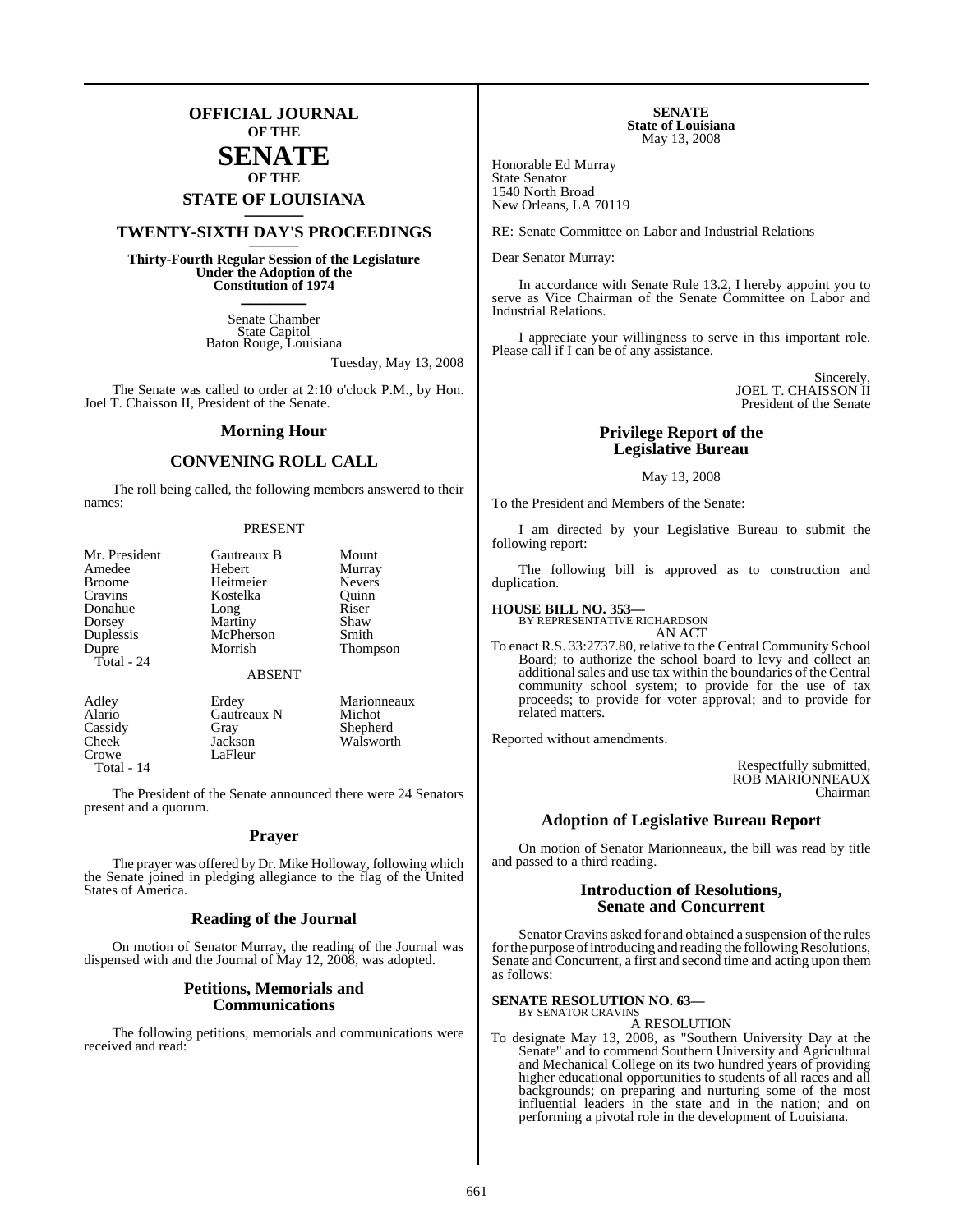On motion of Senator Cravins, the resolution was read by title and adopted.

# **SENATE CONCURRENT RESOLUTION NO. 71—** BY SENATOR MOUNT

A CONCURRENT RESOLUTION

To create the Louisiana Alzheimer's Disease Task Force to study and make recommendations to the Legislature of Louisiana concerning the current and future impact of Alzheimer's disease and related dementias on Louisiana citizens.

The resolution was read by title. Senator Mount moved to adopt the Senate Concurrent Resolution.

## **ROLL CALL**

The roll was called with the following result:

#### YEAS

Mr. President Gautreaux B Murray Amedee Hebert Nevers<br>
Broome Heitmeier Quinn Broome Heitmeier Quinn<br>
Cheek Jackson Riser Cheek Jackson<br>Cravins Kostelka Cravins Kostelka Shaw<br>Dorsey Long Shepherd Dorsey Long Shepherd Duplessis McPherson Smith Dupre Morrish Thompson Total - 26

Mount

#### NAYS

Total - 0

ABSENT

| Adley        | Donahue     | Marionneaux |
|--------------|-------------|-------------|
| Alario       | Gautreaux N | Martiny     |
| Cassidy      | Gray        | Michot      |
| Crowe        | LaFleur     | Walsworth   |
| Total - $12$ |             |             |

The Chair declared the Senate had adopted the Senate Concurrent Resolution and ordered it sent to the House.

## **Messages from the House**

The following Messages from the House were received and read as follows:

## **Message from the House**

#### **ASKING CONCURRENCE IN HOUSE BILLS AND JOINT RESOLUTIONS**

#### May 12, 2008

To the Honorable President and Members of the Senate:

I am directed to inform your honorable body that the House of Representatives has finally passed and asks your concurrence in the following House Bills and Joint Resolutions:

**HOUSE BILL NO. 87—** BY REPRESENTATIVE AUSTIN BADON AN ACT

To enact R.S. 33:9080, relative to Orleans Parish; to create the Lake Bullard Neighborhood Improvement District within the parish; to provide relative to the purpose, governance, and powers and duties of the district; to provide for the imposition of a parcel fee and for the use thereof; and to provide for related matters.

# **Page 2 SENATE 26th DAY'S PROCEEDINGS**

#### **HOUSE BILL NO. 299—**

BY REPRESENTATIVE MORRELL AN ACT

To enact R.S. 33:2740.69, relative to Orleans Parish; to create the Gentilly Development District within the parish; to provide relative to the boundaries, purpose, and powers and duties of the district; to provide relative to district funding, including the authority to levy taxes; and to provide for related matters.

#### **HOUSE BILL NO. 311—** BY REPRESENTATIVE GARY SMITH

AN ACT

To amend and reenact R.S.  $33:103(C)(1)(a)$ , relative to the zoning commission in St. Charles Parish; to authorize an increase in the per diem paid to commission members for attending meetings; and to provide for related matters.

#### **HOUSE BILL NO. 401—**

BY REPRESENTATIVE MORRELL

- AN ACT To enact R.S. 33:9038.62, relative to Orleans Parish; to create and
- provide for the Gentilly Taxing District within the parish; to provide relative to the boundaries, purpose, and governance of the district; to provide relative to the powers and duties of the district including the power to provide for tax increment financing; to provide for the term of the district; and to provide for related matters.

#### **HOUSE BILL NO. 528—**

BY REPRESENTATIVE LAMBERT AN ACT

To amend and reenact R.S. 30:2366(C) and (D), relative to the Hazardous Materials Information Development, Preparedness, and Response Act; to provide for the one-call notification system for release notifications; to provide for notification requirements; and to provide for related matters.

#### **HOUSE BILL NO. 539—**

BY REPRESENTATIVE LAMBERT AN ACT

To amend and reenactR.S. 30:2066(B) and to enactR.S. 30:2066(D), relative to fees paid in severe and extreme ozone nonattainment zones; to provide for feesto be paid with respect to the one-hour ozone national ambient air quality standard; to require the Department of Environmental Quality to adopt rules and regulations in response to certain actions by congress, the Environmental Protection Agency, or a court; and to provide for related matters.

#### **HOUSE BILL NO. 905—** BY REPRESENTATIVE TUCKER

AN ACT To amend and reenact R.S. 33:9039.15(B), relative to community development districts; to provide for the appointment rather than the election of certain members of certain boards of commissioners of community development districts; and to provide for related matters.

# **HOUSE BILL NO. 352—** BY REPRESENTATIVE AUSTIN BADON

AN ACT

To enact R.S. 33:9080, relative to Orleans Parish; to create the Tamaron Subdivision Improvement District within the parish; to provide relative to the purpose, governance, and powers and duties of the district; to provide for the imposition of a parcel fee; and to provide for related matters.

#### **HOUSE BILL NO. 88—**

BY REPRESENTATIVE AUSTIN BADON AN ACT

To enact R.S. 33:9080, relative to Orleans Parish; to create the McKendall Estates Neighborhood Improvement District within the parish; to provide relative to the governance, purpose, and powers and duties of the district; to provide for the imposition of a parcel fee and for the use thereof; and to provide for related matters.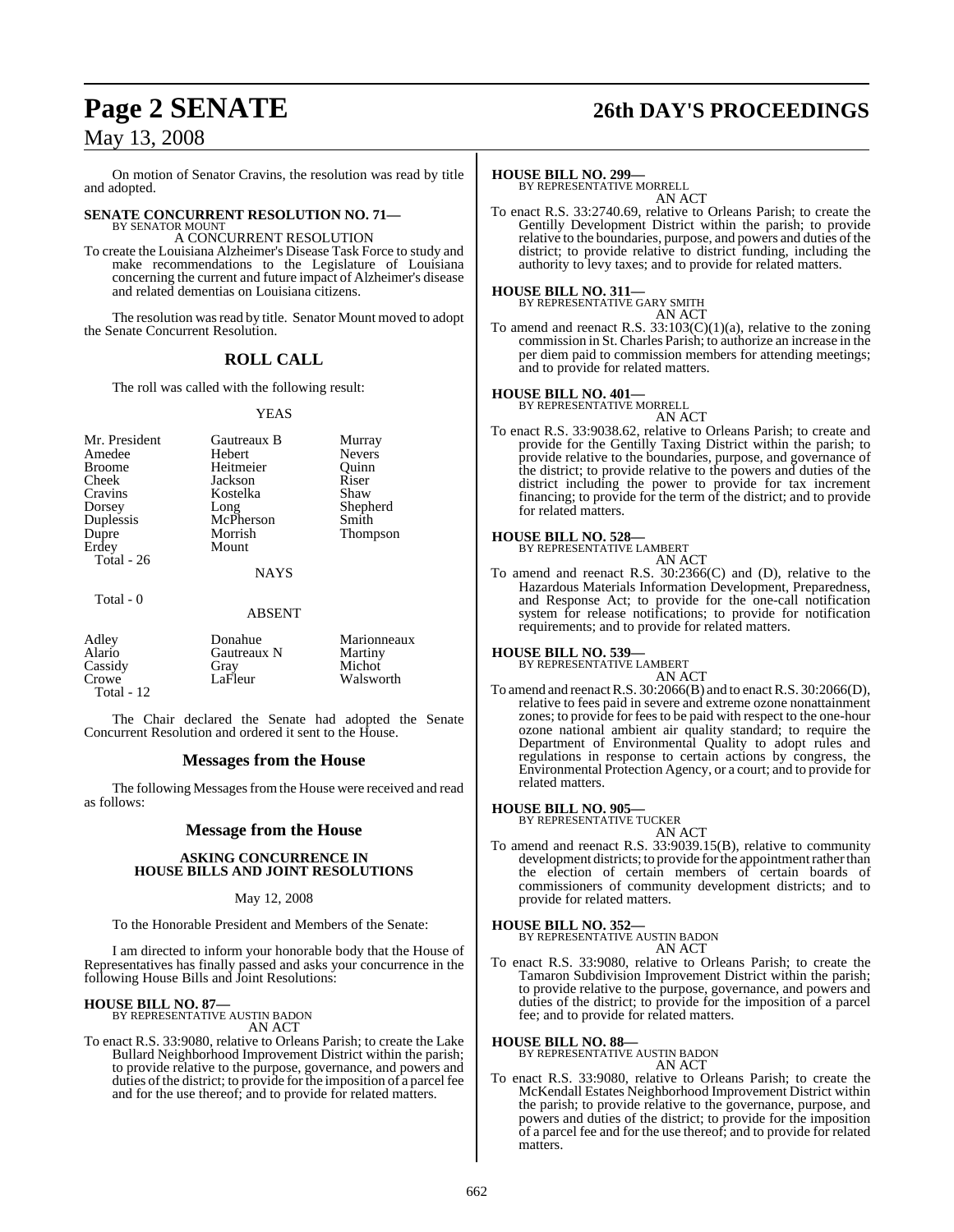# **26th DAY'S PROCEEDINGS Page 3 SENATE**

# **HOUSE BILL NO. 278—** BY REPRESENTATIVE ST. GERMAIN

AN ACT

To amend and reenact R.S. 42:1115.1(E), relative to the limitation on the provision of food, drink, and refreshment to a public servant by certain persons; to provide an exception for certain activities by, on behalf of, or for the benefit of an agency; and to provide for related matters.

#### **HOUSE BILL NO. 853—** BY REPRESENTATIVE TUCKER

AN ACT

To amend and reenact R.S.  $42:1141(C)(4)(a)$ , (c), and (d) and to enact R.S.  $42:1141(C)(7)$  and  $(8)$  and  $1142(E)$ , relative to enforcement of laws within the jurisdiction of the Board of Ethics; to provide relative to proceedings related to such enforcement; to provide relative to the powers, functions, and duties of the board relative to such enforcement; to provide relative to the powers, functions, and duties of the Ethics Adjudicatory Board and the division of administrative law relative to such enforcement; to provide for recusal; to provide relative to the composition of the Ethics AdjudicatoryBoard; to provide for the conduct of hearings and procedures related thereto; to provide relative to appeals; to provide relative to effectiveness; and to provide for related matters.

**HOUSE BILL NO. 906—** BY REPRESENTATIVES HUTTER, ARMES, BILLIOT, BURRELL, HARDY, HILL, AND WOOTON AN ACT

To amend and reenact R.S. 42:1141(B)(1)(a) and (C)(4)(e), relative to the enforcement procedures of the Board of Ethics; to require the board to provide certain information to the accused and the complainant; to provide relative to deadlines for the provision of such information; to provide for the standard of evidence for public hearings; and to provide for related matters.

#### **HOUSE BILL NO. 911—**

BY REPRESENTATIVES GALLOT, ARNOLD, BOBBY BADON,<br>BALDONE, BILLIOT, BURRELL, DIXON, DOWNS, GISCLAIR, HARDY,<br>HINES,HUTTER,LEGER,NORTON,RICHARD,ST.GERMAIN,TUCKER,<br>AND WOOTON

#### AN ACT

To amend and reenact R.S. 42:1123(13), relative to the acceptance of certain things of economic value; to provide relative to the acceptance of complimentary admission to certain events by public servants; and to provide for related matters.

#### **HOUSE BILL NO. 947—**

BY REPRESENTATIVE HUTTER AN ACT

To amend and reenact R.S. 42:1123(13), relative to the acceptance of certain things of economic value; to provide relative to the acceptance of complimentary admission to certain events by public servants; and to provide for related matters.

# **HOUSE BILL NO. 1002—** BY REPRESENTATIVE GALLOT

AN ACT

To amend and reenact R.S.  $42:1113(D)(1)(a)(iii)$  and (iv) and (c), (2), (3), and (4) and  $1114.3(A)(1)$  and (2), to enact R.S.  $42:1113(D)(5)$ , and to repeal R.S.  $42:1113(E)$ , relative to conflicts of interest; to provide relative to certain contracts involving certain public servants and certain affiliated persons and entities; to provide relative to restrictions of such contracts; to provide for disclosure relative to such contracts; to provide for enforcement and penalties; to provide relative to applicability; to provide exceptions; to provide for effectiveness; and to provide for related matters.

#### **HOUSE BILL NO. 1005—**

BY REPRESENTATIVE ABRAMSON AN ACT

To amend and reenact R.S. 33:9091.3 and to enact R.S. 33:9091.12, relative to Orleans Parish; to provide relative to the Audubon Area Security District; to create the Upper Audubon Security District; to provide relative to the purpose, governance, and

# May 13, 2008

powers and duties of the districts; to provide relative to the funding of the districts, including the levy of taxes and fees; to provide for the merger of the Audubon Area Security District or a part thereof with another district or a part thereof; and to provide for related matters.

> Respectfully submitted, ALFRED W. SPEER Clerk of the House of Representatives

#### **House Bills and Joint Resolutions**

Senator McPherson asked for and obtained a suspension of the rules to take up at this time the following House Bills and Joint Resolutions just received from the House which were taken up, read a first and second time by their titles and acted upon as follows:

# **HOUSE BILL NO. 87—** BY REPRESENTATIVE AUSTIN BADON

AN ACT

To enact R.S. 33:9080, relative to Orleans Parish; to create the Lake Bullard Neighborhood Improvement District within the parish; to provide relative to the purpose, governance, and powers and duties of the district; to provide for the imposition of a parcel fee and for the use thereof; and to provide for related matters.

The bill was read by title and referred by the President to the Committee on Local and Municipal Affairs.

#### **HOUSE BILL NO. 88—**

BY REPRESENTATIVE AUSTIN BADON AN ACT

To enact R.S. 33:9080, relative to Orleans Parish; to create the McKendall Estates Neighborhood Improvement District within the parish; to provide relative to the governance, purpose, and powers and duties of the district; to provide for the imposition of a parcel fee and for the use thereof; and to provide for related matters.

The bill was read by title and referred by the President to the Committee on Local and Municipal Affairs.

#### **HOUSE BILL NO. 278—**

BY REPRESENTATIVE ST. GERMAIN AN ACT

To amend and reenact R.S. 42:1115.1(E), relative to the limitation on the provision of food, drink, and refreshment to a public servant by certain persons; to provide an exception for certain activities by, on behalf of, or for the benefit of an agency; and to provide for related matters.

The bill was read by title and referred by the President to the Committee on Senate and Governmental Affairs.

#### **HOUSE BILL NO. 299—** BY REPRESENTATIVE MORRELL

AN ACT

To enact R.S. 33:2740.69, relative to Orleans Parish; to create the Gentilly Development District within the parish; to provide relative to the boundaries, purpose, and powers and duties of the district; to provide relative to district funding, including the authority to levy taxes; and to provide for related matters.

The bill was read by title and referred by the President to the Committee on Local and Municipal Affairs.

# **HOUSE BILL NO. 311—** BY REPRESENTATIVE GARY SMITH

AN ACT

To amend and reenact R.S. 33:103(C)(1)(a), relative to the zoning commission in St. Charles Parish; to authorize an increase in the per diem paid to commission members for attending meetings; and to provide for related matters.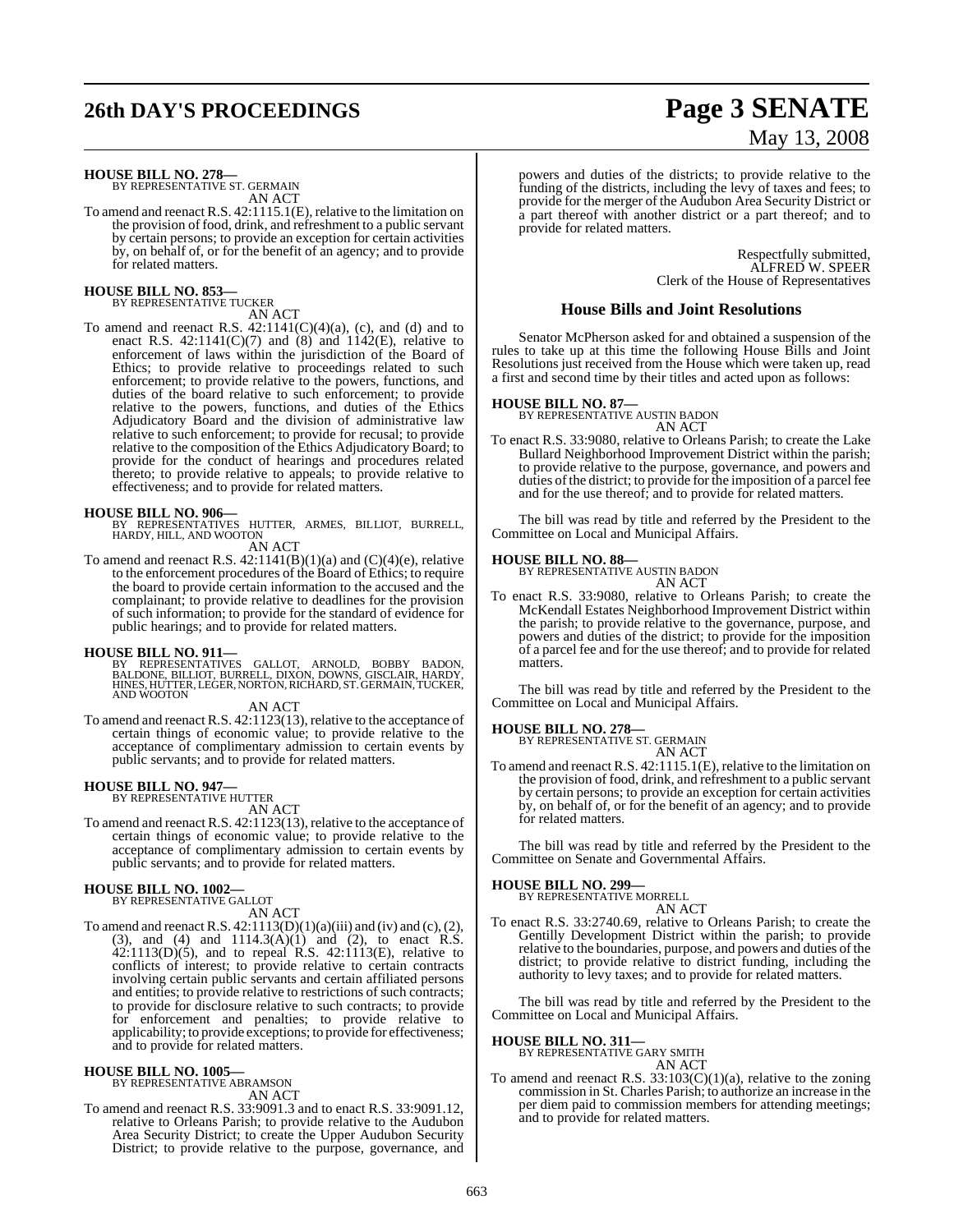# **Page 4 SENATE 26th DAY'S PROCEEDINGS**

## May 13, 2008

The bill was read by title and referred by the President to the Committee on Local and Municipal Affairs.

# **HOUSE BILL NO. 352—** BY REPRESENTATIVE AUSTIN BADON

AN ACT

To enact R.S. 33:9080, relative to Orleans Parish; to create the Tamaron Subdivision Improvement District within the parish; to provide relative to the purpose, governance, and powers and duties of the district; to provide for the imposition of a parcel fee; and to provide for related matters.

The bill was read by title and referred by the President to the Committee on Local and Municipal Affairs.

#### **HOUSE BILL NO. 401—**

BY REPRESENTATIVE MORRELI AN ACT

To enact R.S. 33:9038.62, relative to Orleans Parish; to create and provide for the Gentilly Taxing District within the parish; to provide relative to the boundaries, purpose, and governance of the district; to provide relative to the powers and duties of the district including the power to provide for tax increment financing; to provide for the term of the district; and to provide for related matters.

The bill was read by title and referred by the President to the Committee on Local and Municipal Affairs.

#### **HOUSE BILL NO. 528—** BY REPRESENTATIVE LAMBERT

AN ACT

To amend and reenact R.S. 30:2366(C) and (D), relative to the Hazardous Materials Information Development, Preparedness, and Response Act; to provide for the one-call notification system for release notifications; to provide for notification requirements; and to provide for related matters.

The bill was read by title and referred by the President to the Committee on Environmental Quality.

### **HOUSE BILL NO. 539—**

BY REPRESENTATIVE LAMBERT AN ACT

To amend and reenactR.S. 30:2066(B) and to enactR.S. 30:2066(D), relative to fees paid in severe and extreme ozone nonattainment zones; to provide for feesto be paid with respect to the one-hour ozone national ambient air quality standard; to require the Department of Environmental Quality to adopt rules and regulations in response to certain actions by congress, the Environmental Protection Agency, or a court; and to provide for related matters.

The bill was read by title and referred by the President to the Committee on Environmental Quality.

# **HOUSE BILL NO. 853—** BY REPRESENTATIVE TUCKER

AN ACT

To amend and reenact R.S.  $42:1141(C)(4)(a)$ , (c), and (d) and to enact R.S.  $42:1141(C)(7)$  and  $(8)$  and  $1142(E)$ , relative to enforcement of laws within the jurisdiction of the Board of Ethics; to provide relative to proceedings related to such enforcement; to provide relative to the powers, functions, and duties of the board relative to such enforcement; to provide relative to the powers, functions, and duties of the Ethics Adjudicatory Board and the division of administrative law relative to such enforcement; to provide for recusal; to provide relative to the composition of the Ethics Adjudicatory Board; to provide for the conduct of hearings and procedures related thereto; to provide relative to appeals; to provide relative to effectiveness; and to provide for related matters.

The bill was read by title and referred by the President to the Committee on Senate and Governmental Affairs.

### **HOUSE BILL NO. 905—**

BY REPRESENTATIVE TUCKER AN ACT

To amend and reenact R.S. 33:9039.15(B), relative to community development districts; to provide forthe appointment rather than the election of certain members of certain boards of commissioners of community development districts; and to provide for related matters.

The bill was read by title and referred by the President to the Committee on Local and Municipal Affairs.

#### **HOUSE BILL NO. 906—**

BY REPRESENTATIVES HUTTER, ARMES, BILLIOT, BURRELL, HARDY, HILL, AND WOOTON AN ACT

To amend and reenact R.S.  $42:1141(B)(1)(a)$  and  $(C)(4)(e)$ , relative to the enforcement procedures of the Board of Ethics; to require the board to provide certain information to the accused and the complainant; to provide relative to deadlines for the provision of such information; to provide for the standard of evidence for public hearings; and to provide for related matters.

The bill was read by title and referred by the President to the Committee on Senate and Governmental Affairs.

**HOUSE BILL NO. 911—**<br>BY REPRESENTATIVES GALLOT, ARNOLD, BOBBY BADON,<br>BALDONE, BILLIOT, BURRELL, DIXON, DOWNS, GISCLAIR, HARDY,<br>HINES, HUTTER, LEGER, NORTON, RICHARD, ST. GERMAIN, TUCKER, HINES, HUTTER<br>AND WOOTON

AN ACT To amend and reenact R.S. 42:1123(13), relative to the acceptance of certain things of economic value; to provide relative to the acceptance of complimentary admission to certain events by public servants; and to provide for related matters.

The bill was read by title and referred by the President to the Committee on Senate and Governmental Affairs.

# **HOUSE BILL NO. 947—** BY REPRESENTATIVE HUTTER

AN ACT

To amend and reenact R.S. 42:1123(13), relative to the acceptance of certain things of economic value; to provide relative to the acceptance of complimentary admission to certain events by public servants; and to provide for related matters.

The bill was read by title and referred by the President to the Committee on Senate and Governmental Affairs.

#### **HOUSE BILL NO. 1002—**

BY REPRESENTATIVE GALLOT

AN ACT To amend and reenact R.S.  $42:1113(D)(1)(a)(iii)$  and (iv) and (c), (2), (3), and (4) and  $1114.3(A)(1)$  and (2), to enact R.S.  $42:1113(D)(5)$ , and to repeal R.S.  $42:1113(E)$ , relative to conflicts of interest; to provide relative to certain contracts involving certain public servants and certain affiliated persons and entities; to provide relative to restrictions of such contracts; to provide for disclosure relative to such contracts; to provide for enforcement and penalties; to provide relative to applicability; to provide exceptions; to provide for effectiveness; and to provide for related matters.

The bill was read by title and referred by the President to the Committee on Senate and Governmental Affairs.

#### **HOUSE BILL NO. 1005—**

BY REPRESENTATIVE ABRAMSON AN ACT

To amend and reenact R.S. 33:9091.3 and to enact R.S. 33:9091.12, relative to Orleans Parish; to provide relative to the Audubon Area Security District; to create the Upper Audubon Security District; to provide relative to the purpose, governance, and powers and duties of the districts; to provide relative to the funding of the districts, including the levy of taxes and fees; to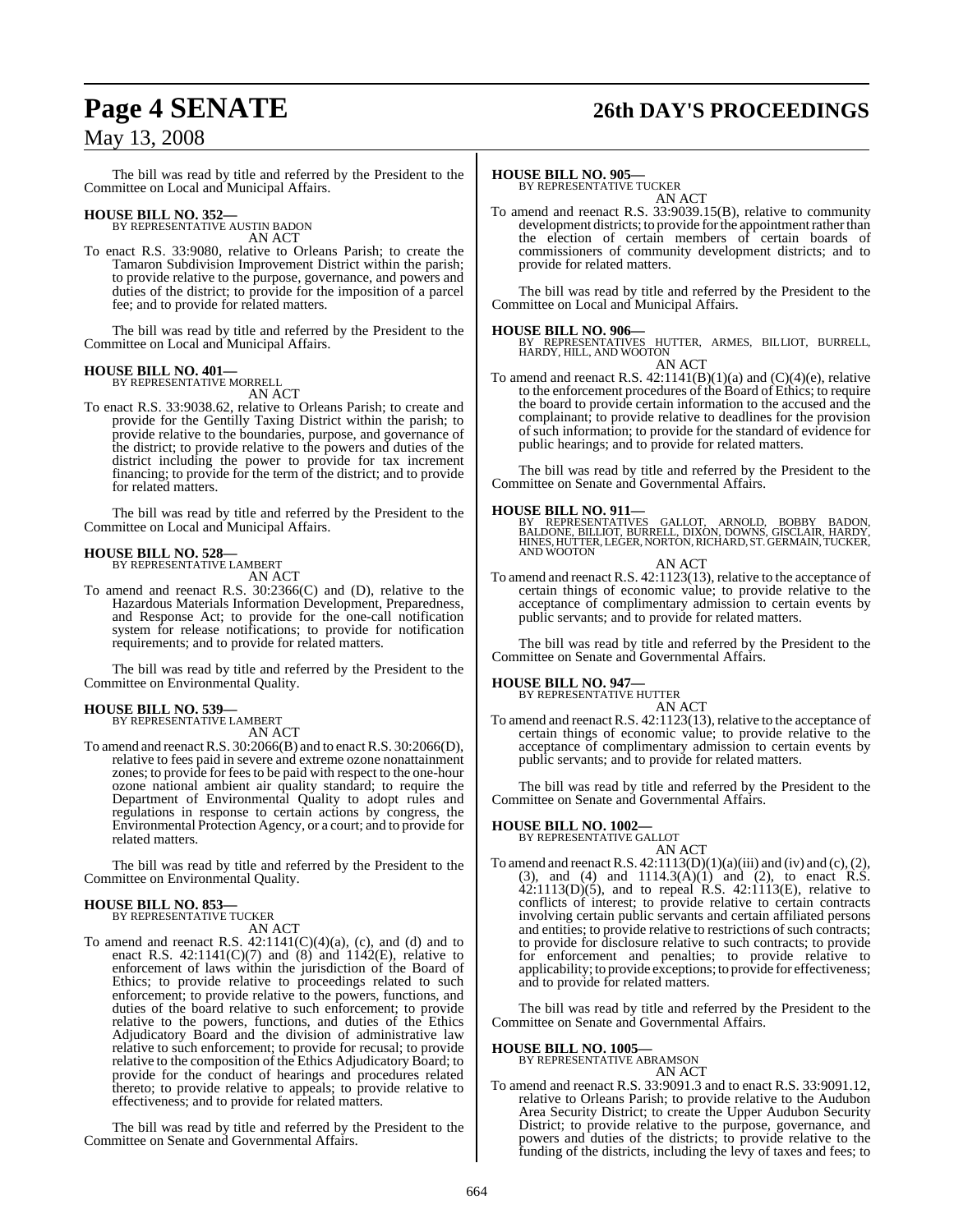# **26th DAY'S PROCEEDINGS Page 5 SENATE**

provide for the merger of the Audubon Area Security District or a part thereof with another district or a part thereof; and to provide for related matters.

The bill was read by title and referred by the President to the Committee on Local and Municipal Affairs.

#### **House Concurrent Resolutions on Second Reading**

The following House Concurrent Resolutions were read and acted upon as follows:

#### **HOUSE CONCURRENT RESOLUTION NO. 117—** BY REPRESENTATIVE HONEY

A CONCURRENT RESOLUTION To recognize Wednesday, May 21, 2008, as Omega Psi Phi/Purple and Gold Day at the Louisiana State Capitol and to commend Omega Psi Phi Fraternity, Incorporated.

The resolution was read by title. Senator Broome moved to concur in the House Concurrent Resolution.

## **ROLL CALL**

The roll was called with the following result:

#### YEAS

| Mr. President | Erdey       | Michot    |
|---------------|-------------|-----------|
| Alario        | Gautreaux B | Morrish   |
| Amedee        | Gautreaux N | Mount     |
| <b>Broome</b> | Hebert      | Nevers    |
| Cheek         | Heitmeier   | Ouinn     |
| Cravins       | Jackson     | Riser     |
| Crowe         | Kostelka    | Shaw      |
| Donahue       | Long        | Shepherd  |
| Dorsey        | Marionneaux | Smith     |
| Duplessis     | Martiny     | Thompson  |
| Dupre         | McPherson   | Walsworth |
| Total - 33    |             |           |
|               | <b>NAYS</b> |           |
| Total - 0     |             |           |

#### ABSENT

| Adley     | Gray    | Murray |
|-----------|---------|--------|
| Cassidy   | LaFleur |        |
| Total - 5 |         |        |

The Chair declared the Senate had concurred in the House Concurrent Resolution and ordered it returned to the House.

# **HOUSE CONCURRENT RESOLUTION NO. 124—** BY REPRESENTATIVE TUCKER

A CONCURRENT RESOLUTION

To express support for the people of Cuba and to strongly urge the Cuban government to allow its citizens to enjoy the internationally recognized civil, political, and economic rights and freedoms enshrined in the Universal Declaration of Rights and the International Covenant on Civil and Political Rights.

The resolution was read by title. Senator Chaisson moved to concur in the House Concurrent Resolution.

### **ROLL CALL**

The roll was called with the following result:

#### YEAS

| Mr. President |
|---------------|
| Alario        |
| Amedee        |

Erdey Morrish<br>Gautreaux B Mount Gautreaux B Mount<br>
Gautreaux N Murray **Gautreaux N** 

# May 13, 2008

| <b>Broome</b><br>Cheek<br>Cravins<br>Crowe<br>Donahue<br>Dorsey<br>Duplessis<br>Dupre<br>Total - 32 | Hebert<br>Heitmeier<br>Jackson<br>Kostelka<br>Long<br>Marionneaux<br>Martiny<br>McPherson<br><b>NAYS</b> | <b>Nevers</b><br>Riser<br>Shaw<br>Shepherd<br>Smith<br>Thompson<br>Walsworth |
|-----------------------------------------------------------------------------------------------------|----------------------------------------------------------------------------------------------------------|------------------------------------------------------------------------------|
| Total - 0                                                                                           | <b>ABSENT</b>                                                                                            |                                                                              |
| Adley<br>Cassidy<br>Total - 6                                                                       | Gray<br>LaFleur                                                                                          | Michot<br>Ouinn                                                              |

The Chair declared the Senate had concurred in the House Concurrent Resolution and ordered it returned to the House.

#### **Reports of Committees**

The following reports of committees were received and read:

#### **REPORT OF COMMITTEE ON**

#### **ENVIRONMENTAL QUALITY**

Senator Troy Hebert, Chairman on behalf of the Committee on Environmental Quality, submitted the following report:

#### May 13, 2008

To the President and Members of the Senate:

I am directed by your Committee on Environmental Quality to submit the following report:

# **SENATE BILL NO. 430—** BY SENATOR HEBERT

AN ACT

To amend and reenact R.S. 30:2363 and 2373(B)(4) and (5), and to enact R.S. 30:2373(B)(6) and (7), relative to the "Right-to-Know" Law; to provide for definitions; to provide for reporting requirements; to provide for penalties; to provide for certain exceptions; and to provide for related matters.

Reported with amendments.

**HOUSE CONCURRENT RESOLUTION NO. 99—** BY REPRESENTATIVE LAFONTA A CONCURRENT RESOLUTION

To memorialize the United States Congress to take such actions as are necessary to prohibit the importation of nuclear waste generated outside of the United States of America.

Reported favorably.

Respectfully submitted, TROY HEBERT Chairman

#### **Senate Bills and Joint Resolutions on Second Reading Reported by Committees**

The following Senate Bills and Joint Resolutions reported by Committees were taken up and acted upon as follows: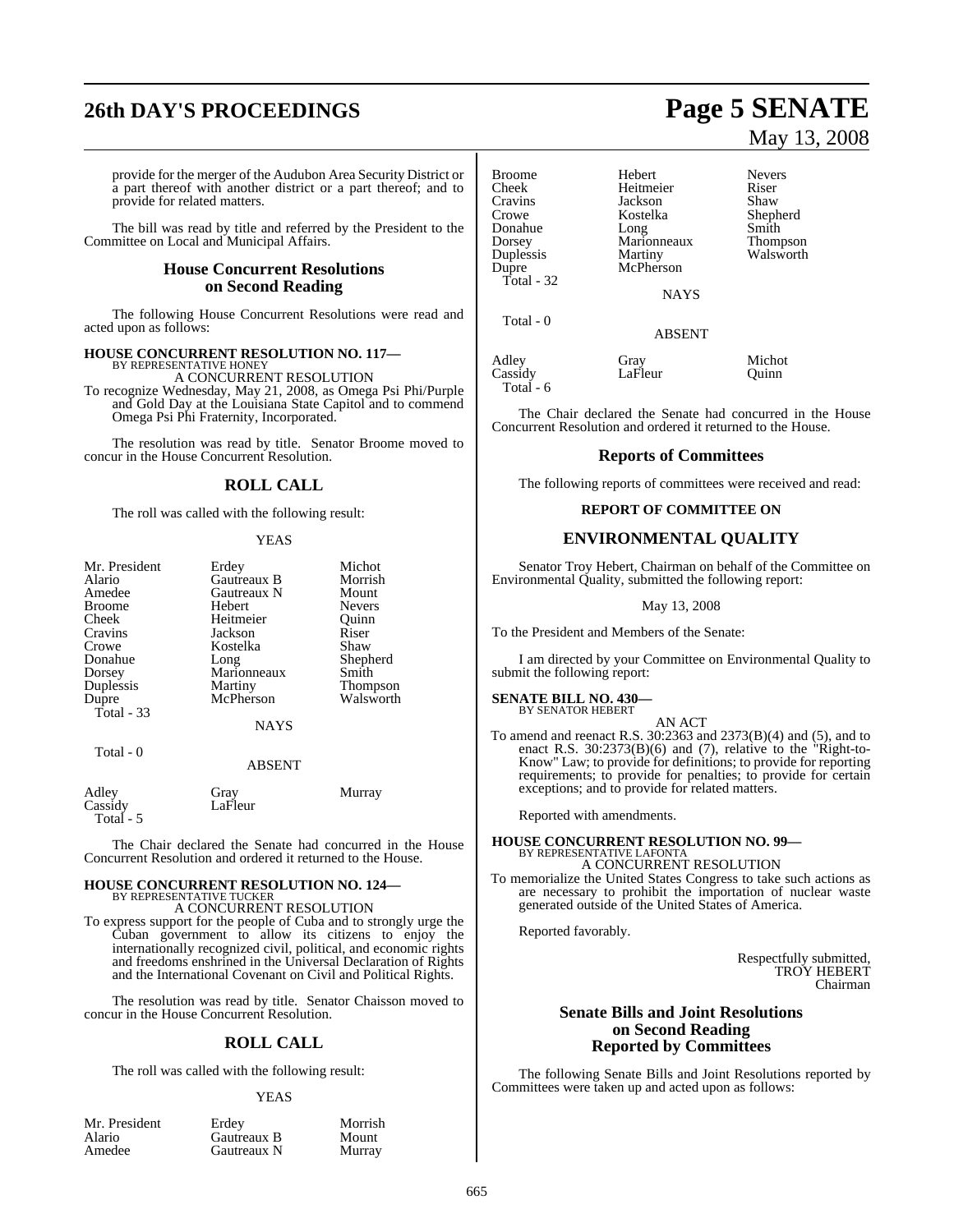# **Page 6 SENATE 26th DAY'S PROCEEDINGS**

## May 13, 2008

#### **SENATE BILL NO. 10—** BY SENATOR LAFLEUR

AN ACT

To enact R.S. 33:381(C)(29), relative to the selection of a municipal officer, to provide for the office of the chief of police of the village of Turkey Creek; to provide that such office shall be an appointive position; to provide for the method of appointment and the term of the position; and to provide for related matters.

Reported favorably by the Committee on Local and Municipal Affairs. On motion of Senator Jackson, the bill was read by title, ordered engrossed, and passed to a third reading.

 $\begin{tabular}{ll} \textbf{SENATE BILL NO. 45—} \\ \textbf{BY SENATOES B. GAUTREAUX, ADLEY, AMEDEE, CHEEK, CRAVINS, DUPRE, N. GAUTREAUX, HEBERT, KOSTEL KA, LAFLEUR, MCPHERSON, MURRAY, NEVERS, SHEPHERD AND THOMPSON AND REPRESENTATIVES GISCLAIR, HUTTER, PERRY, PUGH AND RICHARD \\ \end{tabular}$ 

#### AN ACT

To amend and reenact R.S.  $11:602$  and to enact R.S.  $11:444(A)(2)(d)$ , 546, and 605(D) and R.S. 15:574.4.1, relative to retirement benefits for certain probation and parole officers who are Louisiana State Employees' Retirement System members; to provide for benefit calculation; to provide relative to payment of certain liabilities associated with such benefits; to provide for a probation and parole processing fee; to create a fund for allocation of sums equal to the collections of such fees; to provide for the deposit of certain monies to the fund; to provide for disbursements from the fund; to provide for actuarial calculation of amortization payments; to provide for an effective date; and to provide for related matters.

Reported favorably by the Committee on Retirement. On motion of Senator B. Gautreaux, the bill was read by title, ordered engrossed, and passed to a third reading.

**SENATE BILL NO. 177—** BY SENATORS B. GAUTREAUX AND MURRAY AN ACT

To enact R.S.  $11:2178(C)(5)$  and  $2178.1(A)(3)$ , relative to the Sheriffs' Pension and Relief fund; to provide for eligibility for and calculation of a reduced retirement benefit; to allow a member with ten years of service credit to retire at age sixty and receive a reduced benefit; to prohibit such a member from participating in the Back-Deferred Retirement Option Plan; to provide for an effective date; and to provide for related matters.

Reported with amendments by the Committee on Retirement.

#### **SENATE COMMITTEE AMENDMENTS**

Amendments proposed by Senate Committee on Retirement to Original Senate Bill No. 177 by Senator B. Gautreaux

#### AMENDMENT NO. 1

On page 2, line 2 change "**by two thirds of one percent**" to "**actuarially**"

On motion of Senator B. Gautreaux, the committee amendment was adopted. The amended bill was read by title, ordered engrossed, and passed to a third reading.

#### **SENATE BILL NO. 274—** BY SENATOR MOUNT

AN ACT

To amend and reenact R.S. 32:663, relative to motor vehicles and traffic regulations; to provide for a determination of the qualifications and competence of those issued permits for the purpose of chemical testing for drivers suspected of operating a vehicle while impaired by alcohol or controlled dangerous substances; and to provide for related matters.

Reported with amendments by theCommittee on Transportation, Highways and Public Works.

#### **SENATE COMMITTEE AMENDMENTS**

Amendments proposed by Senate Committee on Transportation, Highways and Public Works to Original Senate Bill No. 274 by Senator Mount

#### AMENDMENT NO. 1

On page 2, at the end of line 15, delete "**breath,**"

#### AMENDMENT NO. 2

On page 2, after line 18, insert:

Section 2. This Act shall become effective upon signature by the governor or, if not signed by the governor, upon expiration of the time for bills to become law without signature by the governor, as provided by Article III, Section 18 of the Constitution of Louisiana. If vetoed by the governor and subsequently approved by the legislature, this Actshall become effective on the day following such approval.

On motion of Senator McPherson, the committee amendment was adopted. The amended bill was read by title, ordered engrossed, and passed to a third reading.

# **SENATE BILL NO. 275—** BY SENATOR MOUNT

AN ACT To amend and reenact R.S. 32:407(E) and to enact R.S. 17:221(J) and 233(C), and R.S. 32:407(F), 414(T) and 431.1, relative to driving privileges of students; to authorize the denial or suspension of a driver's license or learner's permit of a minor who is not enrolled in or has not completed school or an adult education program or who is habitually absent or truant; to authorize school boards and nonpublic schoolsto adopt policies providing relative to such denial or suspensions; to authorize the Recovery School District to adopt policies providing relative to such denials or suspensions for schools managed by the district; to provide for notification to the Department of Public Safety and Corrections when a minor drops out of school or is considered habitually absent or truant; to provide for reinstatement of driving privileges; to authorize issuance of a hardship license; to provide for an appeal process; to provide for the responsibilities of the department; to provide definitions; and to provide for related matters.

Reported with amendments by the Committee on Transportation, Highways and Public Works.

#### **SENATE COMMITTEE AMENDMENTS**

Amendments proposed by Senate Committee on Transportation, Highways and Public Works to Original Senate Bill No. 275 by Senator Mount

AMENDMENT NO. 1

On page 1, line 6, change "truant" to "tardy"

AMENDMENT NO. 2 On page 1, line 11, change "truant" to "tardy"

AMENDMENT NO. 3 On page 2, line 6, change "**truant**" to "**tardy**"

AMENDMENT NO. 4 On page 2, line 13, change "**truant**" to "**tardy**"

AMENDMENT NO. 5 On page 3, line 12, change "**truant**" to "**tardy**"

AMENDMENT NO. 6 On page 4, line 8, change "**truant**" to "**tardy**"

AMENDMENT NO. 7 On page 5, line 13, change "**truant**" to "**tardy**"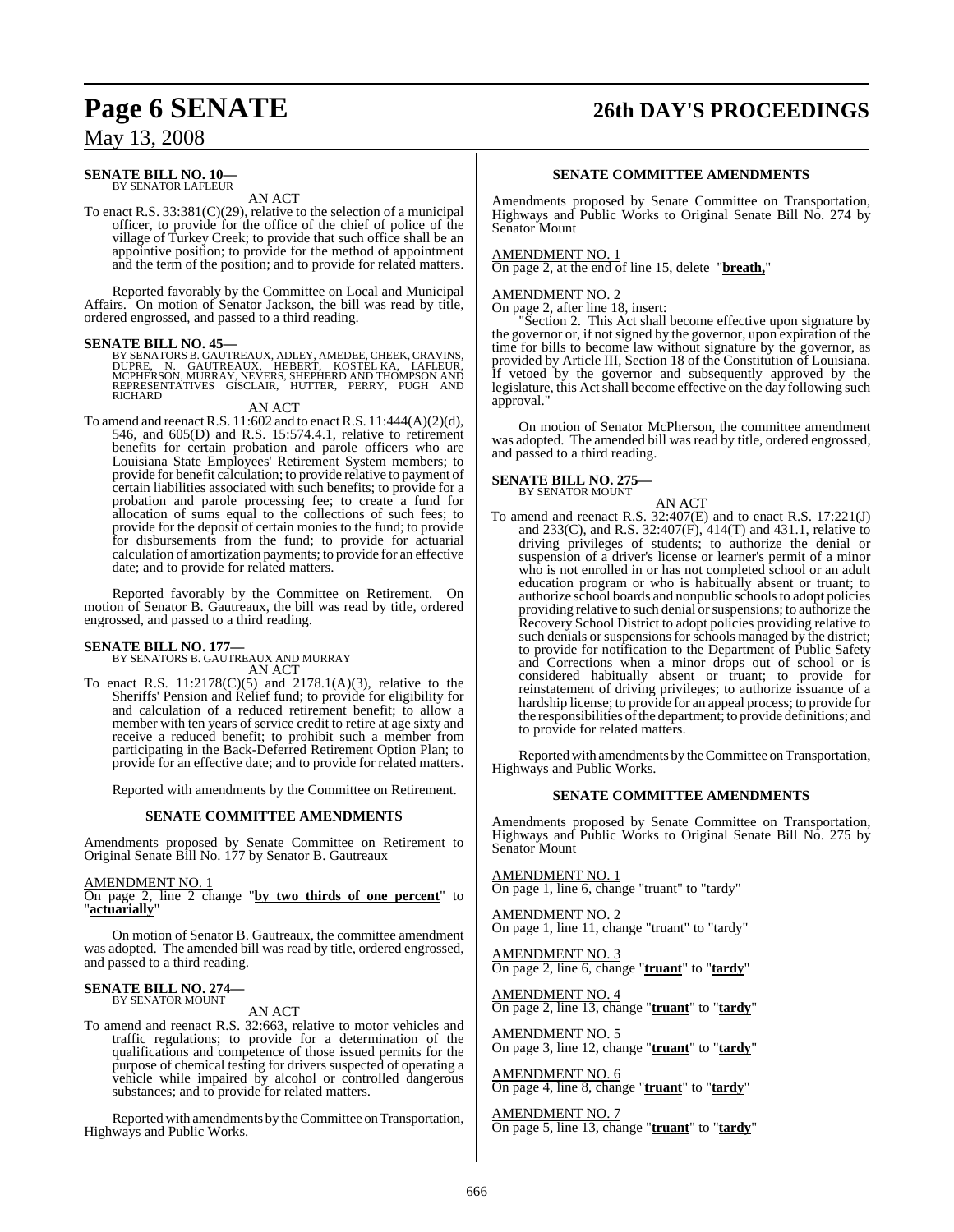# **26th DAY'S PROCEEDINGS Page 7 SENATE**

#### AMENDMENT NO. 8

On page 5, line 22, change "**truant**" to "**tardy**"

AMENDMENT NO. 9 On page 6, line 11, change "**truant**" to "**tardy**"

AMENDMENT NO. 10 On page 6, line 14, change "**truant**" to "**tardy**"

AMENDMENT NO. 11 On page 6, line 21, change "**truant**" to "**tardy**"

AMENDMENT NO. 12 On page 7, line 11, change "**truant**" to "**tardy**"

AMENDMENT NO. 13

On page 7, line 22, change "**a truant**" to "**tardy**"

On motion of Senator McPherson, the committee amendment was adopted. The amended bill was read by title, ordered engrossed, and passed to a third reading.

# **SENATE BILL NO. 286—** BY SENATOR DUPLESSIS

AN ACT

To amend and reenact R.S. 17:24.10(B)(2), (D), (H)(2), and  $(I)(1)(a)(i)$ , relative to early childhood education; to provide relative to universal access to the Cecil J. Picard LA 4 Early Childhood Education Program; to provide for timelines and eligibility requirements; to provide for participation by nonschool system providers; to provide for local school system duties and responsibilities; to provide for reporting requirements; to provide relative to funding; and to provide for related matters.

Reported with amendments by the Committee on Education.

#### **SENATE COMMITTEE AMENDMENTS**

Amendments proposed by Senate Committee on Education to Original Senate Bill No. 286 by Senator Duplessis

AMENDMENT NO. 1

On page 1, line 2, between  $T(I)(1)(a)(i)$  and the comma "," insert "and  $(5)$  and to enact R.S. 17:24.10(I)(1)(a)(iii)"

AMENDMENT NO. 2 On page 1, line 9, between  $\mathrm{T}(I)(1)(a)(i)$ " and "are" insert "and (5)"

AMENDMENT NO. 3

On page 1, line 10, between "reenacted" and "to" insert "and R.S.  $17:24.10(I)(1)(a)(iii)$  is hereby enacted"

## AMENDMENT NO. 4

On page 2, line 16, between "**at**" and "**below**" insert "**or**"

#### AMENDMENT NO. 5

On page 2, line 22, between "**at**" and "**below**" insert "**or**"

#### AMENDMENT NO. 6

On page 2, line 28, between "**at**" and "**below**" insert "**or**"

#### AMENDMENT NO. 7

On page 3, line 5, between "**at**" and "**below**" insert "**or**"

AMENDMENT NO. 8 On page 3, at the beginning of line 14, change " $(1)(a)$ " to " $(1)(a)(i)$ "

AMENDMENT NO. 9 On page 3, between lines 20 and 21, insert the following: "**(ii) Participating school systems shall enter into a collaborative agreement only with a non-school system provider**

# May 13, 2008

**of early childhood education that meets the definition of a "child care facility" as provided in R.S. 47:6102(2) and has attained the minimum quality rating required to be eligible to participate in the program as established by the state board.**"

#### AMENDMENT NO. 10

On page 3, line 21, between "**explore**" and "**all**" delete "**and provide**"

#### AMENDMENT NO. 11

On page 3, delete lines 27 through 29 and on page 4 delete lines 1 through 7, and insert in lieu thereof the following:

"**(ii) A non-school system provider of early childhood education that serves children residing within the jurisdiction of a participating city, parish, or other local public school system and that wishes to participate in the LA 4 program shall make an application to the city, parish, or other local public school board of such school system in accordance with the timelines and regulations established by the state board. Such application shall, at a minimum, include the following information:**

**(aa) Verification that the applicant is a provider of early childhood education that meets the definition of a "child care facility" as provided in R.S. 47:6102(2) and has attained the minimum quality rating required to be eligible to participate in the program as established by the state board.**

**(bb) Documentation that the provider meets the requirements for participation in the program as provided by state law and state board regulation.**

**(cc) Documentation relative to the provider's organizational, governance, and operational structure.**

**(dd) Documentation relative to the provider's policies, programs, and practices in place to ensure parental involvement.**

**(ee) Documentation relative to the provider's personnel policies and employment practices.**

**(ff) Documentation relative to the provider's rules and regulations applicable to children, including disciplinary policies and procedures.**

**(gg) Documentation relative to the adequacy of the provider's facilities and equipment.**

**(hh) Documentation relative to the type(s) and amount(s) of the provider's insurance coverage.**

**(ii) Documentation relative to applicable teacher certification requirements.**

**(iii) All employees of a non-school system provider of early childhood education that enters into a collaborative agreement with a city, parish, or other local public school board to provide LA 4 classes in a non-school system provider setting shall comply with the criminal history review requirements as provided in R.S. 17:15, and each participating non-school system provider shall comply with all rules and regulations established by the participating school system pursuant to such statute.**

**(iv) A waiver of the requirement to use at least ten percent of the specified amount of LA 4 funding to provide LA 4 classes through a non-school system provider may be granted to a participating school system by the state board, after consultation with the secretary of the Department of Social Services**, **provided the participating school system provides documentation acceptable to the state board that it meets at least one of the following conditions:**

**(aa) That there are no non-school system providers of early childhood education within the jurisdiction of the participating school system that has attained the minimum quality rating required to be eligible to participate in the program as established by the state board.**

**(bb) That the participating school system did not receive an application from a non-school system provider of early childhood education seeking to collaborate in the provision of LA 4 classes.**

**(cc) That after a good faith effort, and for good cause shown, the participating schoolsystem and a non-schoolsystem provider were unable to reach an agreement regarding the provision of LA 4 classes in a non-school system provider setting.**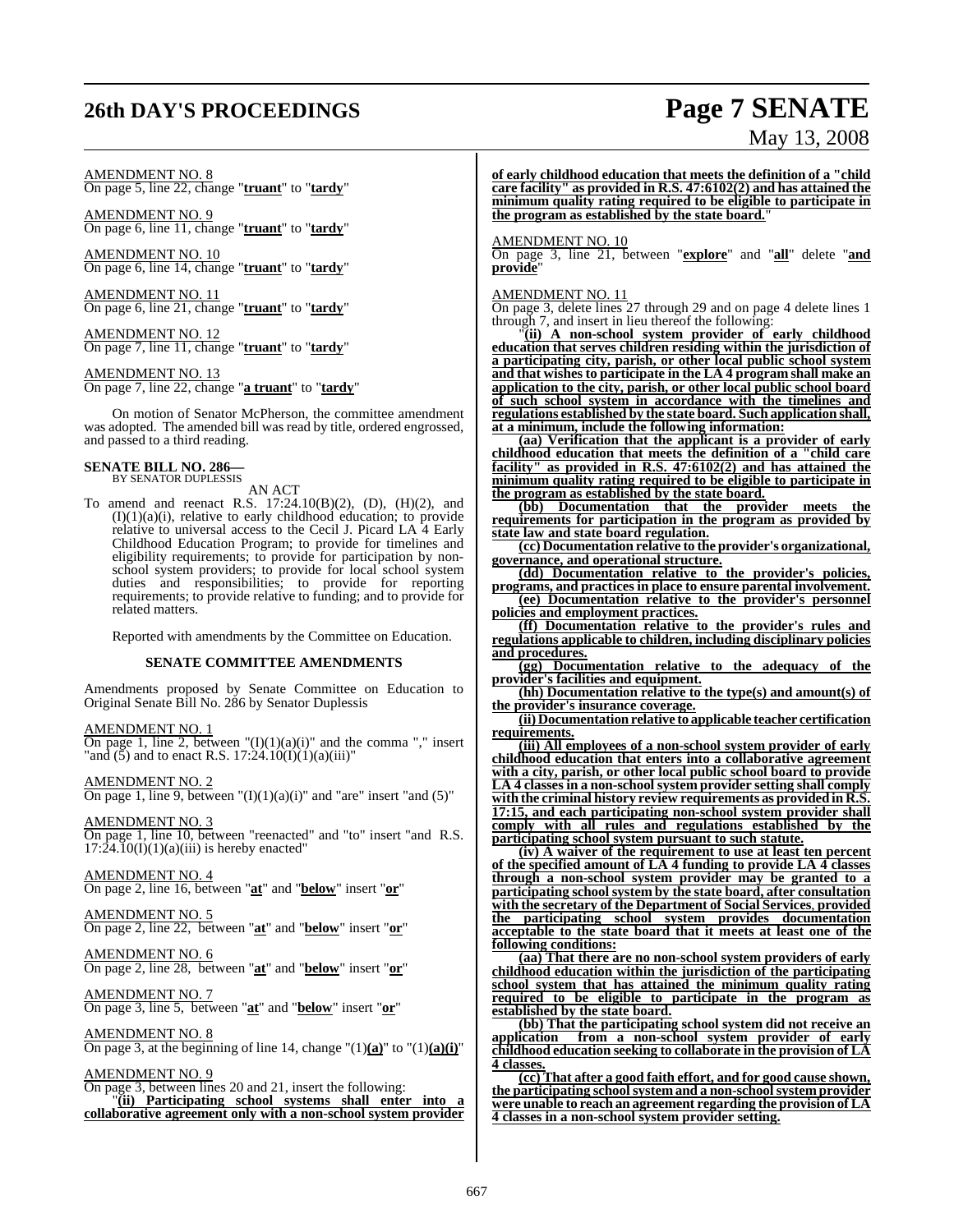**(v) The state board shall send written notification to a participating school system as to whether their application for a waiver has been granted. However, in no case shall a waiver be granted for more than one school year at a time.**

**(vi) If a participating school system is granted a waiver by the state board pursuant to Subitem (iv)(cc) of this Subparagraph for any school year, the percentage of the total increase in LA 4 funding received in excess of the amount received for the 2008- 2009 school year that a participating school system is required to commit to providing LA 4 classesin a non-schoolsystem provider setting for the following school year shall increase to fifteen percent.If a waiver is granted to a participating schoolsystem for two or more consecutive years, the percentage of LA 4 funds designated to be committed to collaboration with a non-school system provider shall increase to twenty percent for each school year until such time as the requirement to collaborate with nonschool system providers has been fulfilled.**

**(vii) Notwithstanding any other provision of law, the provisions of this Paragraph shall not apply to a participating school system with excess capacity in its LA 4 program, nor shall such a system be required to seek or be granted a waiver from the state board from such requirements.**"

#### AMENDMENT NO. 12

On page 6, after line 10, insert the following:

"**(iii) No LA 4 funding in excess of the amount received for the 2008-2009 school year shall be allocated to a participating school system that has failed to comply with the provisions of Subparagraph (D)(1)(a) of this Section, unless the participating school system has been granted a waiver as provided in Subparagraph (D)(1)(b) of this Section.**

\* \* \* (5)(a) At any time that less money is appropriated than is required for full funding of all eligible applications, applications shall be fully funded as provided in this Section until all available money has been committed for expenditure in the manner provided in Subparagraph (b) of this Paragraph. **As provided in Subparagraph (b) of this Paragraph, LA 4 funding shall first be used to fully fund the provision of early childhood education services to children eligible to receive free or reduced priced meals pursuant to the federal child nutrition program.**

(b)(i) The department shall calculate the approximate percentage of the total number of children in the state who will be eligible to enter public school kindergarten pursuant to R.S. 17:151.3 in the following year, who will be eligible to receive free or reduced price meals pursuant to the federal child nutrition program, who are not likely to be enrolled in an early childhood education class, based on the level of the enrollment in such classes in the previous school year, and who can be enrolled in LA 4 classes as provided in this Section with the money available for such purpose.

(ii) An amount of the total money available shall be set aside to provide LA 4 classes for the same percentage as that calculated pursuant to Item (i) of this Subparagraph of the total number of children in each State Board of Elementary and Secondary Education election district who will be eligible to enter public school kindergarten pursuant to R.S. 17:151.3 in the following year, who will be eligible to receive free or reduced price meals pursuant to the federal child nutrition program, and who are not likely to be enrolled in an early childhood education class, based on the level of the enrollment in such classes in the previous school year.

**(iii) (aa) If sufficient funding has been made available to provide LA 4 classes at no cost, except for the applicable lunch cost, to all eligible children as provided in Items (i) and (ii) of this Subparagraph, beginning with the 2009-2010 school year, the same method of calculation employed in Items (i) and (ii) of this Subparagraph shall be applied to provide funding for eligible children from a family whose income is classified at or below three hundred percent of the poverty level based on the United States federal poverty guidelines published annually by the United States Department of Health and Human Services.**

**(bb) If sufficient funding has been made available to provide LA 4 classes at no cost, except for the applicable lunch cost, to all eligible children as defined in Subitem (aa) ofthisItem, beginning with the 2010-2011 school year, the same method of calculation**

**employed in Items (i) and (ii) of this Subparagraph shall be applied to provide funding for eligible children from a family whose income is classified at or below three hundred fifty percent of the poverty level based on the United States federal poverty guidelines published annually by the United States Department of Health and Human Services.**

**(cc) If sufficient funding has been made available to provide LA 4 classes at no cost, except for the applicable lunch cost, to all eligible children as defined in Subitem (bb) of this Item, beginning with the 2011-2012 school year, the same method of calculation employed in Items (i) and (ii) of this Subparagraph shall be applied to provide funding for eligible children from a family whose income is classified at or below four hundred percent of the poverty level based on the United States federal poverty guidelines published annually by the United States Department of Health and Human Services.**

**(dd) If sufficient funding has been made available to provide LA 4 classes at no cost, except for the applicable lunch cost, to all i children** as **defined in Subitem** (cc) of **this Item**, **beginning with the 2012-2013 school year, the same method of calculation employed in Items (i) and (ii) of this Subparagraph shall be applied to provide funding for eligible children from a family whose income is classified at or below four hundred fifty percent of the poverty level based on the United States federal poverty guidelines published annually by the United States Department of Health and Human Services.**

(iii)(iv) The date and time of receipt of all applications shall be noted by the department. All eligible applications shall be divided among the State Board of Elementary and Secondary Education election districts. The earliest received eligible application from each district shall be funded in preference to the second earliest eligible application. This process of funding by date and time of eligible application shall continue until all available funding has been committed for expenditure.

 $(\overline{iv})(\overline{v})$  In the case that any single applicant is located in more than one State Board of Elementary and Secondary Education election district, that applicant shall be assigned to the election district in which it predominates.

(v)**(vi)** Should any single applicant have a sufficient number of children who will be eligible to enter public school kindergarten pursuant to R.S.  $17:151.3$  in the following year, who will be eligible to receive free or reduced price meals pursuant to the federal child nutrition program **or who meet the income requirements as provided in Item (iii) of this Subparagraph**, and who, based on the level of the enrollment in early childhood classes in the previous school year, are not likely to be enrolled in such classes such that providing funding for such children to be enrolled in LA 4 classes equal to the percentage calculated pursuant to Item (i) of this Subparagraph would consume more than the amount of funding set aside for that election district, then the applicant shall divide into the maximumnumber of groups provided for and in the manner provided by Subsection F of this Section. Each such group shall be considered a different applicant from the same election district.

\* \* \*" On motion of Senator Nevers, the committee amendment was adopted. The amended bill was read by title, ordered engrossed, and recommitted to the Committee on Finance.

#### **SENATE BILL NO. 290—** BY SENATOR KOSTELKA

AN ACT

To amend and reenact R.S. 47:1512, relative to collection of taxes; to provide for the secretary of the Department of Revenue's authority to employ private counsel; and to provide for related matters.

Reported with amendments by the Committee on Revenue and Fiscal Affairs.

#### **SENATE COMMITTEE AMENDMENTS**

Amendments proposed by Senate Committee on Revenue and Fiscal Affairs to Original Senate Bill No. 290 by Senator Kostelka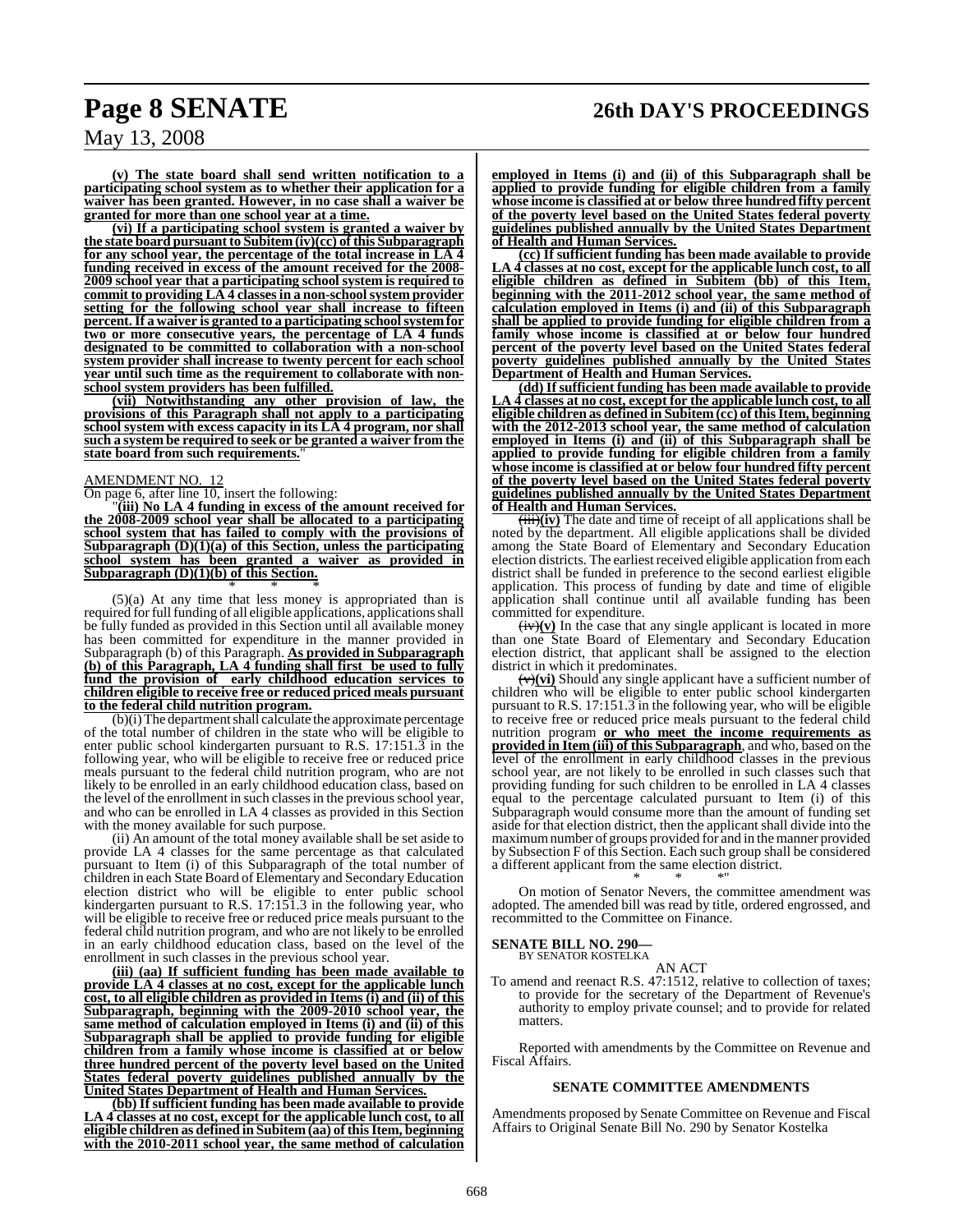# **26th DAY'S PROCEEDINGS Page 9 SENATE**

# May 13, 2008

#### AMENDMENT NO. 1

On page 1, line 2, after "1512" insert "and to enact R.S. 47:1512.1"

#### AMENDMENT NO. 2

On page 1, line 3, after "counsel;" insert "to create the Department of Revenue Tax Enforcement Equalization Fund,"

#### AMENDMENT NO. 3

On page 1, delete lines 8 through 17, on page 2, delete lines 1 through 6, and insert:

"**A.** The collector is authorized to employ private counsel to assist in the collection of any taxes, penalties or interest due under this Sub-title, or to represent him in any proceeding under this Subtitle. If any taxes, penalties or interest due under this title are referred to an attorney at law for collection, an additional charge for attorney fees, in the amount of ten per centum (10%) of the taxes, penalties and interest due, shall be paid by the tax debtor. **Notwithstanding any provision of law to the contrary, private counselshall be paid reasonable attorney fees and costs and shall not be employed on a contingency fee basis or any other basis dependent on the outcome of the matter.**

**B. The payment of private counsel fees and costs may be made at the market rate applicable for securing private counsel who specialize in state and local tax matters and litigation. The rates utilized by the attorney general shall not be applicable.**

**C. This Section shall not apply to taxes collected by local political subdivisions. Such political subdivisions and school boards may continue to employ private counsel and impose the fees authorized by law and applicable local ordinances; however, the fee or costs for such private counsel shall not be imposed as a charge to the tax debtor in addition to tax, penalty, and interest at issue.**

Section 2. R.S. 47:1512.1 is hereby enacted to read as follows: **§1512.1 Department of Revenue Tax Enforcement Equalization Fund**

**A. There is hereby established in the state treasury a special fund to be known as the Department of Revenue Tax Enforcement Equalization Fund, hereinafter referred to as the "fund." The fund shall be comprised of all of the following:**

**(1) Any specific line item appropriation to the fund.**

**(2)A percentage of the tax, interest and penalties recovered by private counsel employed by the secretary. When private counsel is employed in a matter regarding a claim for refund of an overpayment "tax, interest and penalties recovered by private counsel" shall include the difference between the amount claimed by the taxpayer and the amount recovered by the taxpayer and such amounts shall be transferred to the fund from current collections of the tax.**

**(a) For the 2009 Fiscal Year, the percentage shall be fifty percent.**

**(b) For fiscal years beginning with the 2010 Fiscal Year, the percentage shall be twenty percent.**

**(3) A percentage of the fees and self-generated revenues received by the department during the fiscal year that are not appropriated to the department.**

**(a) For the 2009 Fiscal Year, the percentage shall be fifty percent.**

**(b) For fiscal years beginning with the 2010 Fiscal Year, the percentage shall be twenty-five percent.**

**B. After satisfying the requirements of the Bond Security and Redemption Fund as provided in Article VII, Section 9(B) of the Constitution of Louisiana, the treasurer shall pay into the fund each fiscal year, beginning with the 2009 Fiscal Year, an amount equal to the proceeds provided in Subsection A of this Section in an amount which is sufficient to bring the balance in the fund to fifteen million dollars. The balance of the fund shall not exceed fifteen million dollars. Any proceeds remaining after making the deposit into the fund shall be deposited into the state general fund.**

**C. Monies in the fund shall be annually appropriated to the Department of Revenue solely for the payment of private counsel fees and costs. Monies in the fund shall not be appropriated for any other purpose. Monies appropriated from the fund shall be used to supplement the Department of Revenue's budget and**

**shall in no way be used to displace, replace, or supplant appropriations for operations of the Department of Revenue below the level of appropriations for the department for the current fiscal year.**

**D. All unexpended and unencumbered monies in the fund at the end of a fiscal year shall remain in the fund. Monies in the fund shall be invested by the treasurer in the same manner as those in the state general fund, and after satisfying the requirements of the Bond Security and Redemption Fund as provided in Article VII, Section 9(B) of the Constitution of Louisiana, any interest earned on such investment shall be deposited in and credited to the state general fund.**

Section 3. Section 1 of this Act shall become effective on July 1, 2010, or upon the date that the secretary of the Department of Revenue and the commissioner of administration certify the accumulation of three million dollars in the Department of Revenue Tax Enforcement Equalization Fund, whichever is earlier. The provisions of Section 1 shall not apply to any matter assigned to private counsel prior to the effective date of Section 1. A copy of the certification provided for in this Section shall be provided to the Louisiana State Law Institute.

Section 4. This Section and Sections 2 and 3 of this Act shall become effective July 1, 2008."

On motion of Senator Marionneaux, the committee amendment was adopted. The amended bill was read by title, ordered engrossed, and recommitted to the Committee on Finance.

# **SENATE BILL NO. 295—** BY SENATORS MURRAY AND DORSEY

A JOINT RESOLUTION

Proposing to add Article I, Section 4(H)(5) of the Constitution of Louisiana, relative to property; to provide relative to the right to property; to provide relative to the taking of property; to provide relative to the taking of property in the city of Baton Rouge and the city of New Orleans for certain purposes; and to specify an election for submission of the proposition to electors and provide a ballot proposition.

Reported with amendments by the Committee on Local and Municipal Affairs.

#### **SENATE COMMITTEE AMENDMENTS**

Amendments proposed by Senate Committee on Local and Municipal Affairs to Original Senate Bill No. 295 by Senator Murray

#### AMENDMENT NO. 1

On page 1, line 5, change "and" to a "," after "New Orleans" add ", and in Jefferson Parish"

#### AMENDMENT NO. 2

On page 1, line 17, change "**or**" to "**,**" and after "**New Orleans**" add "**, or in Jefferson Parish**"

#### AMENDMENT NO. 3

On page 2, line 11, change "or" to "," and after "New Orleans" add ", or in Jefferson Parish"

On motion of Senator Jackson, the committee amendment was adopted. The amended bill was read by title, ordered engrossed, and passed to a third reading.

# **SENATE BILL NO. 315—** BY SENATOR NEVERS

AN ACT

To amend and reenact R.S. 11:62(5)(b), 444(A)(2)(b)(introductory paragraph) and (i)(bb), and 545(D), relative to the Louisiana State Employees' Retirement System; to provide relative to the benefits of peace officers; to include arson investigators in the office of the state fire marshal in the benefit provisions for peace officers; to provide for employee contributions, calculation of benefits, and funding; to provide for an effective date; and to provide for related matters.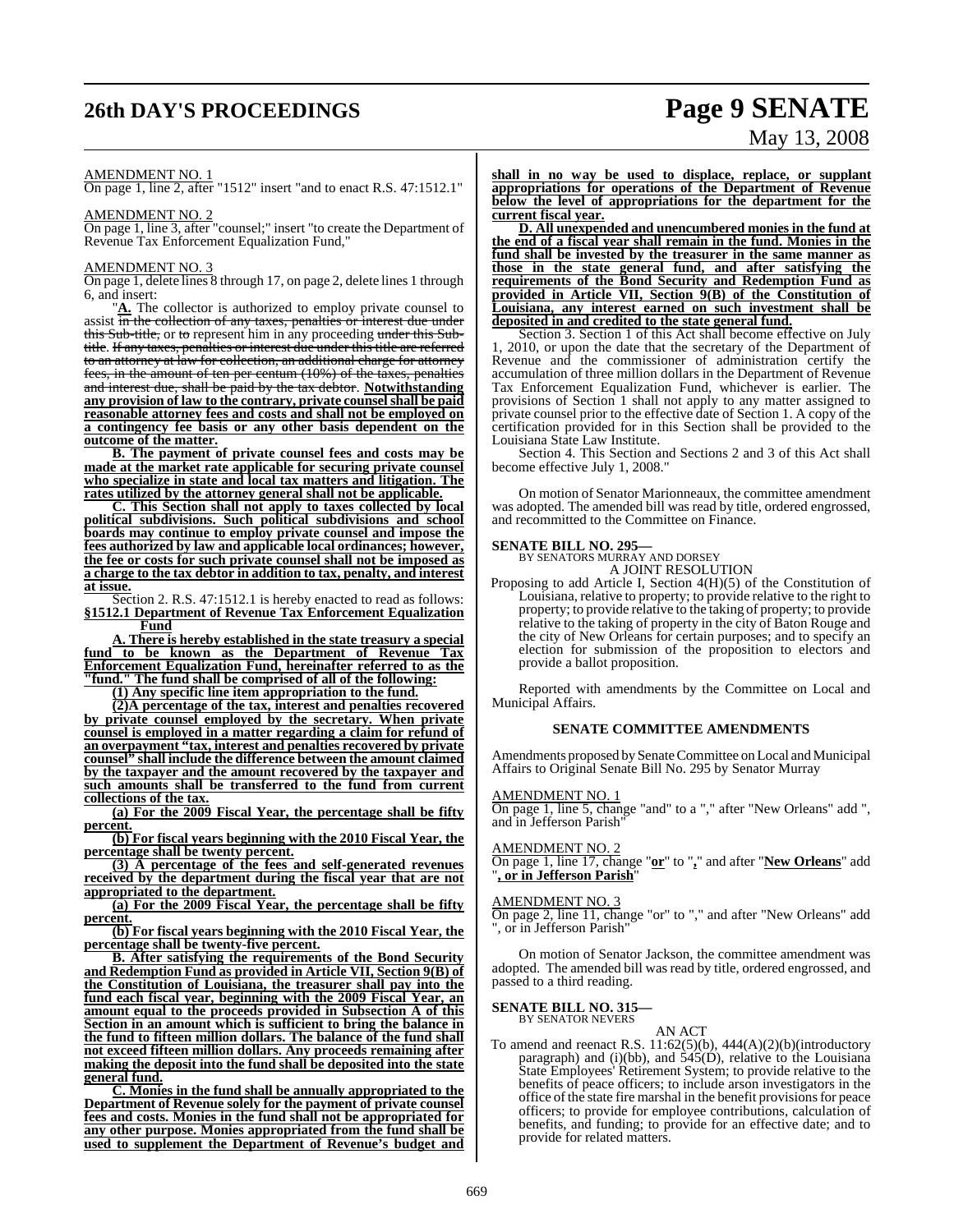# **Page 10 SENATE 26th DAY'S PROCEEDINGS**

## May 13, 2008

Reported favorably by the Committee on Retirement. On motion of Senator B. Gautreaux, the bill was read by title, ordered engrossed, and passed to a third reading.

# **SENATE BILL NO. 319—** BY SENATOR CASSIDY

AN ACT

To enact Chapter 6-E of Title 18 of the Louisiana Revised Statutes of 1950, to be comprised of R.S. 18:1300.31 through 1300.33 and Part IV of Chapter 29 of Title 33 of the Louisiana Revised Statutes of 1950, to be comprised ofR.S. 33:9097.31, relative to creating neighborhood crime prevention and security districts and levying parcel fees; to provide for a procedure to create such districts and levy such fees; to provide for approval of certain local governing authorities; to provide for collecting signatures of certain electors for the purpose of authorizing an election concerning such matters; to provide for the district, its boundaries and its powers and duties; and to provide for related matters.

Reported with amendments by the Committee on Local and Municipal Affairs.

#### **SENATE COMMITTEE AMENDMENTS**

Amendments proposed by Senate Committee on Local and Municipal Affairs to Original Senate Bill No. 319 by Senator Cassidy

AMENDMENT NO. 1

On page 1, line 6, change "a" to "an additional"

AMENDMENT NO. 2 On page 2, line 25, change "**shall**" to "**may**"

AMENDMENT NO. 3 On page 7, line3, change "**shall**" to "**may**"

AMENDMENT NO. 4 On page 7, lines 6 and 7, after "**congressional general election**" insert "**or gubernatorial primary election**"

AMENDMENT NO. 5 On page 10, line 24, change "**fifty**" to "**one-hundred**"

On motion of Senator Jackson, the committee amendment was adopted. The amended bill was read by title, ordered engrossed, and passed to a third reading.

#### **SENATE BILL NO. 341—**

BY SENATORS ERDEY, MCPHERSON, MOUNT AND SHAW AN ACT

To enact R.S. 32:83, relative to traffic regulations; to prohibit certain trucks from using the far left lane on certain highways; to provide for penalties; and to provide for related matters.

Reported with amendments by the Committee on Transportation, Highways and Public Works.

#### **SENATE COMMITTEE AMENDMENTS**

Amendments proposed by Senate Committee on Transportation, Highways and Public Works to Original Senate Bill No. 341 by Senator Erdey

AMENDMENT NO. 1 On page 1, line 3, after "highways;" insert "to provide for exceptions;"

AMENDMENT NO. 2 On page 1, line 9, change "**no**" to "**a**"

AMENDMENT NO. 3 On page 1, line 10, change "**eighteen-wheels or more**" to "**three or more axles**"

AMENDMENT NO. 4

On page 1, delete lines 11 and 12, and insert "**right lane on a multilane highway.**"

#### AMENDMENT NO. 5

On page 1, delete lines 13 through 15, and insert:

"**B.(1) The provisions of this Section shall not apply when a tractor-trailer combination with three or more axles is passing a motor vehicle that is stopped for any reason, passing a motor vehicle that is going under the minimum posted speed limit, allowing traffic to merge onto a multi-lane highway, or entering or exiting a multi-lane highway.**

**(2) The Department of Transportation and Development shall post signs on multi-lane highways indicating that a tractortrailer combination which has a total of three or more axles shall travel in the right lane only on such highways.**"

#### AMENDMENT NO. 6

On page 1, after line 17, insert:

"Section 2. The Department of Transportation and Development shall collect data on the number of crashes, compliance with, enforcement of, and public perception of this Act for calendar years 2009 and 2010 and submit a report to the house and senate transportation, highways, and public works committees no later than March 1, 2011.'

On motion of Senator McPherson, the committee amendment was adopted. The amended bill was read by title, ordered engrossed, and passed to a third reading.

**SENATE BILL NO. 351—**

BY SENATOR N. GAUTREAUX AN ACT

To amend and reenact R.S. 39:364 and to repeal R.S. 39:364(B), (C), and (D), relative to state purchase of alternate fuel or hybrid vehicles; to provide that the commissioner of administration shall purchase or lease for state use only alternative fuel and hybrid vehicles; to provide exceptions to the use of alternative fuel and hybrid vehicles; and to provide for related matters.

Reported with amendments by the Committee on Finance.

#### **SENATE COMMITTEE AMENDMENTS**

Amendments proposed by Senate Committee on Finance to Original Senate Bill No. 351 by Senator N. Gautreaux

#### AMENDMENT NO. 1

On page 1, delete line 2 and insert: "To amend and reenact R.S. 39:364, relative to"

AMENDMENT NO. 2

On page 4, delete line 18 in its entirety

On motion of Senator Michot, the committee amendment was adopted. The amended bill was read by title, ordered engrossed, and passed to a third reading.

# **SENATE BILL NO. 391—** BY SENATOR GRAY

AN ACT

To amend and reenact R.S. 11:3384(B), relative to the Firefighters' Pension and Relief Fund in the city of New Orleans; to increase the accrual rate of retirement benefits for members with twenty or more years of service; to provide for an effective date; and to provide for related matters.

Reported with amendments by the Committee on Retirement.

#### **SENATE COMMITTEE AMENDMENTS**

Amendments proposed by Senate Committee on Retirement to Original Senate Bill No. 391 by Senator Gray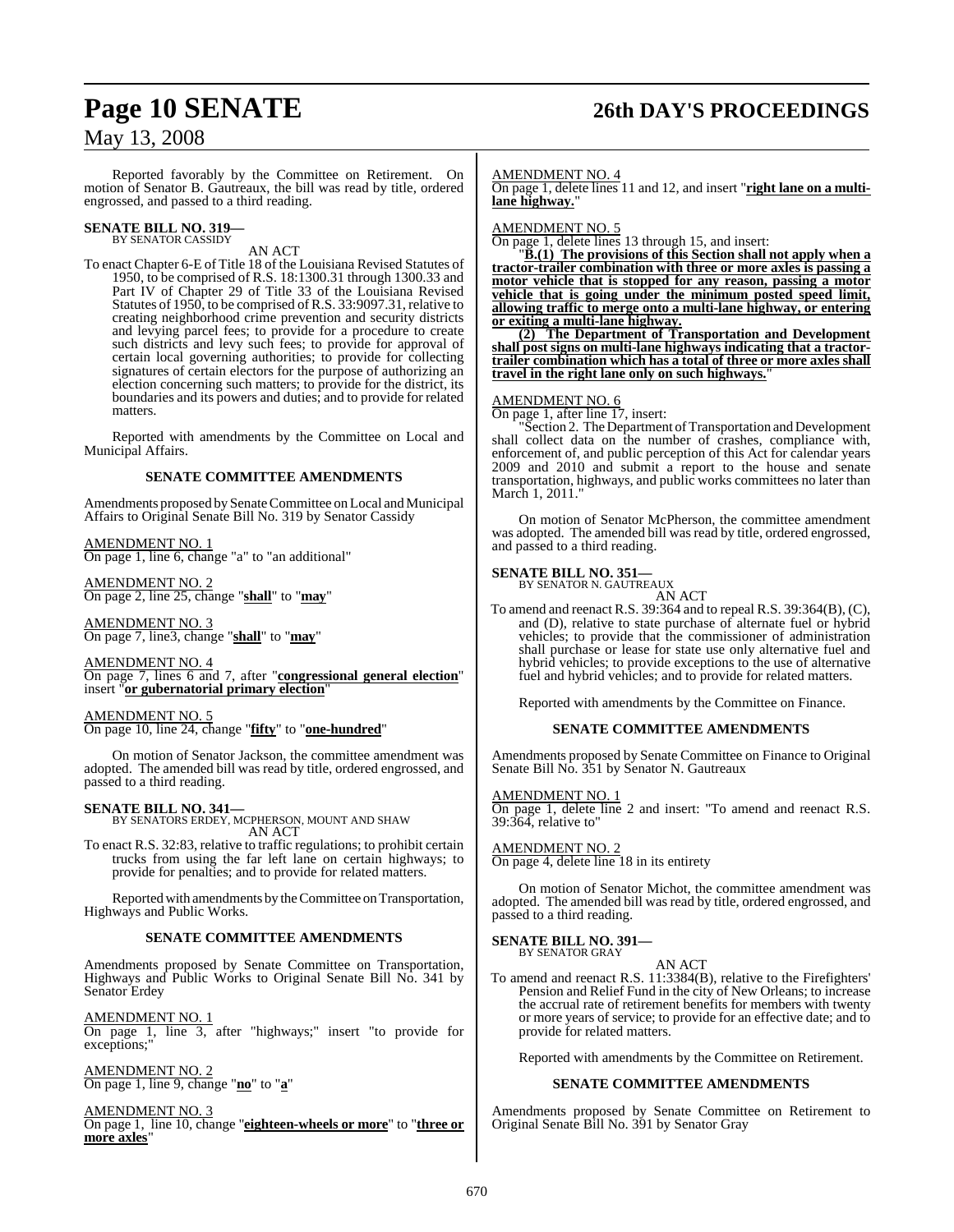# **26th DAY'S PROCEEDINGS Page 11 SENATE**

# May 13, 2008

## AMENDMENT NO. 1

On page 1, line 4 change "twenty" to "twelve"

AMENDMENT NO. 2 On page 1, line 15 change "**twenty**" to "twelve"

AMENDMENT NO. 3 On page 1, line 17 change "**twenty**" to "twelve"

AMENDMENT NO. 4 On page 2, line 4 change "**twenty**" to "twelve"

On motion of Senator B. Gautreaux, the committee amendment was adopted. The amended bill was read by title, ordered engrossed, and passed to a third reading.

# **SENATE BILL NO. 394—** BY SENATOR GRAY

AN ACT

To amend and reenact R.S. 11:3385.1(L), relative to the Deferred Retirement Option Plan for the Firefighters' Pension and Relief Fund in the city of New Orleans; relative to the election to participate in such plan on a retroactive basis; to delete the requirement that a member receive a career-ending service injury while participating in the plan in order to participate in the plan on a retroactive basis; to provide for an effective date; and to provide for related matters.

Reported favorably by the Committee on Retirement. On motion of Senator B. Gautreaux, the bill was read by title, ordered engrossed, and passed to a third reading.

# **SENATE BILL NO. 396—** BY SENATOR HEBERT

AN ACT

To amend and reenact R.S. 33:1324.1, relative to municipalities and parishes; to provide certain restrictions on local governments contracting with private companies; to prohibit access by private companies to certain information on individuals for the collection of fines, penalties or citations based on a fee or contingency basis; and to provide for related matters.

Reported with amendments by the Committee on Local and Municipal Affairs.

#### **SENATE COMMITTEE AMENDMENTS**

Amendments proposed by Senate Committee on Local and Municipal Affairs to Original Senate Bill No. 396 by Senator Hebert

#### AMENDMENT NO. 1

On page 1, line 2, change "amend and reenact R.S. 33:1324.1," to "enact R.S. 33:1372.1,"

#### AMENDMENT NO. 2

On page 1, line 3 between "companies" and the semi-colon";" insert the following: "for enforcement of certain traffic ordinances using cameras"

#### AMENDMENT NO. 3

On page 1, line 4, change "access by private companies to" to "release of"

#### AMENDMENT NO. 4

On page 1, delete line 5, in its entirety and insert in leu thereof the following: "collection of fines or penalties; and to"

#### AMENDMENT NO. 5

On page 1, line 8, change "33:1324.1" to "33:1372.1"

#### AMENDMENT NO. 6

On page 1, line 8, change "amended and reenacted" to "enacted"

#### AMENDMENT NO. 7

On page 1, delete lines 9 through 17 in their entirety and insert in lieu thereof the following:

"**1372.1. Traffic enforcement; use of photographic systems**

**A. The use of cameras or similar photographic monitoring system by a parish or municipal governing authority for the enforcement of speed limits, speed zones, or the movement of traffic through the parish or municipality shall be subject to the provisions of this Section.**

**B. Photographs of a motor vehicle shall be restricted to the images of the rear area of the motor vehicle and the license plate number and no photograph shall be taken of the operator or any occupant of the motor vehicle. Only the photographic image of the rear area of the motor vehicle and the license plate number shall be permitted as evidence of a violation.**

**C. Beginning August 1, 2008, any contract with a private entity for a photographic monitoring system to assist local law enforcement in identifying traffic violators shall be subject to the following restriction: No information regarding the driver's license number, telephone number, or social security number of a violator shall be furnished to any private entity.**

**D. Any renewal or renegotiation of a contract executed by a parish or municipal governing authority prior to August 1, 2008, which is in conflict with the provisions of this Section shall, upon such renewal or renegotiation, be amended to comply with the provisions of this Section.**"

#### AM<u>ENDMENT NO. 8</u>

On page 2, delete lines 1 through 4 in their entirety.

#### AMENDMENT NO. 9

On page 2, line 5, change "July" to "August"

On motion of Senator Jackson, the committee amendment was adopted. The amended bill was read by title, ordered engrossed, and passed to a third reading.

**SENATE BILL NO. 405—** BY SENATORS BROOME, DORSEY, DUPLESSIS, GRAY, JACKSON, LONG, MURRAY, NEVERS AND THOMPSON AN ACT

To enact Chapter 20 of Title 6 of the Louisiana Revised Statutes of 1950, to be comprised of R.S. 6:1371 through 1375, to establish the Financial Literacy and Education Commission; to provide for purpose; to provide for membership; to provide for powers and duties; to provide for funding and effectiveness; and to provide for related matters.

Reported favorably by the Committee on Finance. On motion of Senator Michot, the bill was read by title, and passed to a third reading.

#### **SENATE BILL NO. 447—**

BY SENATORS CASSIDY, DONAHUE, DORSEY, LAFLEUR AND LONG AN ACT

To amend and reenact R.S. 17:10.5(D), relative to Recovery School Districts; to provide relative to parental options during a transfer of a school to a Recovery School District; to provide relative to capacity; and to provide for related matters.

Reported with amendments by the Committee on Education.

#### **SENATE COMMITTEE AMENDMENTS**

Amendments proposed by Senate Committee on Education to Original Senate Bill No. 447 by Senator Cassidy

#### AMENDMENT NO. 1

On page 1, line 2, between "to" and "Recovery" insert "the" and change "Districts" to "District"

#### AMENDMENT NO. 2

On page 1, line 3, change "during a transfer of a school to a" to 'when a school is transferred to the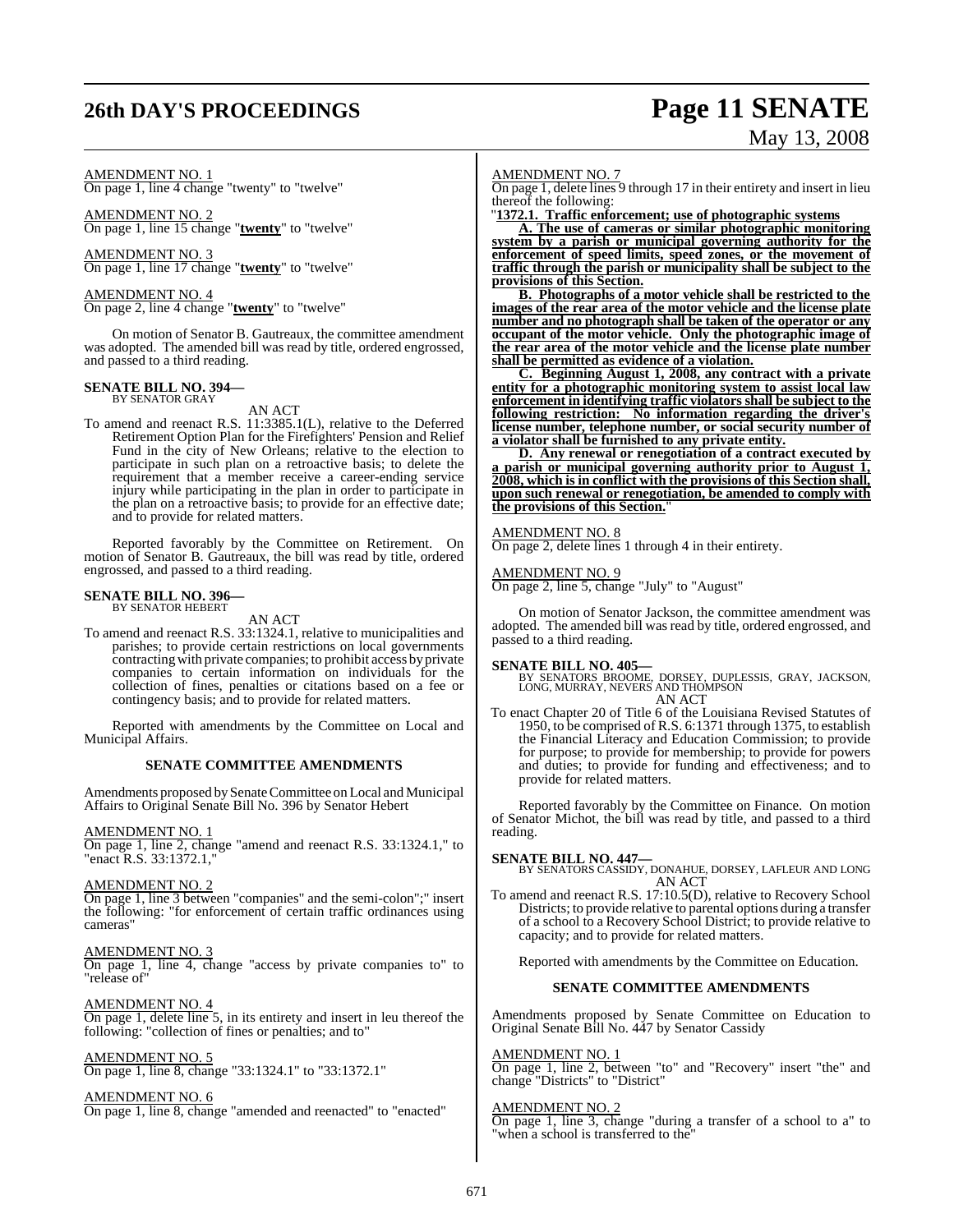# **Page 12 SENATE 26th DAY'S PROCEEDINGS**

#### AMENDMENT NO. 3

On page 2, line 2, between "**board**" and "**provided**" insert a comma "**,**"

On motion of Senator Chaisson, the committee amendment was adopted. The amended bill was read by title, ordered engrossed, and passed to a third reading.

**SENATE BILL NO. 459—** BY SENATORS ADLEY, DORSEY AND DUPLESSIS AN ACT

To amend and reenact R.S. 17:176(G), relative to extracurricular activities; to provide for participation; to provide for eligibility; to provide for liability; to provide for instructors; to provide for rules and regulations; and to provide for related matters.

Reported with amendments by the Committee on Education.

#### **SENATE COMMITTEE AMENDMENTS**

Amendments proposed by Senate Committee on Education to Original Senate Bill No. 459 by Senator Adley

#### AMENDMENT NO. 1

On page 1, line 2, change "amend and reenact" to "enact"

AMENDMENT NO. 2

On page 2, delete line 18, and insert "**participants, each city, parish, or other local public school board shall adopt rules and regulations to determine the number and type of instructors**"

#### AMENDMENT NO. 3

On page 2, line 19, between "**school**" and the period "**.**" insert "**and prescribe their qualifications and duties**"

AMENDMENT NO. 4 On page 2, delete lines 22 through 24 in their entirety

AMENDMENT NO. 5 On page 2, at the beginning of line 25, change "**(7)**" to "**(6)**"

AMENDMENT NO. 6 On page 3, at the beginning of line 1, change "**(8)**" to "**(7)**"

#### AMENDMENT NO. 7

On page 3, after line 3, insert the following:

Section 2. This Act shall become effective upon signature by the governor or, if not signed by the governor, upon expiration of the time for bills to become law without signature by the governor, as provided by Article III, Section 18 of the Constitution of Louisiana. If vetoed by the governor and subsequently approved by the legislature, this Act shall become effective on the day following such approval."

On motion of Senator Nevers, the committee amendment was adopted. The amended bill was read by title, ordered engrossed, and passed to a third reading.

# **SENATE BILL NO. 478—** BY SENATOR MURRAY

AN ACT

To enact R.S. 11:2175(C)(3)(c), relative to the Sheriffs' Pension and Relief Fund; to provide for purchase of permissive service credit; to provide for eligibility to make such purchase; to provide for calculation of the cost of such purchase; to provide for an effective date; and to provide for related matters.

Reported favorably by the Committee on Retirement. On motion of Senator B. Gautreaux, the bill was read by title, ordered engrossed, and passed to a third reading.

#### **SENATE BILL NO. 482—**

BY SENATOR CASSIDY AN ACT

To enact R.S. 17:3137, relative to dual enrollment of students; to provide relative to the participation of certain students in the dual enrollment program established by the Board of Regents; and to provide for related matters.

Reported with amendments by the Committee on Education.

#### **SENATE COMMITTEE AMENDMENTS**

Amendments proposed by Senate Committee on Education to Original Senate Bill No. 482 by Senator Cassidy

## AMENDMENT NO. 1

On page 2, line 11, after "**coursework.**" delete the remainder of the line, delete lines 12 and 13 in their entirety, and insert "**State funds shall not be used to pay the tuition of a nonpublic high school student or a home study student who is dually enrolled in a participating postsecondary institution. However the amount of tuition charged to such students shall be the same as is paid by the state on behalf of a student attending a public high school.**"

On motion of Senator Nevers, the committee amendment was adopted. The amended bill was read by title, ordered engrossed, and passed to a third reading.

**SENATE BILL NO. 507—** BY SENATORS MOUNT, MICHOT, MURRAY AND NEVERS AN ACT

To amend and reenact R.S. 33:4547.2(B),(C),(D),(E),(F),(G) and (H), and to enact R.S.  $33:4547.2(I)$  and(J), relative to energy efficiency contracts, to provide relative to the request for proposals process used in awarding such contracts; and to provide for related matters.

Reported by substitute by the Committee on Finance. The bill was read by title; the committee substitute bill was read.

## **SENATE BILL NO. —(Substitute of Senate Bill No. 507 by Senator Mount)** BY SENATOR MOUNT

AN ACT

To enact R.S. 33:4547.1(E) and (F), all relative to performance-based energy efficiency contracts; to provide for contract provisions; to provide for contract evaluation requirements; to provide for the cost of evaluation; and to provide for related matters.

Be it enacted by the Legislature of Louisiana:

Section 1. R.S. 33:4547.1(E) and (F) are hereby enacted to read as follows:

§4547.1. Authorization; definition **performance-based energy efficiency contracts**

\* \* \* **E.(1) Prior to award of any performance-based energy efficiency contract,the politicalsubdivision shallselect a certified energy efficient independent third-party evaluation consultant to review and evaluate the submitted proposals.**

**(a) No person, entity, or ESCO which assists the political subdivision in the development of the request for proposal shall be the respondent to the request for proposal.**

**(b) The certified energy efficient independent third-party evaluation consultant shall submit the results of his evaluation in an open meeting to the political subdivision for its review. The political subdivision shall require that the consultant selected pursuant to this Section participate on behalf of the agency in the negotiation of the contract.**

**(c) A certified energy efficient independent third-party evaluation consultant shall have no direct conflict of interest as to the political subdivision, the proposals which the consultant is to evaluate, or to any proposer. Prior to the selection of such consultant, the consultant shall certify that there is no direct conflict of interest as to the political subdivision, the proposals which the consultant is to evaluate, or to any proposer.**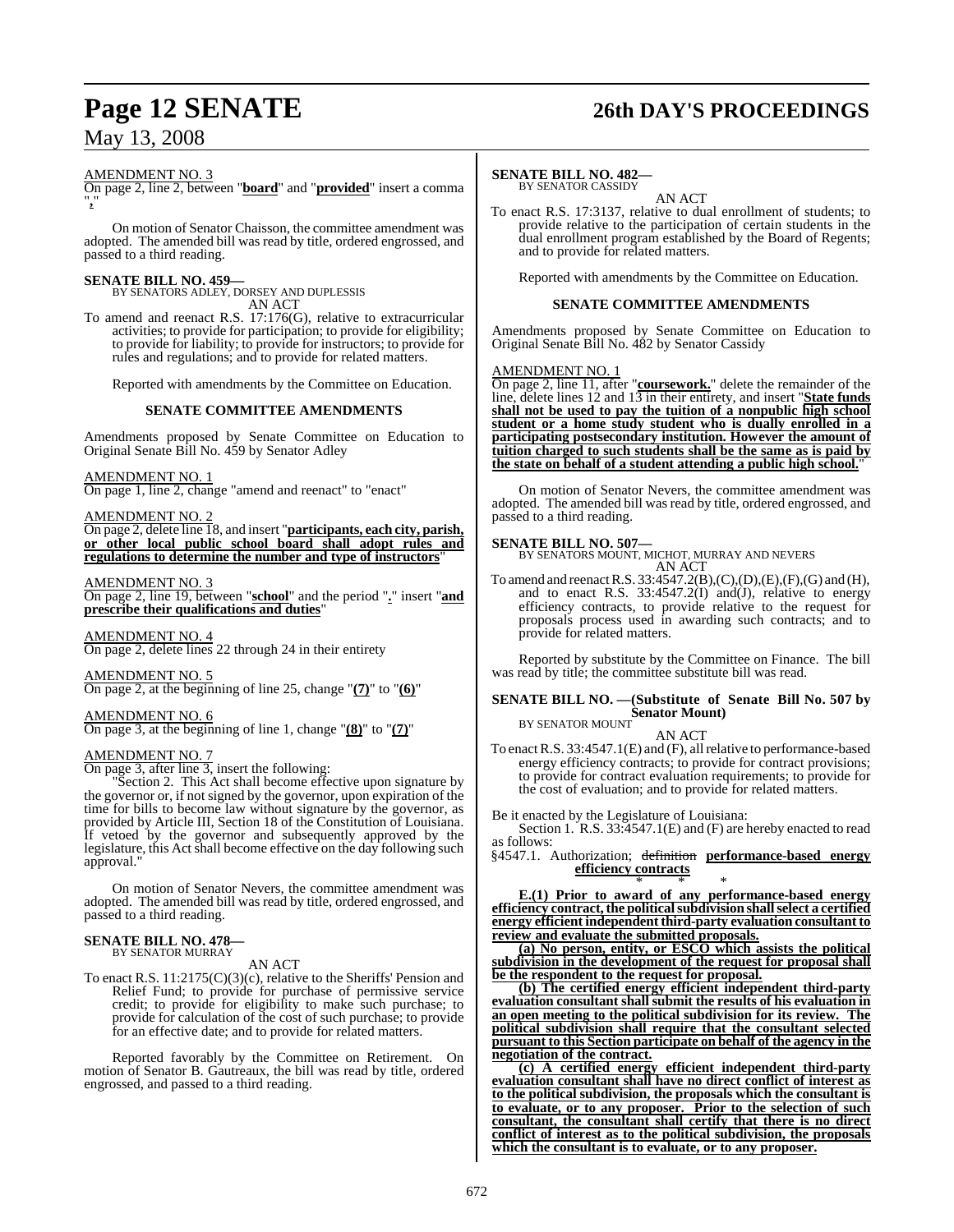# **26th DAY'S PROCEEDINGS Page 13 SENATE**

# May 13, 2008

**(d) In order to fund the cost of the evaluation, review, approval, oversight, and performance audits as provided in this Section, the request for proposal for the award of a performance-based energy efficiency contract shall require the proposer to pay a sum not to exceed two and one-half percent of the total value of the performance-based energy efficiency contract at the time that a contract is executed by that proposer.**

**F.(1) Any performance-based energy efficiency contract entered into shall be for a period equal to the lesser of twenty years or the average life of the equipment installed by the performance contractor and shall contain a guarantee of energy savings. The guarantee of energy savings shall, at a minimum, ensure a total annualsavingssufficient to fully fund any financing arrangement entered into to fund the contract. In addition, any performance-based energy efficiency contract shall contain the following clause:**

**"The continuation of this contract is contingent upon the appropriation of funds by the political subdivision to fulfill the requirements of the contract. If the political subdivision fails to appropriate sufficient monies to provide for the continuation of the contract, the contract shall terminate on the last day of the fiscal year for which funds have been appropriated. Such termination shall be without penalty or expense to the political subdivision except for payments which have been earned prior to the termination date."**

**(2) Any contract entered into pursuant to this Chapter shall include the total units of energy saved, the method, device or financial arrangement to establish a firm amount for the savings, the cost per unit of energy, and, if applicable, the basis for any adjustment in the stated cost for the term of the contract, and for each energy saving measure included in the contract, provide the following:**

**(a) Detailed scope of work.**

**(b) Price to be paid by the political subdivision as the initial cost.**

**(c) Annual energy cost savings.**

**(d) Annual maintenance savings including any maintenance and operational savings associated with installation; including but not limited to, services, parts, materials, labor, and equipment.**

**(e) Annual new maintenance cost including operating expenses added as a result of new equipment installed or services performed by the contractor.**

**(f) Total annual savings by adding annual energy cost savings to annual maintenance savings minus any annual new maintenance costs.**

**(g) All savings shall be guaranteed and measured on an annual basis.**

**(h) A schedule for submission of the annual savings audit reports.**

**(i) Except for proprietary company financial information, the responsesto the requests for proposalsshall be public records pursuant the Public Records Law, R.S. 44:1, et seq.**

On motion of Senator Michot, the committee substitute bill was adopted and becomes Senate Bill No. 809 by Senator Mount, substitute for Senate Bill No. 507 by Senator Mount.

#### **SENATE BILL NO. 809— (Substitute of Senate Bill No. 507 by Senator Mount)** BY SENATOR MOUNT

AN ACT

To enactR.S. 33:4547.1(E) and (F), allrelative to performance-based energy efficiency contracts; to provide for contract provisions; to provide for contract evaluation requirements; to provide for the cost of evaluation; and to provide for related matters.

The bill was read by title; lies over under the rules.

#### **SENATE BILL NO. 534** BY SENATOR CASSIDY

AN ACT

To enact R.S. 17:7(2)(f), relative to the duties, functions and responsibilities of the State Board of Elementary Education; to provide relative to the use of certain funding by public school boards provided through the minimum foundation program formula; to provide for reporting requirements; to provide for rules and regulations; to provide for effectiveness; and to provide for related matters.

Reported with amendments by the Committee on Education.

#### **SENATE COMMITTEE AMENDMENTS**

Amendments proposed by Senate Committee on Education to Original Senate Bill No. 534 by Senator Cassidy

#### AMENDMENT NO. 1

On page 1, line 15, change "**By the beginning of**" to "**Beginning in**"

#### AMENDMENT NO. 2

On page 2, at the end of line 11, delete "**March**" and at the beginning of line 12, delete "**fifteenth**" and insert "**April thirtieth**"

On motion of Senator Nevers, the committee amendment was adopted. The amended bill was read by title, ordered engrossed, and passed to a third reading.

## **SENATE BILL NO. 547—**

BY SENATOR MCPHERSON AN ACT

To repeal R.S. 48:221(C), relative to immovable property expropriated by the department and not used for departmental purposes within fifteen years of the date of expropriation; and to provide for related matters.

Reported favorably by the Committee on Transportation, Highways and Public Works. On motion of Senator McPherson, the bill was read by title, ordered engrossed, and passed to a third reading.

**SENATE BILL NO. 569—** BY SENATOR MORRISH

AN ACT

To enact Subpart P of Part II-A of Subtitle I of Title 39 of the Louisiana Revised Statues of 1950, to be comprised of R.S. 39:100.71, relative to the Manufactured Home Tax Fairness Fund; to provide for the deposit and credit of certain money to the fund; to require appropriations for refunding certain tax, penalty, interest or other charges paid on the purchase of manufactured homes used or intended for use solely as residential housing; and to provide for related matters.

Reported with amendments by the Committee on Finance.

#### **SENATE COMMITTEE AMENDMENTS**

Amendments proposed by Senate Committee on Finance to Original Senate Bill No. 569 by Senator Morrish

#### AMENDMENT NO. 1

On page 1, line 4, after "Fund;" insert "and to enact R.S.  $47:1\bar{5}0\bar{8}$ (B)(26), relative to the confidential character of tax records;"

#### AMENDMENT NO. 2 On page 1, line 14, delete "**following:**"

#### AMENDMENT NO. 3

On page 1, delete lines 15 through 17, and on page 2, delete lines 1 through 4

#### AMENDMENT NO. 4

On page 2, line 5, delete "**(2) The amount of such**"

#### AMENDMENT NO. 5

On page 2, line 5, after "**purchases**" insert "**made on or after September 1, 2005 through December 31, 2006**"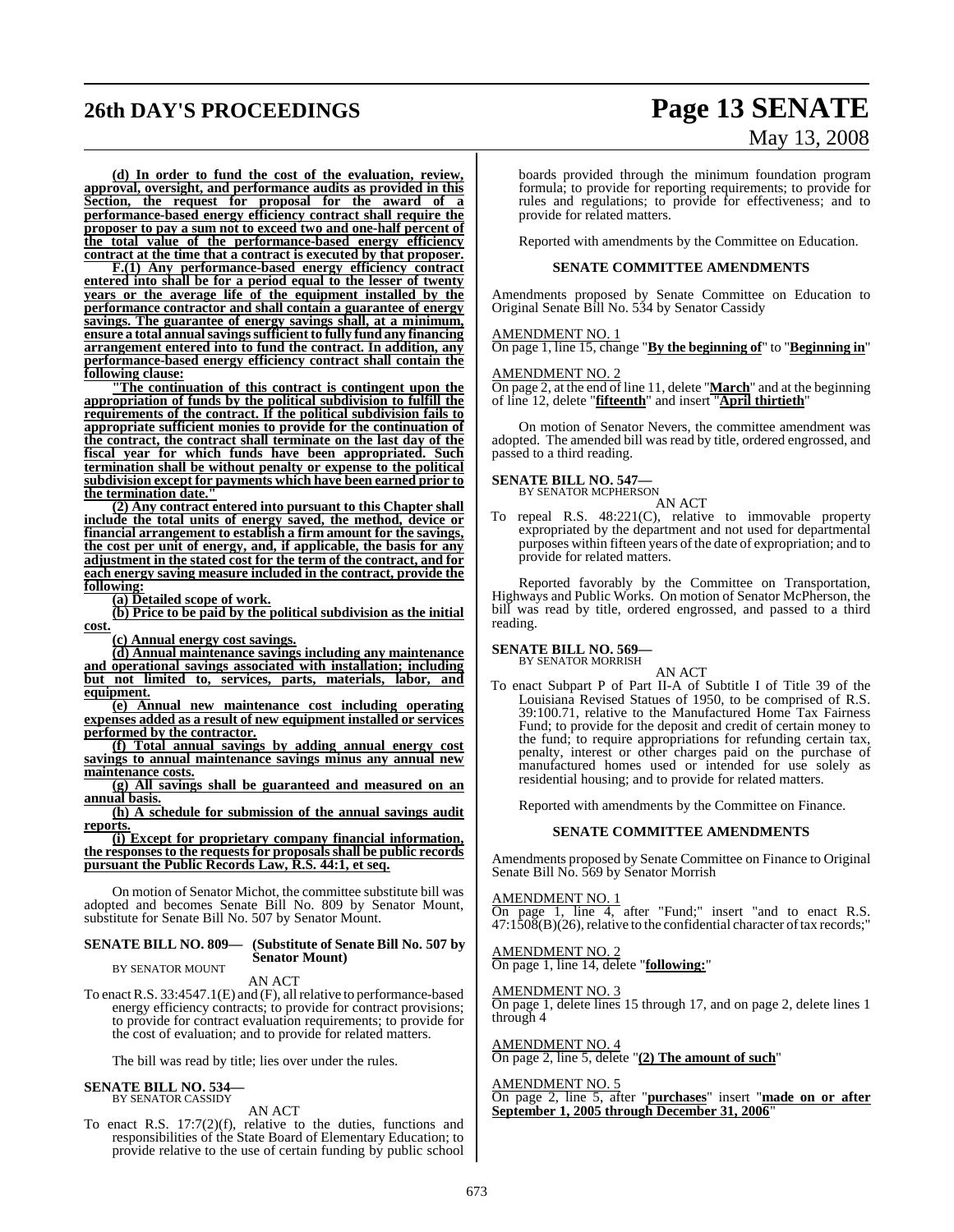# **Page 14 SENATE 26th DAY'S PROCEEDINGS**

AMENDMENT NO. 6

On page 2, delete lines 6 and 7 and insert the following: "**manufactured homes used solely as residential housing, for which a declaration of immovability as provided in R.S. 9:1149.9(A), is recorded in the conveyance records, and islocated in the following parishes:**

**(a) Any parish with a popultion between nine thousand eight hundred and ten thousand one hundred.**

**(b) Any parish with a population between twenty-four thousand five hundred and twenty-five thousand four hundred seventy.**

**(c) Any parish with a population between twenty-six thousand and twenty-eight thousand.**

**(d) Any parish with a population between thirty-one thousand two hundred and thirty-three thousand one hundred.**

**(e) Any parish with a population between forty-three thousand five hundred and forty-four thousand five hundred.**

**(f) Any parish with a population between fifty-three thousand and seventy-five thousand.**

**(g) Any parish with a population between eighty-eight thousand and ninety thousand five hundred.**

**(h) Any parish with a population between ninety-nine thousand five hundred and one hundred ten thousand.**

**(i) Any parish with a population between one hundred sixty thousand and one hundred eighty-five thousand.**

**(j) Any parish with a populationbetween one hundred ninety**

**thousand eight hundred and two hundred thousand. (k) Any parish with a population over four hundred forty thousand.**"

AMENDMENT NO. 7 On page 2, line 11, change "**Paragraph**" to "**Subsection (A)**"

AMENDMENT NO. 8 On page 2, line 12, delete "**(A)(1)**"

AMENDMENT NO. 9

On page 2, line 14, after "**Fund.**" delete the remainder of the line and delete lines 15 through 17

#### AMENDMENT NO. 10

On page 2, line 22, after "**fund**" insert a period "**.**" and delete the remainder of the line

AMENDMENT NO. 11

On page 2, delete lines 23 through 26 and insert the following: "**(2) All unexpended and unencumbered monies in**"

AMENDMENT NO. 12 On page 2, line 28, after "**D.**" insert "**(1)**"

AMENDMENT NO. 13 On page 2, line 29, delete "**state**"

AMENDMENT NO. 14

On page 2, line 30, after "**paid**" delete the remainder of the line and insert "**on a purchase made on or after September 1, 2005 and before January 1, 2007,**"

#### AMENDMENT NO. 15

On page 3, line 3, after "**due**" insert "**or became due**" and after "**used**" delete "**or intended for use**"

AMENDMENT NO. 16

On page 3, line 4, after "**housing**" insert: "**in the parishes provided for in Subsection A of this Section which have been severely impacted by Hurricanes Katrina and Rita**"

#### AMENDMENT NO. 17

On page 3, delete lines 6 through 10, and insert the following: "**(2) Persons requesting a refund pursuant to this Subsection for any sales tax, penalty, or interest paid shall present evidence of the payment of such taxes, penalty, or interest to the state treasurer in order to obtain a refund and show proof of**

**immobilization. No refund shall exceed the amount of sales tax, penalty, and interest actually paid. If the treasurer cannot verify the amount of sales tax, penalty, or interest paid by a person requesting such refund based upon the data provided to him by the secretary of the Department of Revenue, then the treasurer shall submit a request to the secretary of the Department of Public Safety and Corrections for information regarding that specific taxpayer's tax, penalty, and interest paid. Within 30 days of receipt of the request, the secretary of the Department of Public Safety and Corrections shall determine by the best means available to him, whether the amount of tax, penalty, and interest paid claimed by the taxpayer is accurate, based on the records of the office of motor vehicles, and provide such information to the treasurer.**

Section 2. R.S. 47:1508(B)(26) is hereby enacted to read as follows:

§1508. Confidential character of tax records \* \* \*

B. Nothing herein shall be construed to prevent:

\* \* \* **(26) The furnishing in the discretion of the secretary, of information to the treasurer of the state of Louisiana to be used solely to determine verification of the amount of sales tax, penalty, or interest paid by a person requesting a refund pursuant to R.S. 39:100.71 for any sales tax, penalty, or interest paid on a purchase made on or after September 1, 2005, through December 31, 2006, of any manufactured home used solely as residential housing. Any information so furnished shall be considered and held confidential and privileged by the treasurer by the same extent heretofore provided.**

Section 3. This Act shall become effective July 1, 2008."

On motion of Senator Michot, the committee amendment was adopted. The amended bill was read by title, ordered engrossed, and passed to a third reading.

#### **SENATE BILL NO. 582—** BY SENATOR NEVERS

AN ACT To enact R.S. 17:10.8, relative to school and district accountability; to require the establishment and implementation of a programof early identification and intervention forlow-performing schools that are at risk of failing; to provide for the duties and responsibilities of the state Department of Education and the State Board of Elementary and Secondary Education; to provide for criteria; to provide for technical assistance and compliance; and to provide for related matters.

Reported with amendments by the Committee on Education.

#### **SENATE COMMITTEE AMENDMENTS**

Amendments proposed by Senate Committee on Education to Original Senate Bill No. 582 by Senator Nevers

#### AMENDMENT NO. 1

On page 2, line 14, after "**weakness**" insert a period "**.**" and delete the remainder of the line, and delete lines 15 and 16 in their entirety

On motion of Senator Nevers, the committee amendment was adopted. The amended bill was read by title, ordered engrossed, and passed to a third reading.

# **SENATE BILL NO. 611—** BY SENATOR MURRAY

AN ACT<br>reenact R.S. To amend and reenact R.S. 33:4720.56(19); 4720.59(A),(B)(1),(C),(D), and (E)(1),(4),(5), and, (6) and 4720.60.1 and to enact R.S. 33:4720.56(20) and R.S. 33:4720.59(E)(7), relative to the New Orleans Redevelopment Authority; to provide authorization for the transfer of adjudicated properties from the city of New Orleans to the authority; to provide authorization forthe purchase of properties by the authority at tax sales; to provide for the purchase of properties by the authority at code lien enforcement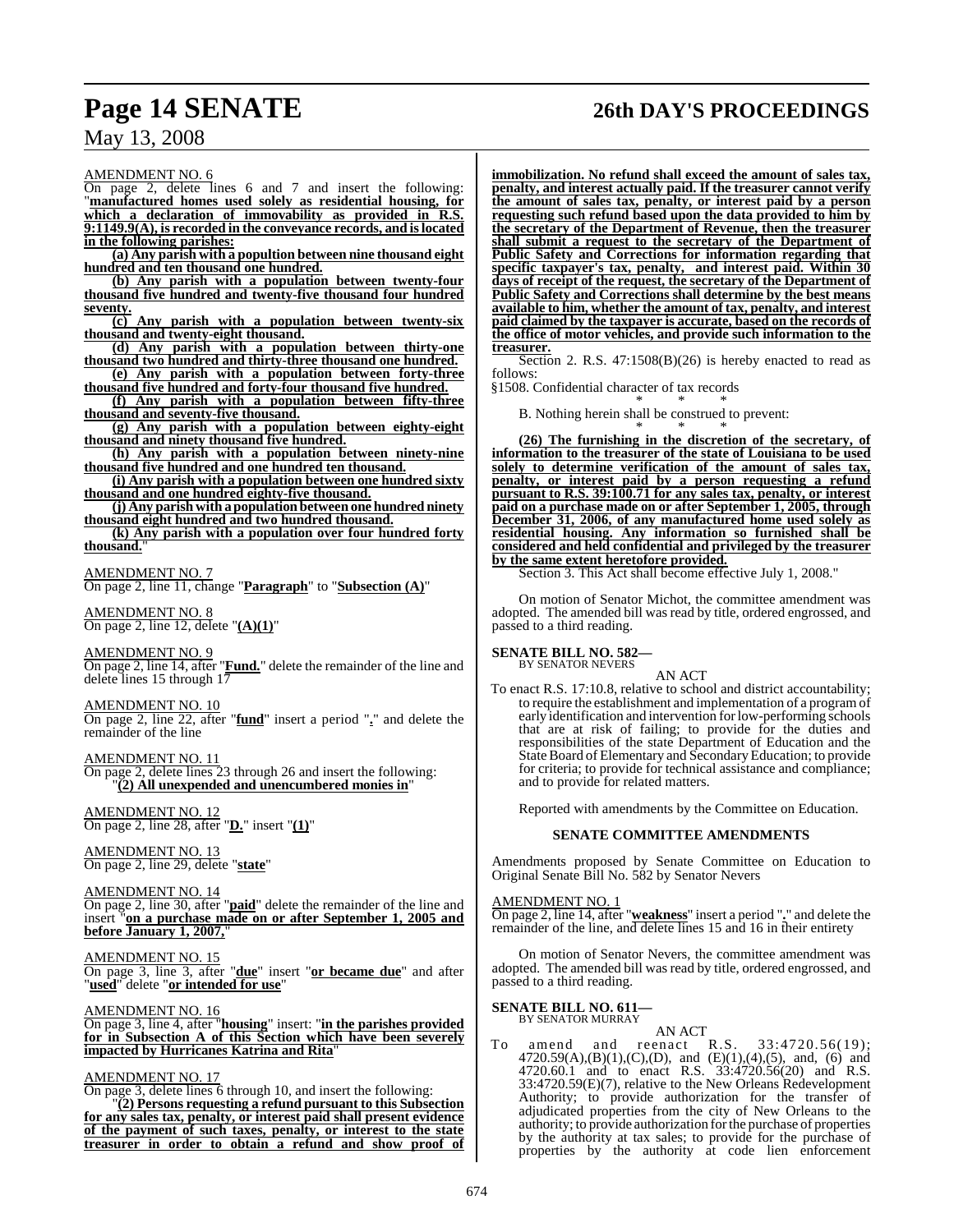# **26th DAY'S PROCEEDINGS Page 15 SENATE**

# May 13, 2008

proceedings; to amend relative to the authority of the New Orleans Redevelopment Authority to conduct expedited quite title and foreclosure proceedings; to provide for the removal of abandoned property; to provide of an effective date; and to provide for related matters.

Reported with amendments by the Committee on Local and Municipal Affairs.

#### **SENATE COMMITTEE AMENDMENTS**

Amendments proposed by Senate Committee on Local and Municipal Affairs to Original Senate Bill No. 611 by Senator Murray

AMENDMENT NO. 1 On page 2, delete line 7 and on line 8, delete "**this Chapter.**"

AMENDMENT NO. 2 On page 2, between lines 17 and 18, insert "\* \* \*"

AMENDMENT NO. 3 On page 4, line 15, between "**D.**" and "**In**" insert "**(1)**"

AMENDMENT NO. 4 On page 4, line 18, change "**(1)**" to "**(2)**"

AMENDMENT NO. 5 On page 4, line 28, change "**(2)**" to "**(3)**"

AMENDMENT NO. 6 On page 15, line 24, delete "**or of property**"

AMENDMENT NO. 7 On page 16, lines 4, 9 and 29, change "**political subdivision**" to "**city**"

AMENDMENT NO. 8 On page 16, line 17, change "**Article**" to "**Subtitle**"

AMENDMENT NO. 9 On page 19, line 5, between "**court**" and "**recorder**" insert a comma "**,**"

AMENDMENT NO. 10 On page 20, line 10, change "**judgement**" to "**judgment**"

AMENDMENT NO. 11 On page 21, line 27, change "**office**" to "**officer**"

AMENDMENT NO. 12 On page 22, line 17, between "**Section,**" and "**without**" insert "**has good and marketable title to the property**"

AMENDMENT NO. 13 On page 23, line 1, change "**judgement**" to "**judgment**"

On motion of Senator Jackson, the committee amendment was adopted. The amended bill was read by title, ordered engrossed, and passed to a third reading.

#### **SENATE BILL NO. 649—** BY SENATOR HEBERT

AN ACT

To enact Subpart B-39 of Part IV of Chapter 1 of Title 33 of the Louisiana Revised Statutes of 1950, to be comprised of R.S. 33:130.761 through 130.771,relative to economic development; to create and provide with respect to the Iberia Economic Development Authority; to provide relative to the board of commissioners for the authority; to provide for the powers, duties, and functions of the authority; to authorize various financial activities by the board of commissioners, including the authority to levy taxes, incur debt, and issue bonds to accomplish the purposes of the authority; to exempt the authority from all state taxation, and to provide for related matters.

Reported with amendments by the Committee on Local and Municipal Affairs.

#### **SENATE COMMITTEE AMENDMENTS**

Amendments proposed by Senate Committee on Local and Municipal Affairs to Original Senate Bill No. 649 by Senator Hebert

AMENDMENT NO. 1 On page 1, line 12, change "Subpart A-39" to Subpart B-39"

AMENDMENT NO. 2 On page 2, line 18, change "**eight**" to "**five**"

AMENDMENT NO. 3 On page 2, line 18 after "**members**" delete the remainder of the line and delete line 19 through 24 in their entirety and insert in lieu thereof: "**as provided in this Section, all of whom shall be citizens of the United States.**"

AMENDMENT NO. 4 On page 2, line 25, after "**The**" and before "**members**" delete "**three non-voting**"

AMENDMENT NO. 5 On page 2 line 25, between "**appointed**" and "**as**" insert "**by the Iberia Parish Council from a list of nominees submitted by the Iberia Industrial Development Foundation**"

AMENDMENT NO. 6 On page 2, line 29, after "**Twelve**" delete the remainder of the line and insert a period "**.**"

AMENDMENT NO. 7 On page 3, line 3, after "**Fourteen**" delete the remainder of the line and insert a period "**.**"

AMENDMENT NO. 8 On page 3, line 6, after "**Nine**" delete the remainder of the line and insert a period ".

AMENDMENT NO. 9 On page 3, between line 6 and 7, insert the following: "**(d) One member whose residence or a place of business is located within the boundaries of Iberia Parish Council District One, Two, Three, Four, Five, Six, or Seven.**

**(e)** One at-large member.

#### AMENDMENT NO. 10

On page 3 delete lines 7 through 19 in their entirety and insert the following in lieu thereof:

"**(3)(a) Board members shall serve an initial term of three years. Upon expiration of such initial terms, two of their successors shall serve terms of two years, and three of their successors shall serve terms of three years, as determined by board bylaws. Board members may succeed themselves but shall not serve more than two consecutive terms.**

**(b) Service by a board member for two or more years of a term shall be considered service for a three-year term.**"

AMENDMENT NO. 11

On page 5, line 29, change "**district**" to "**authority**"

AMENDMENT NO. 12

On page 8, delete line 18 through 29 and on page 9, delete lines 1 through 14 and insert the following:

"**(5) To enter into any cooperative endeavor or any other form of cooperative development activity for the purposes of the authority. For purposes of this Subpart, cooperative endeavor means any form of economic development assistance or collaboration between or among the authority and the state, any of its local governmental subdivisions, political corporations or public benefit corporations, the United States or its agencies, or any public or private association, corporation, or individual. A cooperative endeavor shall include but not be limited to the following:**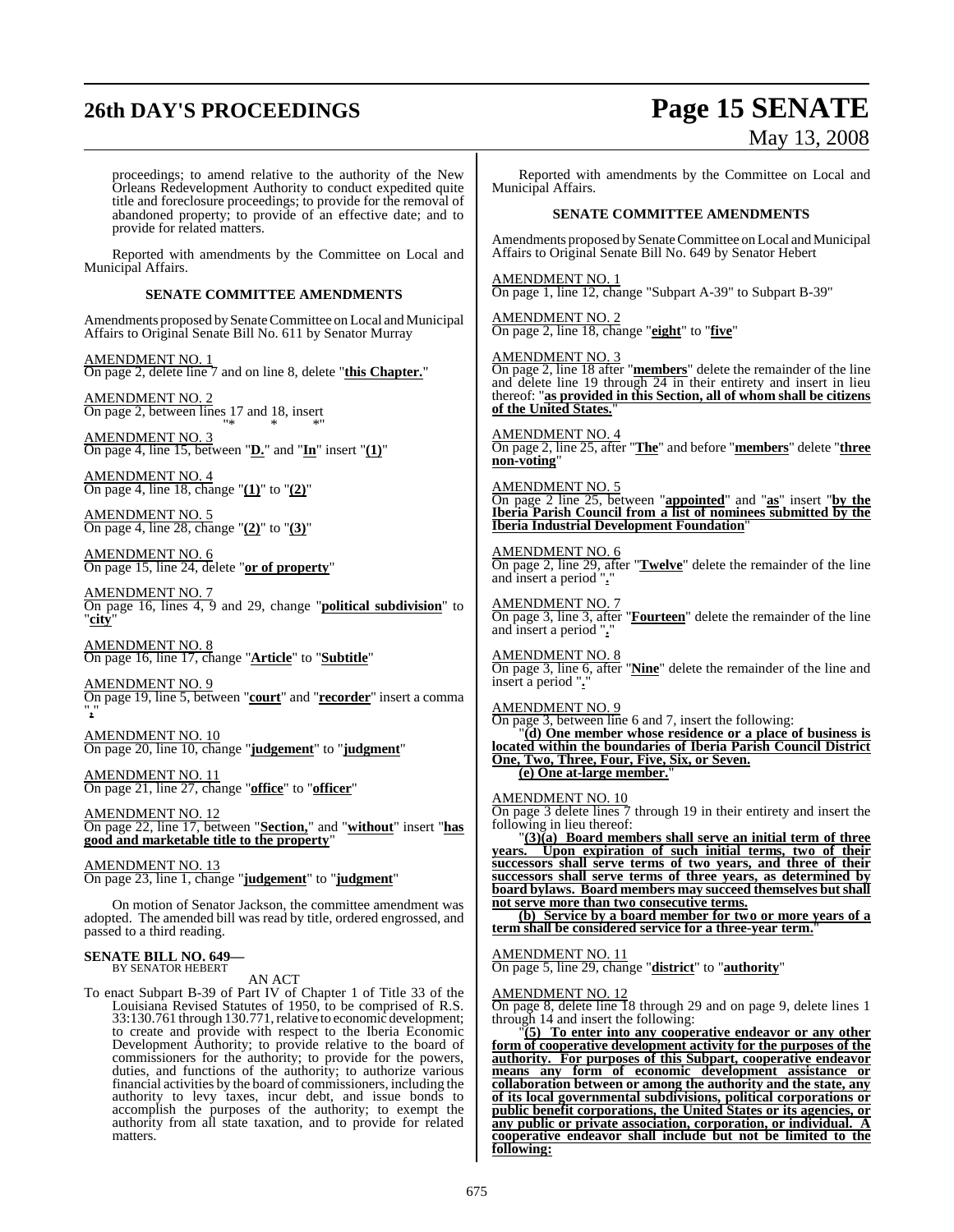# **Page 16 SENATE 26th DAY'S PROCEEDINGS**

## May 13, 2008

**(a) Cooperative financing of an economic development project, which shall include loan guarantees, land write-downs, grants, lease guarantees, or any form of financial subsidy or incentive that complies with the provisions of Article VII, Section 14 of the Constitution of Louisiana.**

**(b) Cooperative development which shall include but not be limited to any number of joint development agreement such as condominiums and cooperative ownership, limited partnerships, and investment syndicates not prohibited by the Constitution of Louisiana. Regardless of the method of financing, the authority shall attempt to obtain the most favorable security available in order to protect and ensure recovery of sums loaned or paid pursuant to such financing.**"

#### AMENDMENT NO. 13

On page 9, line 16, after "**tax**" delete the remainder of the line and at the beginning of line 17, delete "**mills on the dollar of assessed valuation of**" and insert "**on**"

#### AMENDMENT NO. 14

On page 9, line 18, after "**authority**," delete the remainder of the line, delete line 19 in its entirety, and on line 20, delete "**mills on the dollar of assessed valuation of all such property,**"

#### AMENDMENT NO. 15

On page 9, between lines 24 and 25, insert the following:

"**(2) Prior to the levying of any tax authorized by Paragraph (1) of this Subsection, the board shall request and receive approval to levy such tax from the Iberia Parish Council.**"

#### AMENDMENT NO. 16

On page 11, lines 19, 21, 23, and 24, between "**of**" and "**Title**" insert "**Subtitle III of**"

AMENDMENT NO. 17 On page 12, line 14, between "**of**" and "**Title**" insert "**Subtitle III of**"

## AMENDMENT NO. 18

On page 13, after line 2, insert the following:

"Section 2. The provisions of this Act shall have no effect on the provisions of R.S. 33:2711.9."

On motion of Senator Jackson, the committee amendment was adopted. The amended bill was read by title, ordered engrossed, and passed to a third reading.

#### **SENATE BILL NO. 672—** BY SENATOR DUPLESSIS

AN ACT

To amend and reenact R.S. 24:31, 31.1(A) and (E), 502(A), 504(B),  $506(A)$ , and  $507(B)$ , relative to compensation of members of the legislature and per diem; to provide for per diem during regular and extraordinary sessions; to provide for an increase in the compensation paid to legislators; to provide for an increase in compensation paid to the speaker of the House of Representatives and the president of the Senate; to provide for an increase in the compensation paid to the speaker pro tempore of the House of Representatives and the president pro tempore of the Senate; and to provide for related matters.

Reported with amendments by the Committee on Finance.

#### **SENATE COMMITTEE AMENDMENTS**

Amendments proposed by Senate Committee on Finance to Original Senate Bill No. 672 by Senator Duplessis

#### AMENDMENT NO. 1

On page 1, line 8, between "Senate;" and "and" insert "to provide for an increase in compensation paid to the chairman of the Senate Finance Committee, the chairman of the Senate Revenue and Fiscal Affairs Committee, the chairman of the House Appropriations Committee, and the chairman of the House Ways and Means Committee;"

#### AMENDMENT NO. 2

On page 2, line 3, between "A." and "In", insert "**(1)**"

#### AMENDMENT NO. 3

On page 2, line 5, between "Senate" and "and" insert "**, the chairman of the Senate Finance Committee and the chairman of the Senate Revenue and Fiscal Affairs Committee,**"

#### AMENDMENT NO. 4

On page 2, line 6, between "Representatives" and the comma "," insert "**, the chairman of the House Appropriations Committee and the chairman of the House Ways and Means Committee**"

#### AMENDMENT NO. 5

On page 2, line 7, change "**seventy thousand** dollars per annum" to "**thirty percent of the annual salary for members of the United States Congress. Such salary shall be adjusted as necessary effective July first annually**"

#### AMENDMENT NO. 6

On page 2, between lines 11 and 12, insert the following:

"**(2) The salary of the chairman of the Senate Finance Committee, the chairman of the Senate Revenue and Fiscal Affairs Committee, the chairman of the House Appropriations Committee, and the chairman of the House Ways and Means Committee shall be thirty-five percent of the annual salary for members of the United States Congress. Such salary shall be adjusted as necessary effective July first annually. This salary shall be compensation to the chairman of the Senate Finance Committee, the chairman of the Senate Revenue and Fiscal Affairs Committee, the chairman of the House Appropriations Committee, and the chairman of the House Ways and Means Committee for service to the Senate, including that rendered during regular and extraordinary sessions of the legislature and during the interim between sessions. The salary provided for in this Paragraph shall be payable in the same manner as provided in R.S. 24:31.1(B). The chairmen of the Senate Finance Committee and the Senate Revenue and Fiscal Affairs Committee shall be entitled to the per diem and all other allowances provided by law for members of the Legislature of Louisiana.**"

#### AMENDMENT NO. 7

On page 2, at the end of line 15, insert "in the amount of five hundred **one thousand** dollars per month"

#### AMENDMENT NO. 8

On page 2, delete lines 19 through 22.

#### AMENDMENT NO. 9

On page 2, line 25, between "The" and "salary" insert "**annual**"

#### AMENDMENT NO. 10

On page 2, line 26, change "**eighty** thousand dollars per annum" to "**forty-five percent of the annual salary for members of the United States Congress**"

#### AMENDMENT NO. 11

On page 2, line 27, change "This" to "**Such salary shall be adjusted as necessary effective July first annually. Subject to Subsection B, this**"

#### AMENDMENT NO. 12 On page 3, line 5, between "The" and "salary" insert "**annual**"

#### AMENDMENT NO. 13

On page 3, line 6, change "**seventy-five** thousand dollars per annum" to "**thirty-five percent of the annual salary for members of the United States Congress. Such salary shall be adjusted as necessary effective July first annually**"

#### AMENDMENT NO. 14

On page 3, line 15, between "The" and "salary" insert "**annual**"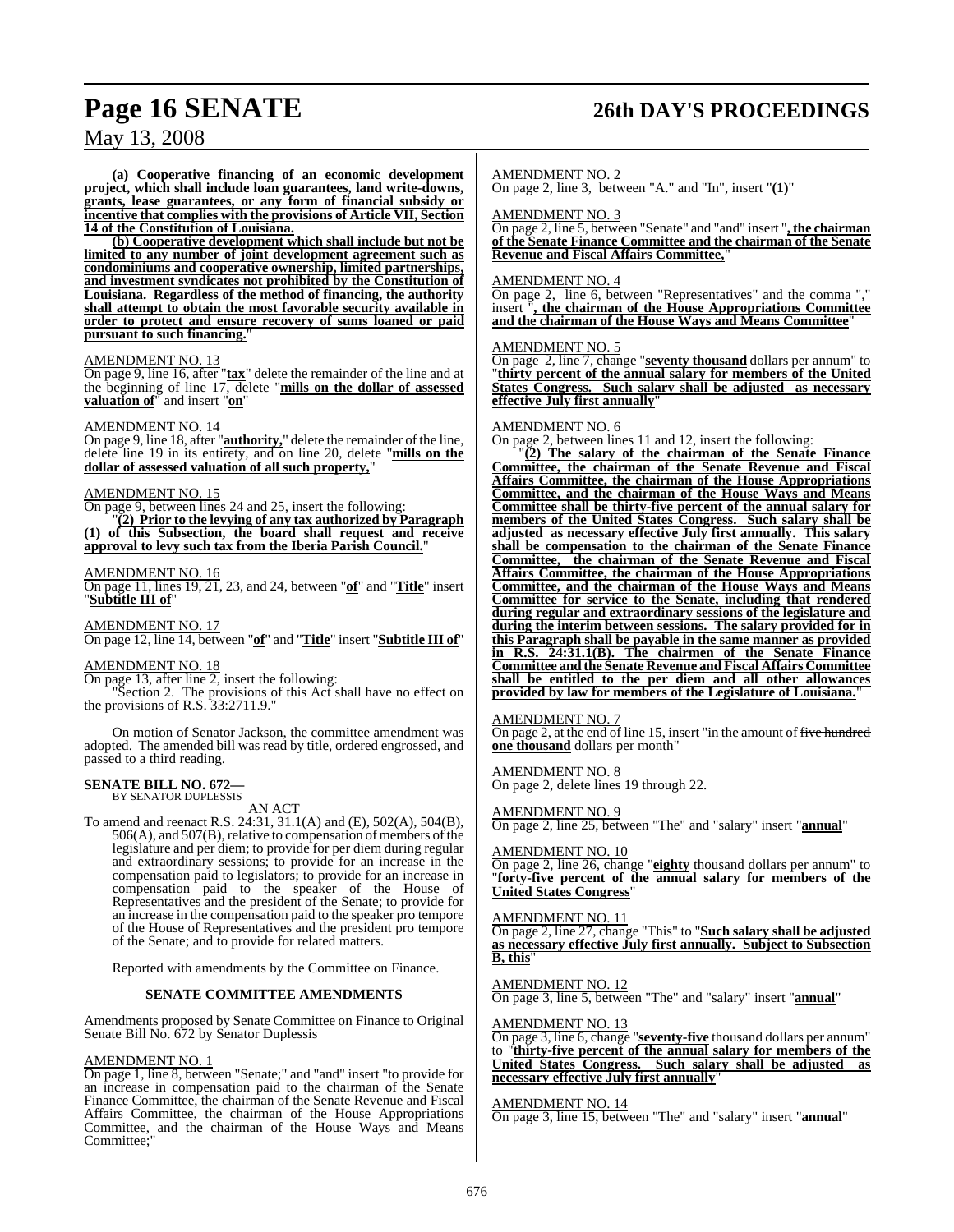# **26th DAY'S PROCEEDINGS Page 17 SENATE**

# May 13, 2008

#### AMENDMENT NO. 15

On page 3, lines 15 and 16, change "**eighty** thousand dollars per annum" to "**forty-five percent of the annual salary for members of the United States Congress**"

#### AMENDMENT NO. 16

On page 3, line 17, change "This" to "**Such salary shall be adjusted as necessary effective July first annually. Subject to Subsection B, this**"

#### AMENDMENT NO. 17

On page 3, line 23, between "The" and "salary" insert "**annual**"

## AMENDMENT NO. 18

On page 3, line 24, change "**seventy-five** thousand dollars per annum" to "**thirty-five percent of the annual salary for members of the United States Congress. Such salary shall be adjusted as necessary effective July first annually**"

#### AMENDMENT NO. 19

On page 4, line 2, change "January 1, 2009" to "July 1, 2008"

On motion of Senator Michot, the committee amendment was adopted. The amended bill was read by title, ordered engrossed, and passed to a third reading.

# **SENATE BILL NO. 706—** BY SENATOR CROWE

AN ACT

To enact R.S.  $17:3048.1(B)(4)$  and  $(H)(3)$ , relative to the Tuition Opportunity Program for Students; to provide for the TOPS-Tech Plus Award; to provide relative to initial and continuation eligibility requirements; to provide relative to award applications; to provide for award amounts; to provide for the length of eligibility; to provide for effectiveness; and to provide for related matters.

Reported with amendments by the Committee on Education.

#### **SENATE COMMITTEE AMENDMENTS**

Amendments proposed by Senate Committee on Education to Original Senate Bill No. 706 by Senator Crowe

#### AMENDMENT NO. 1

On page 1, line 2, between "To" and "enact" insert "amend and reenact R.S. 17:3048.1(H)(2) and to" and between "(4)" and the comma "," delete "and (H)(3)"

#### AMENDMENT NO. 2

On page 1, line 8, between "Section 1." and "R.S." insert "R.S. 17:3048.1(H)(2) is hereby amended and reenacted and" and between "(4)" and "hereby" delete "and (H)(3) are" and insert "is"

#### AMENDMENT NO. 3

On page 1, at the end of line 16, delete "**a**", delete line 17 in its entirety, and on page 2, at the beginning of line 1, delete "**undergraduate degree**" and insert in lieu thereof "**an associate degree with a minimum cumulative grade point average of 2.50 on a 4.00 scale**"

### AMENDMENT NO. 4

On page 2, delete lines 4 through 8 in their entirety

#### AMENDMENT NO. 5

On page 2, at the beginning of line 9, change "**(c)**" to "**(b)**"

#### AMENDMENT NO. 6

On page 2, at the beginning of line 14, change "**(d)**" to "**(c)**"

#### AMENDMENT NO. 7

On page 2, at the beginning of line 19, change "**(e)**" to "**(d)**"

#### AMENDMENT NO. 8

On page 2, between lines 22 and 23, insert the following:

"**(e) The administering agency shall provide by rule adopted in accordance with the Administrative Procedure Act for the administration of the TOPS-Tech Plus Award, including application and registration procedures, timelines and deadlines, andreporting requirementsfor eligible colleges anduniversities.**"

#### AMENDMENT NO. 9

On page 2, between lines 25 and 26, insert the following:

 $\Gamma(2)$ (a) No student shall be eligible for tuition payment pursuant to this Section for the TOPS-Tech Award for more than two years unless an extension is granted by the administering agency in accordance with its rules."

#### AMENDMENT NO. 10

On page 2, at the beginning of line 26, change "**(3)**" to "**(b)**"

On motion of Senator Nevers, the committee amendment was adopted. The amended bill was read by title, ordered engrossed, and recommitted to the Committee on Finance.

**SENATE BILL NO. 713—** BY SENATORS LONG AND MCPHERSON

AN ACT To enact Chapter 49 of Title 34 of the Louisiana Revised Statutes of 1950, to be comprised of R.S. 34:3491, relative to port commissions; to authorize certain port commissionsto enterinto contracts, leases, or other agreements for ninety-nine years; and to provide for related matters.

Reported with amendments by the Committee on Transportation, Highways and Public Works.

#### **SENATE COMMITTEE AMENDMENTS**

Amendments proposed by Senate Committee on Transportation, Highways and Public Works to Original Senate Bill No. 713 by Senator Long

#### AMENDMENT NO. 1

On page 1, line 3, after "3491" insert "and 3492"

#### AMENDMENT NO. 2

On page 1, line 4, after "years;" insert "to create and provide relative to port commissions in certain parishes; to provide relative to the board of commissioners and their powers and duties, including the power of ad valorem taxation, with voter approval;

#### AMENDMENT NO. 3

On page 1, line 8, before ", is" insert "and 3492"

#### AMENDMENT NO. 4

On page 3, after line 7, insert:

"**§3492. Authorities in certain parishes**

**A. Notwithstanding any provision of law to the contrary, there is hereby created in any parish having a population of not more than one hundred thirty thousand and not less than one hundred twenty-five thousand as determined by the most recent federal decennial census, a port authority in such parish and** lands, except as provided in Subsection B of this **Section.**

**B. The jurisdiction of such port authority shall be coterminous with those of the parish in which such authority is sited, except the authority shall not include any private ports.**

**C. Pursuant to Article VI, Sections 19 and 20 of the Constitution of Louisiana, the authority, acting through its board, shall have all the rights, powers, privileges, and immunities granted to political subdivisions of the state for industrial, commercial, research, and economic development purposes.**

**D. Such port authority shall be governed by a board of commissioners composed ofsix members, who shallserve without compensation and who shall be appointed for terms as follows:**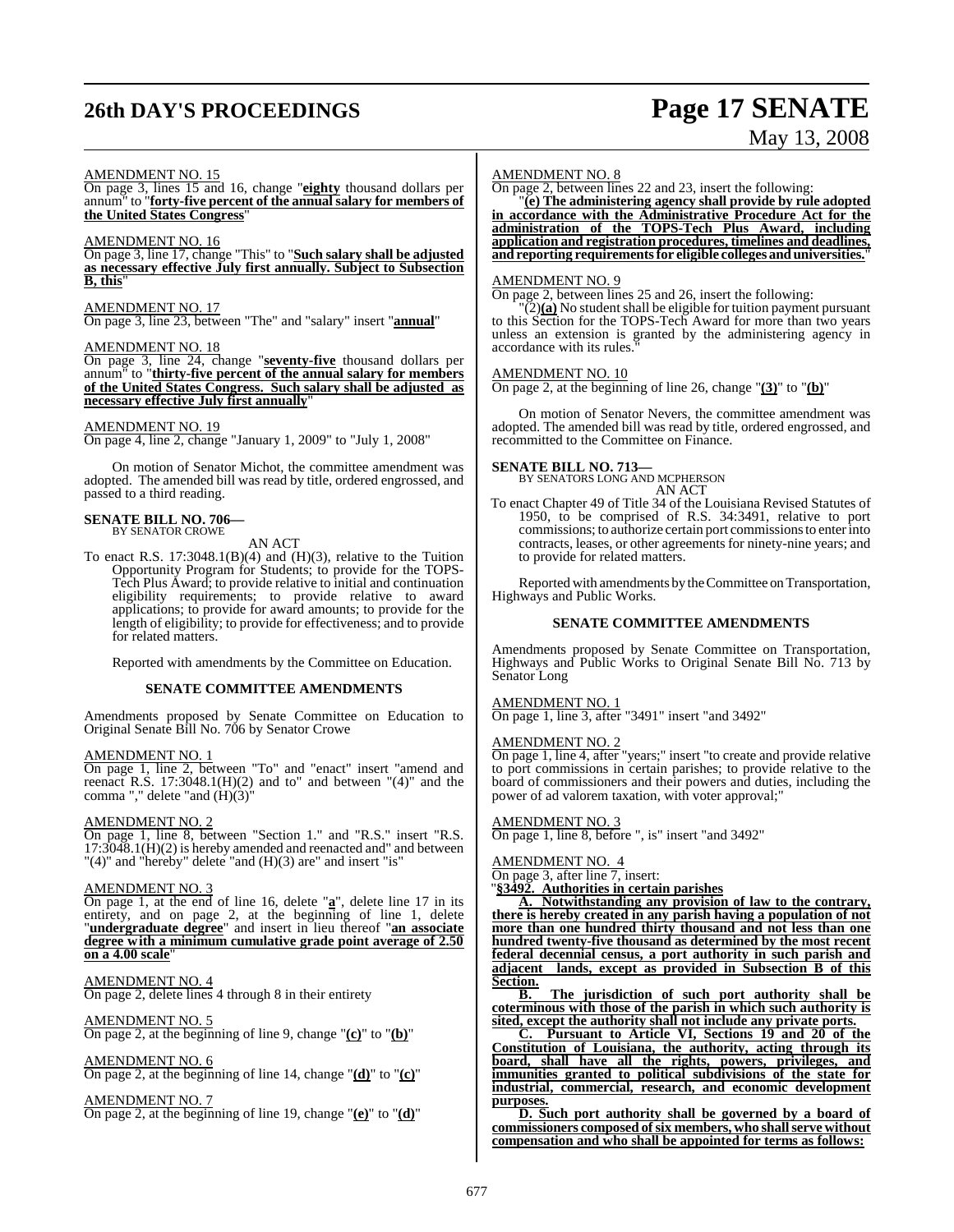**(1) Three of the commissioners shall be appointed by the mayor of the municipality having the largest population in such parish as determined by the most recent federal decennial census. Each appointee shall be a resident of such municipality.**

**(2) One of the commissioners shall be appointed by the mayor of the municipality having the second largest population in such parish as determined by the most recent federal decennial census. Such appointee shall be a resident of such municipality.**

**(3) One of the commissioners shall be appointed at large by the mayors of the remaining municipalities in such parish.**

**(4) One of the commissioners shall be appointed at large by the parish governing authority of such parish.**

**E. Each commissioner shall serve terms concurrent with the terms of the appointing authorities.**

**F. In the event that any commissioner ceases to be a commissioner for any reason, his successor shall be appointed in the same manner as the original appointment and shall serve for the remainder of the unexpired term.**

**G. The board of commissioners shall elect from among its members a president, who shall have no vote except in the event of a tie vote, a vice president, a secretary, and a treasurer, whose respective duties shall be prescribed by the board. At the option of the board of commissioners, the offices of the secretary and treasurer may be held by one person. The board of commissioners shall meet in regular session once each month and shall also meet in special session at the call of the president of the commission or on the written request of four members of the board. A majority of the members of the board of commissioners shall constitute a quorum, and all actions or resolutions of the board shall be approved by the affirmative vote of not less than a majority of the members of the board at the meeting. The board of commissioners shall prescribe rules governing its meetings and shall fix a place at which the meetings shall be held.**

**H. The board of commissioners may authorize a reasonable travel allowance for its members in the performance of their** The board of commissioners may further **reimburse its members for actual expenses incurred in the performance of their official duties on behalf of the port. It may employ such officers, agents, and employees as it finds necessary in the performance of its duties, and it may prescribe the duties, powers, and compensation of the officers, agents, and employees. The board of commissioners, on terms as it agrees upon, may contract for legal, financial, engineering, and other professional services necessary or expedient in the conduct of its affairs, and, on terms and conditions mutually agreeable, may utilize the services of other executive departments of the state.**

**I. The board of commissioners shall exercise the powers herein conferred upon it within the respective parish, excluding any privately owned port facility.**

**J.(1) The board of commissioners shall regulate the commerce and traffic within the respective parish in a manner as may, in its judgment, be for the best interests of the state.**

**(2) The board shall have charge of and administer public wharves, docks, sheds, and landings. It may:**

**(a) Construct or acquire and equip wharves, landings, and other structures useful for the commerce of the port and provide mechanical facilities therefor.**

**(b) Erect sheds or other structures on the wharves and landings.**

**(c) Provide light, water, police protection, and other services for its facilities as it deems advisable.**

**(d) Construct or acquire, maintain, and operate basins, locks, canals, warehouses, and elevators.**

**(e) Charge for the use of all facilities administered by it and for all services rendered by it.**

**(f) Establish fees, rates, tariffs, or other charges as it deems fit.**

**(g) Establish harbor lines within the port area by agreement with the United States Army Corps of Engineers.**

**(h) Construct, own, operate, and maintain terminal rail facilities and other common carrier rail facilities for the purpose of rendering rail transportation to and from the facilities to be erected, owned, and operated by the port in both intrastate and interstate commerce.**

**(3) Title to all property and improvements acquired by the port shall rest in the port.**

**K. The board of commissioners may make and enter into contracts, leases, and other agreements with railroads, trucking companies, and barge lines and with any and all companies interested in the transportation, storage, and shipping of goods and other products, whether by rail, truck line, barge line, or otherwise, for the use of facilities administered by the board or any part or portion thereof for a period of time not exceeding forty years. However, no exclusive franchise shall be granted to any carrier.**

**L. The board of commissioners may make and enter into contracts, leases, and other agreements with any political subdivisions in the respective parish, for the management and operation of port and ancillary facilities. This right shall include the construction and operation of warehouses, storage facilities, and other buildings used in connection with the port.**

**M. The board of commissioners is authorized to make and construct any of the works of public improvements in the port and anything in connection therewith which may be necessary or useful for the business of the board, to purchase machinery or materials and equipment for performing the work and to supervise the making of the same or to make and construct the works through contracts with others, and generally to do all other acts necessary or proper to carry out the powers vested in it with regard to works of public improvement.**

**N. The board of commissioners, when authorized to do so by a vote of a majority of the electors residing in the respective parish qualified to vote and voting at an election for such purpose in accordance with law, may levy annually on all property situated within the respective parish subject to taxation an ad valorem tax not to exceed ten mills of assessed valuation. The board of commissioners, upon its own initiative, may call a special election and submit to the qualified electors of the respective parish the question of authorizing the levy of such a tax. The board of commissioners shall call such a special election when requested to do so by a petition in writing signed by at least one-fourth of the qualified electors eligible to vote at such election. These special taxes shall be levied, assessed, and collected on the property within the respective parish under the same methods, terms, and conditions and at the same time as state and parish taxes are levied, assessed, and collected. These taxes shall be secured by the same liens upon the property subject to taxation within the respective parish as taxes for state and parish purposes. The property subject to any taxes within said parish shall be sold for failure to pay the same in the same manner as property issold for delinquentstate, parish, and other taxes under the laws of the state.**

**O. The provisions of the constitution and all laws regulating the collection of taxes, the creating of tax liens and mortgages, and tax penalties and tax sales shall also apply to the collection of all taxes authorized by this Section. The tax collector shall make a monthly settlement with the treasurer of the board of commissioners and receive from him a receipt for the amount of taxes paid over in the same manner as tax collectors are required to settle with the state. The tax collector shall receive from the treasurer the same quietus for a full settlement of taxes due and exigible in any given year and account for the delinquents or deductions in the same manner as though accounting to the state. The tax collector shall retain from all taxes collected by him for the port an amount sufficient to reimburse the expenses of his office for the collection of the tax. Upon the failure of the tax collector to comply with the provisions of this Section, the board of commissioners shall proceed against him and the sureties on his official bond for the collection of whatever money is owing to the board for such special taxes.**

**With the approval of the State Bond Commission, the board of commissioners may incur debts for its lawful purposes and issue in its name negotiable bonds or notes therefor and pledge for the payment of the principal and interest of such negotiable bonds or notes the revenues derived from the operation of properties and facilities maintained and operated by it or received by the board from any taxes authorized under this**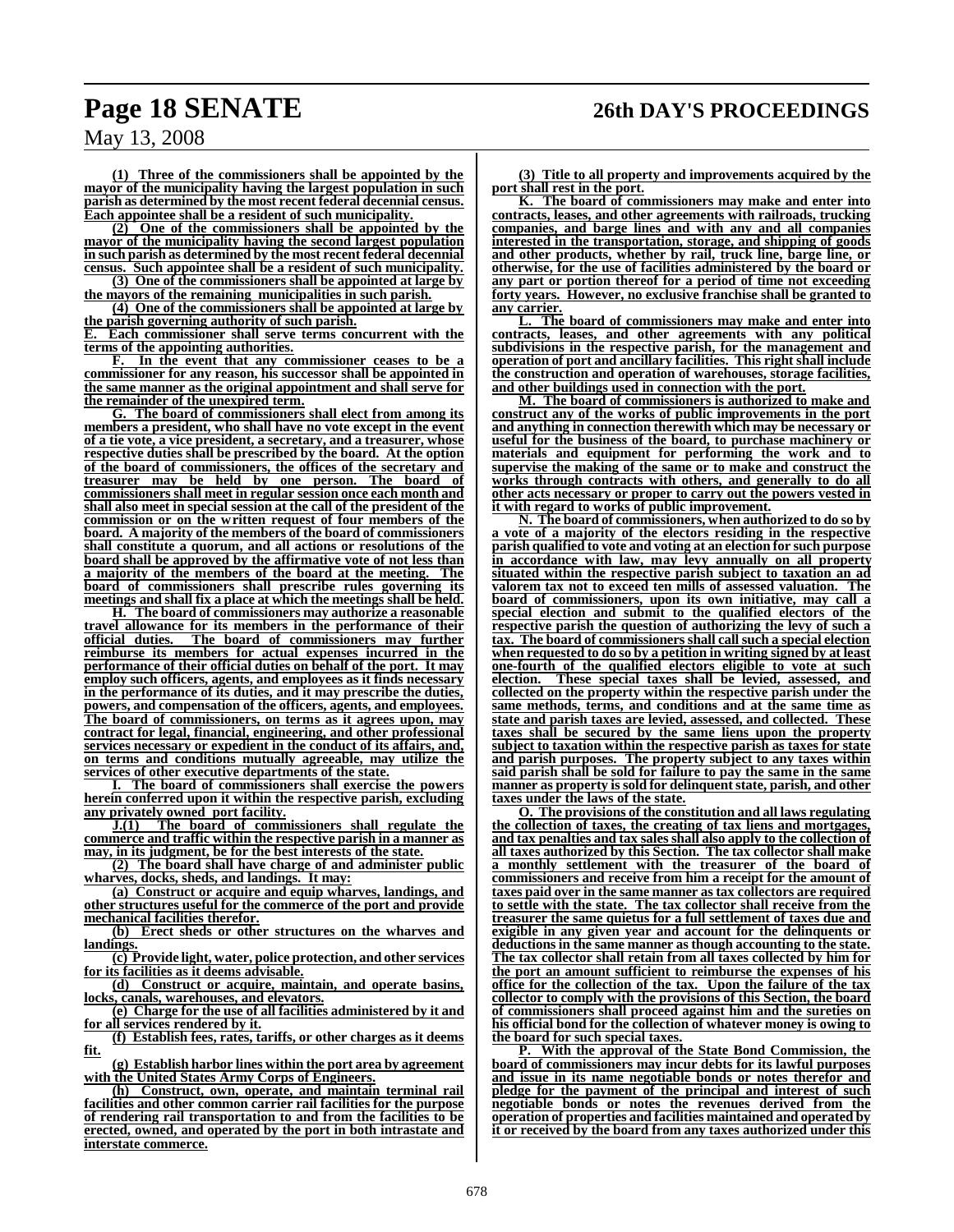# **26th DAY'S PROCEEDINGS Page 19 SENATE** May 13, 2008

**Section or from other sources; however, the amount of such bonds or notes outstanding at any one time shall not exceed ten million dollars. In addition to the pledge of revenues to secure the bonds and notes, the board of commissioners may further secure their payment by conventional mortgage upon any or all of the properties constructed or acquired or to be constructed or acquired by it. The board of commissioners also may receive, by gift, grant, donation, or otherwise, any sum of money, aid, or assistance from the United States, the state of Louisiana, or any political subdivision thereof, and, unless otherwise provided by the terms of such gift, grant, or donation, in its discretion may pledge all or any part of such monies for the further securing of the payment of the principal and interest of its bond or notes.**

**Q. The board of commissioners, on behalf of the port may, as an additional grant of authority, incur debt and issue negotiable general obligation bonds to finance any of its authorized purposes, with the approval of the State Bond Commission a majority of those voting in an election called and held for that purpose in accordance with the procedures set forth in Chapter 6-A of Title 18 of the Louisiana Revised Statutes of 1950, as amended. Said general obligation bonds shall be issued in the form and manner and subject to the limitations, restrictions, and provisions contained in Part III, Chapter 4 of Title 39 of the Louisiana Revised Statutes of 1950, as amended, and shall be sold in the manner subject to the provisions of Chapter 13 of Title 39 of the Louisiana Revised Statutes of 1950.**

**R. For a period of thirty days after the date of the adoption of any resolution of the board of commissioners authorizing the issuance of its bonds or notes, any person interested may test the legality of the resolution, after which time no one shall have any cause of action to contest the regularity, formality, or legality of the resolution or to draw in question the legality for any cause whatever, and it shall be conclusively presumed that every legal requirement has been complied with and no court shall have authority to inquire into the matters after the lapse of thirty days.**

**S. Any bonds issued in accordance with the provisions of this Part shall be sold to the highest bidder, at a public sale, for not less than par and accrued interest, after advertisement once a week for not less than thirty days by the board of commissionersin the manner prescribed by Title 39, Section 1426 of the Louisiana Revised Statutes of 1950, as amended. If, after advertisement as hereinabove provided, no bids are received or if the bids as received are considered in the discretion of the board of commissioners to be unsatisfactory, the board may publicly negotiate for the sale of the bonds.**

**T. The prohibition contained in R.S. 43:111 against advertising in any newspaper, book, pamphlet, or periodicalshall not apply to the board of commissioners of any port created under the provisions of this Section in carrying out its functions and duties under the constitution and laws of this state.**"

On motion of Senator McPherson, the committee amendment was adopted. The amended bill was read by title, ordered engrossed, and passed to a third reading.

**SENATE BILL NO. 719—** BY SENATORS NEVERS, BROOME AND WALSWORTH AN ACT

To amend and reenact R.S. 17:24.11(A), (C)(3), (D), (E), and (G), relative to the implementation of a pilot program for early screening and intervention services for early elementary school children with characteristics of dyslexia and related disorders; to provide relative to program components; to provide for implementation and reporting dates; to provide relative to funding; and to provide for related matters.

Reported with amendments by the Committee on Finance.

#### **SENATE COMMITTEE AMENDMENTS**

Amendments proposed by Senate Committee on Finance to Engrossed Senate Bill No. 719 by Senator Nevers

#### AMENDMENT NO. 1

On page 1, line 2, between " $(C)$ " and " $(3)$ " insert " $(1)$  and"

#### AMENDMENT NO. 2

On page 1, line 8, between " $(C)$ " and " $(3)$ " insert " $(1)$  and"

#### AMENDMENT NO. 3

On page 1, line 15, change "kindergarten" to "<del>kindergarten</del> **prekindergarten**"

#### AMENDMENT NO. 4

On page 2, between lines 2 and 3, insert the following:

"(1) Universal screening for students in kindergarten **prekindergarten** through third grade at specified intervals, but not less than twice per year. However, no child shall be screened if his parent or guardian objects to such screening."

On motion of Senator Michot, the committee amendment was adopted. The amended bill was read by title, ordered reengrossed, and passed to a third reading.

#### **SENATE BILL NO. 722—** BY SENATOR SMITH

AN ACT

To amend and reenact R.S. 33:4734(A) and 4780.52(A), relative to municipal and parish zoning; to provide for advance notice of zoning actions to certain military installations; and to provide for related matters.

Reported with amendments by the Committee on Local and Municipal Affairs.

#### **SENATE COMMITTEE AMENDMENTS**

Amendments proposed by Senate Committee on Local and Municipal Affairs to Original Senate Bill No. 722 by Senator Smith

#### AMENDMENT NO. 1

On page 1, line 13, change "**90**" to "**ninety**"

#### AMENDMENT NO. 2

On page 2, line 3, change "**90**" to "**ninety**"

On motion of Senator Jackson, the committee amendment was adopted. The amended bill was read by title, ordered engrossed, and passed to a third reading.

# **SENATE BILL NO. 724—** BY SENATOR THOMPSON

AN ACT

To amend and reenact R.S. 25:341(D) and (E), 342(A)(1), (B)(1) and (2), 343, and 351, and R.S.  $36:207(A)(1)$  and  $(2)$ ,  $208(C)$ , and 909, relative to the Louisiana State Museum; to provide for the appointment and service of members of the Board of Directors of the Louisiana State Museum; to provide for appointment of the museum director and assistant secretary for the office of the state museum; to provide for board meetings and domicile; to provide for lease of certain museum property; to provide for board members serving on the effective date of the Act; and to provide for related matters.

Reported with amendments by the Committee on Education.

#### **SENATE COMMITTEE AMENDMENTS**

Amendments proposed by Senate Committee on Education to Original Senate Bill No. 724 by Senator Thompson

#### AMENDMENT NO. 1

On page 2, line 2, after "**list**" delete the remainder of the line and at the beginning of line 3, delete "**one** names"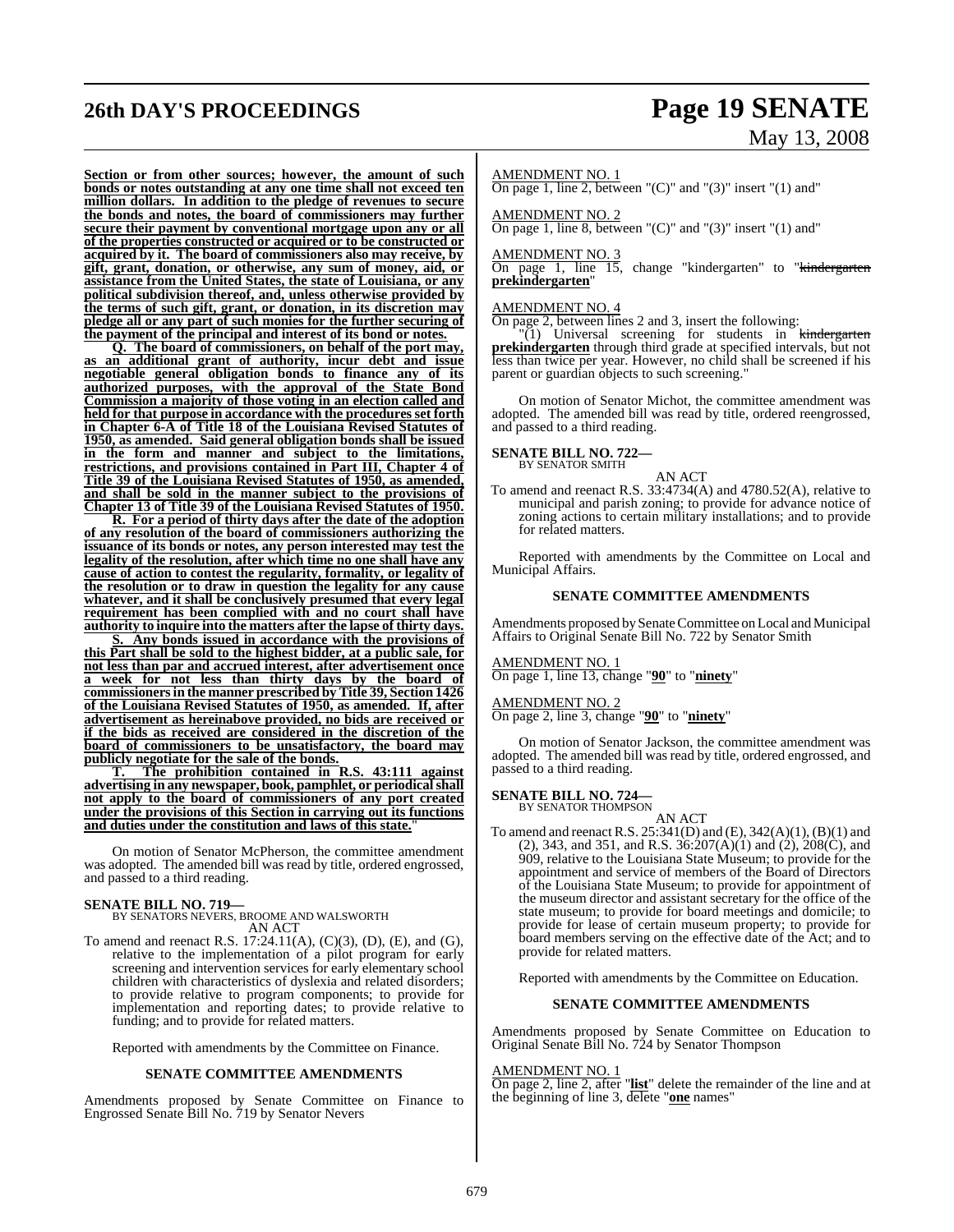#### AMENDMENT NO. 2

#### On page 2, between lines 16 and 17, insert "**(h) The Louisiana Sports Hall of Fame.**"

On motion of Senator Nevers, the committee amendment was adopted. The amended bill was read by title, ordered engrossed, and passed to a third reading.

# **SENATE BILL NO. 730—** BY SENATOR QUINN

AN ACT

To enact R.S. 41:1702(B)(4), relative to reclamation of lands lost through erosion, compaction, subsidence, and sea level rise; to provide for certain boundary agreements; to provide terms, conditions, and procedures; to provide for retroactivity; and to provide for related matters.

Reported with amendments by the Committee on Natural Resources.

#### **SENATE COMMITTEE AMENDMENTS**

Amendments proposed by Senate Committee on Natural Resources to Original Senate Bill No. 730 by Senator Quinn <u>AMEŇDMENT NO. 1</u>

On page 1, line 15, after "**land**" insert "**located east of the Mississippi River, and not an island, that has been**"

AMENDMENT NO. 2

On page 2, line 13, after "**(4)(a).**" insert "**As a condition of the boundary agreement, the landowner shall waive any claim against the state for return of mineral revenues from the reclaimed land.**"

AMENDMENT NO. 3

On page 2, delete lines 27 and 28, and insert

"**(8) The provisions of Paragraph (4) through (7) shall apply only to parishes with a population of more than four hundred and fifty thousand and less than four hundred and eighty thousand, according to the latest regular federal census.**"

On motion of Senator Dupre, the committee amendment was adopted. The amended bill was read by title, ordered engrossed, and recommitted to the Committee on Finance.

#### **SENATE BILL NO. 735—** BY SENATOR MORRISH

AN ACT

To enact R.S. 33:7729, relative to the Cameron Parish Mosquito Abatement District No. 1; to increase the membership of the board of directors; and to provide for related matters.

Reported with amendments by the Committee on Local and Municipal Affairs.

#### **SENATE COMMITTEE AMENDMENTS**

Amendments proposed by Senate Committee on Local and Municipal Affairs to Original Senate Bill No. 735 by Senator Morrish

#### AMENDMENT NO. 1

On page 1, line 3, change "increase" to "authorize an increase in"

On motion of Senator Jackson, the committee amendment was adopted. The amended bill was read by title, ordered engrossed, and passed to a third reading.

#### **SENATE BILL NO. 736—** BY SENATOR MORRISH

AN ACT

To enact R.S. 33:3819(E), relative to the Jefferson Davis Parish Water and Sewer Commission No. 1, to increase the per diem paid to the board of commissioners of the district; and to provide for related matters.

# **Page 20 SENATE 26th DAY'S PROCEEDINGS**

Reported with amendments by the Committee on Local and Municipal Affairs.

#### **SENATE COMMITTEE AMENDMENTS**

Amendments proposed by Senate Committee on Local and Municipal Affairs to Original Senate Bill No. 736 by Senator Morrish

#### AMENDMENT NO. 1

On page 1, line 3, change "increase" to "authorize an increase in"

#### AMENDMENT NO. 2

On page 1, line 10, delete "**(1)**"

On motion of Senator Jackson, the committee amendment was adopted. The amended bill was read by title, ordered engrossed, and passed to a third reading.

### **SENATE BILL NO. 740—**

BY SENATORS SHEPHERD, CRAVINS, CROWE, GRAY AND JACKSON AN ACT

To enact Chapter 3-G of Title 40 of the Louisiana Revised Statutes of 1950, to be comprised of R.S. 40:600.81 through 600.82 and R.S.  $49:220.5(A)(11)(c)$ , (D)(5), and (H), relative to the Louisiana Road Home Program Applicants' Bill of Rights; to establish the Louisiana Road Home Program Applicants' Bill of Rights Program under the supervision of the Louisiana Recovery Authority; to provide for principles for the operation of the Road Home Program and penalties for violation of applicants' rights; to provide for the duties and functions of the Louisiana Recovery Authority; to provide for the creation of the office of road home inspector general; to provide for duties and responsibilities of the road home inspector general; to provide for an effective date; and to provide for related matters.

Reported with amendments by the Committee on Local and Municipal Affairs.

#### **SENATE COMMITTEE AMENDMENTS**

Amendments proposed by Senate Committee on Local and Municipal Affairs to Original Senate Bill No. 740 by Senator Shepherd

AMENDMENT NO. 1 On page 1, line 3, change " $(11)(c)$ " to " $(13)$ "

#### AMENDMENT NO. 2

On page 4, at the end of line 24, insert "**However, the Road Home Program shall provide any such requested information at no cost to the applicant making the request.**"

#### AMENDMENT NO. 3

On page 5, between lines 28 and 29, insert the following:

"**(f) The homeowner shall be entitled to the highest valuation for the home regardless of source, except where the result would be manifestly inequitable or due to homeowner fraud.**"

#### AMENDMENT NO. 4

On page 6, line 28, change "**subcontractors.**" to "**subcontractors, including all decision-making documents.**"

#### AMENDMENT NO. 5

On page 7, at the end of line 7, insert "**Upon initiation of appeal, the application and decision-making documents shall be sent by certified mail to the applicant within ten days of the filing of the appeal, if not previously sent.**"

#### AMENDMENT NO. 6

On page 8, at the end of line 2, delete the "**,**" and insert "**or appeal, all communicated in writing,**"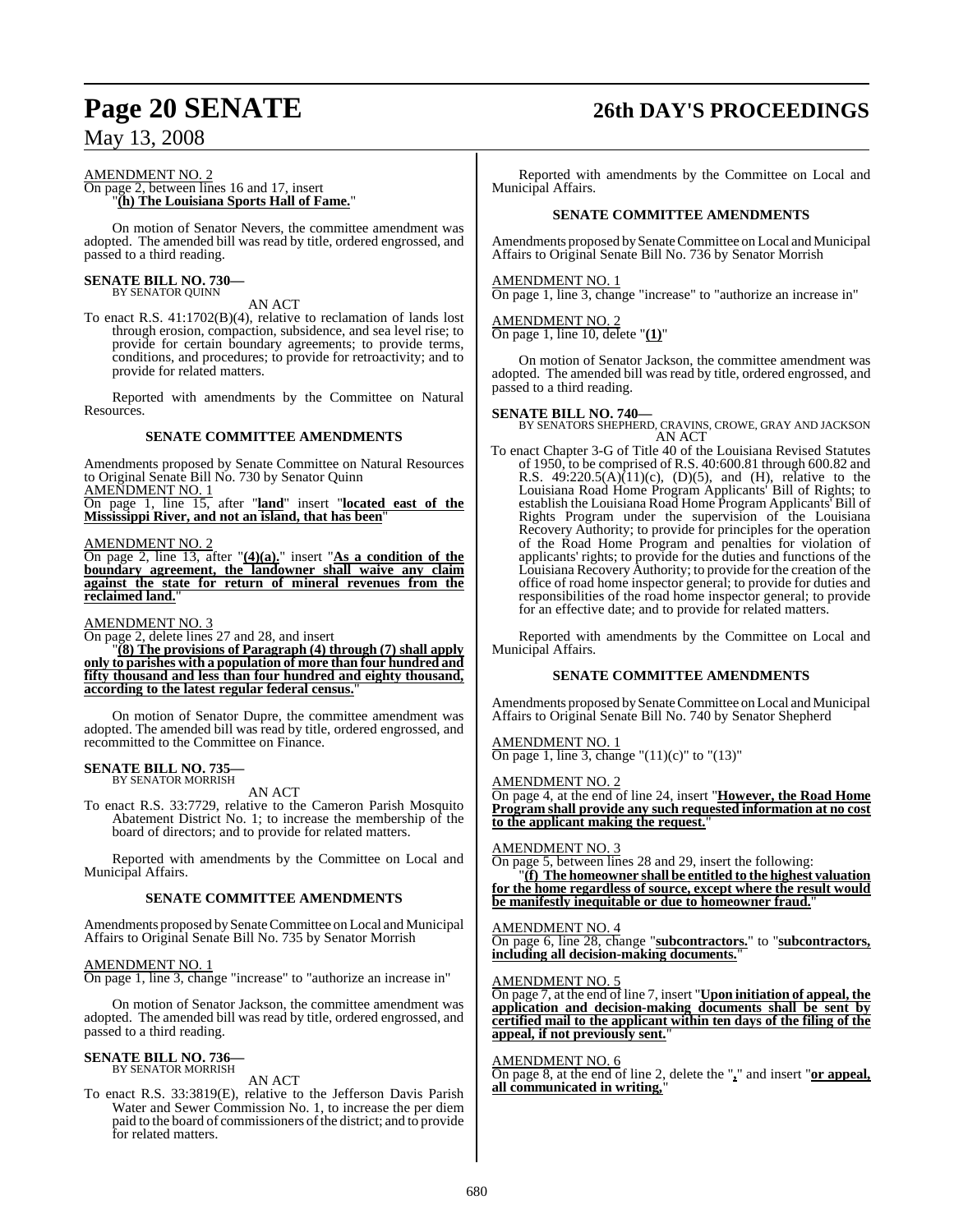# **26th DAY'S PROCEEDINGS Page 21 SENATE**

# May 13, 2008

#### AMENDMENT NO. 7

On page 9, line 21, change "**writing.**" to "**writing or by telephone. The Road Home program shall confirm such choice in writing to the applicant within ten days.**"

#### AMENDMENT NO. 8

On page 10, at the end of line 3, insert the following: "**In the event mediation is unsuccessful, the applicant may commence an action for de novo review of the grant award in district court, as provided in Subparagraph (k) of this Paragraph, within sixty days of the conclusion of the mediation if there is no settlement by the parties. The reasonable costs of the mediation will be paid equally by the parties unless otherwise agreed prior to the conclusion of the mediation.**"

#### AMENDMENT NO. 9

On page 10, line 19, after "**right to a**" and before "**judicial**" insert "**de novo**"

#### AMENDMENT NO. 10

On page 10, at the end of line 23, insert the following: "**The grant applicant shall not be responsible for the payment of any opposing party's attorney fees in the event of an adverse court judgment except as provided for under the provisions of Article 893 of the Code of Civil Procedure in cases of a frivolouslawsuit.**"

#### AMENDMENT NO. 11

On page 13, delete lines 17 through 19 and insert the following:

"**(1) The legislative auditor shall contract with an independent auditor, who shall have had no prior participation in the Road Home Program, to conduct the final audit. The final audit shall include, but not be limited to, an examination of quality of pre-storm value determinations and of the estimated costs of damage. The audit shall construe all policies, rules, and procedures of the Road Home Program liberally in favor of the** applicant.

#### AMENDMENT NO. 12

On page 14, line 9, delete "**uncontested by the applicant,**" and delete lines 10 and 11 and insert the following: "**result of applicant fraud or for duplication of benefits or if the overpayment would be manifestly unjust.**"

#### AMENDMENT NO. 13

On page 15, delete lines 24 and 25 and insert the following: "**Senate. He shall report monthly to the Louisiana Recovery Authority, the Joint Legislative Committee on the Budget, and the Senate Committee on Local and Municipal Affairs. Additionally, the Louisiana Recovery Authority shall report monthly to the Joint Legislative Committee on the Budget, the Senate Committee on Local and Municipal Affairs, and the House Committee on Municipal, Parochial, and Cultural Affairs on the expenditures of the Road Home Program with detailed breakdowns of how much money has been spent and projections of how much will be spent in different categories, including expenditures for additional funding for applicants who appeal.**"

#### AMENDMENT NO. 14 On page 19, line 6, change " $(11)(c)$ " to " $(13)$ "

AMENDMENT NO. 15 On page 19, delete lines 11 through 13.

#### AMENDMENT NO. 16

On page 19, line 14, change "**(c)**" to "**(13)**" and at the end of the line insert "**in accordance with the Administrative Procedure Act**"

On motion of Senator Jackson, the committee amendment was adopted. The amended bill was read by title, ordered engrossed, and passed to a third reading.

#### **SENATE BILL NO. 745—**

BY SENATOR GRAY

AN ACT To amend and reenact R.S. 33:9039.66(A)(1), (B), and (E), 9039.68(B)(3), and 9039.72(B) and to enact R.S.  $33:9039.68(A)(16)$ , relative to the Greater New Orleans Bioscience Economic Development District; to provide for the board of commissioners; to provide for general powers; to provide for the promulgation of bylaws; and to provide for related matters.

Reported with amendments by the Committee on Local and Municipal Affairs.

#### **SENATE COMMITTEE AMENDMENTS**

Amendments proposed by Senate Committee on Local and Municipal Affairs to Original Senate Bill No. 745 by Senator Gray

#### AMENDMENT NO. 1

 $\overline{\text{On page 3, line 7, delete}}$  "full" and after "board" and before ".", insert "**members present at the meeting**"

#### AMENDMENT NO. 2

On page 3, delete line 10, and insert the following:

"A. In addition to the powers and duties elsewhere granted in this Chapter, the board is hereby granted and shall have and may exercise all powers necessary or convenient for the carrying out of its objects and purposes, including but not limited to the following: \* \* \*"

#### AMENDMENT NO. 3

On page 3, between lines 19 and 20, insert the following: "\* \* \*"

#### AMENDMENT NO. 4

On page 4, line 2, change "**It's the**" to "**The**"

On motion of Senator Jackson, the committee amendment was adopted. The amended bill was read by title, ordered engrossed, and passed to a third reading.

**SENATE BILL NO. 760—** BY SENATORS THOMPSON, CASSIDY, DORSEY, LAFLEUR AND LONG

#### AN ACT

To amend and reenact R.S. 25:1242(C), relative to the membership of the Eddie G. Robinson Museum Commission; to provide for changes to the membership of the commission; and to provide for related matters.

Reported with amendments by the Committee on Education.

#### **SENATE COMMITTEE AMENDMENTS**

Amendments proposed by Senate Committee on Education to Original Senate Bill No. 760 by Senator Thompson

#### AMENDMENT NO. 1

On page 1, line 2, change "R.S. 25:1242(C)" to "R.S. 25:1242(C)(1) and to repeal R.S. 25:1242(C)(3)"

#### AMENDMENT NO. 2

On page 1, line 6, change "R.S. 25:1242(C)" to "R.S. 25:1242(C)(1)"

#### AMENDMENT NO. 3

On page 1, line 11, between "**state**" and "subject" and between "Senate" and "**to**" insert a comma "**,**"

#### AMENDMENT NO. 4

On page 1, delete lines 15 through 17 in their entirety and on page 2, delete lines 1 and 2 in their entirety, and insert in lieu thereof the following:

"Section 2. R.S.  $25:1242(C)(3)$  is hereby repealed."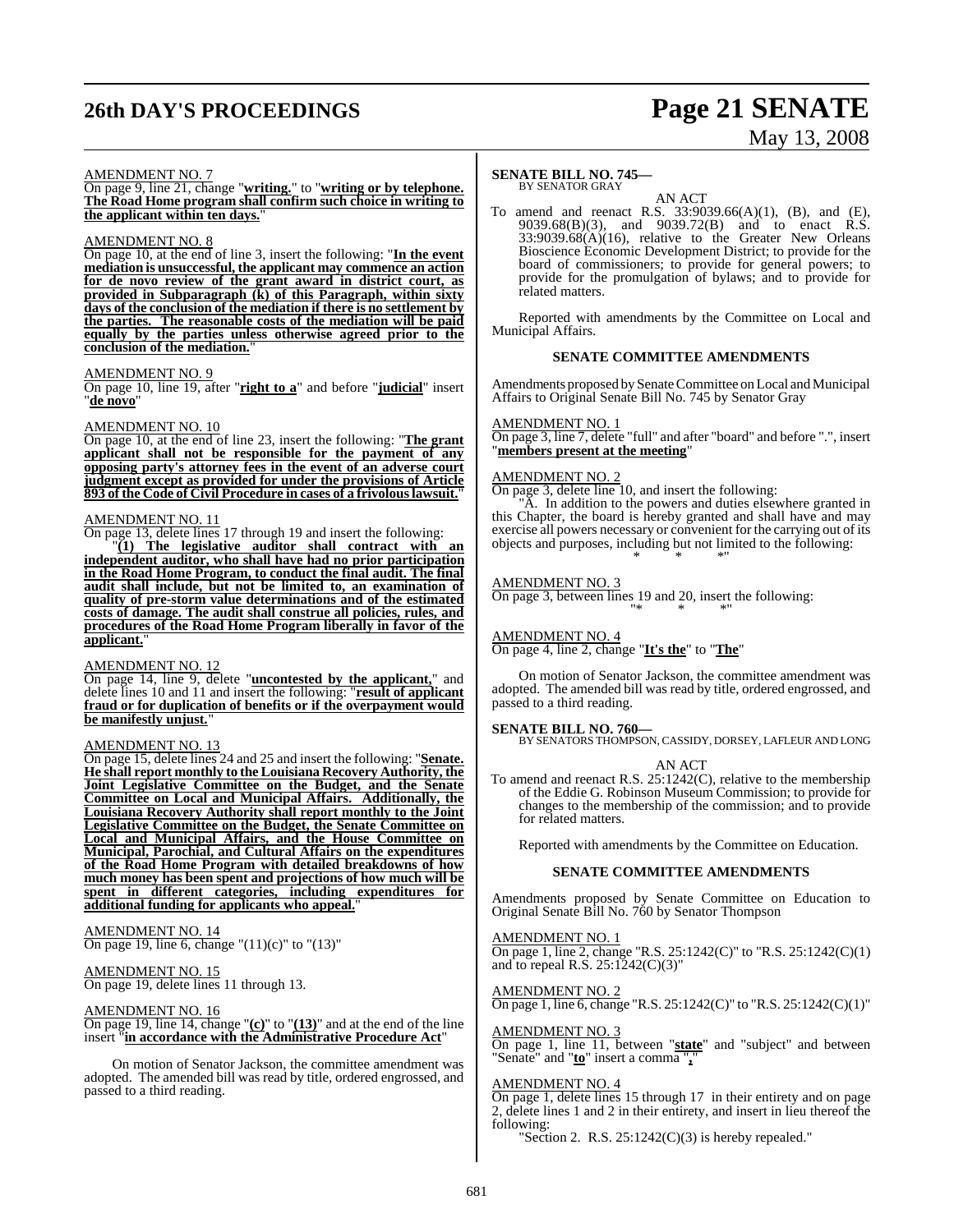# **Page 22 SENATE 26th DAY'S PROCEEDINGS**

## May 13, 2008

On motion of Senator Nevers, the committee amendment was adopted. The amended bill was read by title, ordered engrossed, and passed to a third reading.

# **SENATE BILL NO. 771—** BY SENATOR HEBERT

AN ACT

To enact R.S. 32:297.1, relative to motor vehicles; to authorize Kie series mini-trucks to operate on the streets and highways under certain conditions; and to provide for related matters.

Reported with amendments by the Committee on Transportation, Highways and Public Works.

#### **SENATE COMMITTEE AMENDMENTS**

Amendments proposed by Senate Committee on Transportation, Highways and Public Works to Original Senate Bill No. 771 by Senator Hebert

AMENDMENT NO. 1

On page 1, line 3, after "**highways**" insert "**, except interstate highways,**"

AMENDMENT NO. 2

On page 1, line 10, after "**highways**" insert "**, except interstate highways,**"

#### AMENDMENT NO. 3

On page 1, line 11, after "**state**" delete the remainder of the line and insert a period "**.**"

On motion of Senator McPherson, the committee amendment was adopted. The amended bill was read by title, ordered engrossed, and passed to a third reading.

#### **SENATE BILL NO. 776—** BY SENATOR MICHOT

AN ACT

To enact Chapter 2-B of Code Title II of Code Book III of Title 9 of the Louisiana Revised Statutes of 1950, to be comprised of R.S. 9:2345 and R.S. 36:109(C), relative to trusts created for a public purpose; to create such a trust and provide for its powers and duties; to provide for use of money received by the trust; and to provide for related matters.

Reported with amendments by the Committee on Finance.

#### **SENATE COMMITTEE AMENDMENTS**

Amendments proposed by Senate Committee on Finance to Original Senate Bill No. 776 by Senator Michot

AMENDMENT NO. 1 On page 1, line 3, change "R.S. 36:109(C)" to "R.S. 36:259(N)"

#### AMENDMENT NO. 2 On page 1, line 11, change "**Economic Development**" to "**Health and Hospitals**"

AMENDMENT NO. 3 On page 2, line 19, delete "**tax**"

AMENDMENT NO. 4 On page 2, line 23, change "**government tax benefits**" to "**financial incentives**"

AMENDMENT NO. 5 On page 3, line 29, change "R.S. 36:109(C)" to "R.S. 36:259(N)"

### AMENDMENT NO. 6

On page 4, delete lines 1 and 2, and insert:

"§259. Transfer of agencies and functions to Department of Health and Hospitals"

AMENDMENT NO. 7 On page 4, line 4, change "**C.**" to "**N.**"

AMENDMENT NO. 8 On page 4, line 5, change "**Economic Development**" to "**Health and Hospitals**"

AMENDMENT NO. 9

On page 4, line 10, change "**Economic Development**" to "**Health and Hospitals**"

On motion of Senator Michot, the committee amendment was adopted. The amended bill was read by title, ordered engrossed, and passed to a third reading.

#### **SENATE BILL NO. 787—**

BY SENATOR WALSWORTH AN ACT

To enact R.S. 33:1236(65), relative to police juries and other parish governing authorities; to provide for the powers of police juries and other parish governing authorities; to provide for an effective date; and to provide for related matters.

Reported with amendments by the Committee on Local and Municipal Affairs.

#### **SENATE COMMITTEE AMENDMENTS**

Amendments proposed by Senate Committee on Local and Municipal Affairs to Original Senate Bill No. 787 by Senator Walsworth

#### AMENDMENT NO. 1

On page 1, line 4, change "provide for an effective date" to "authorize parish governing authorities to adopt ordinances establishing a juvenile curfew"

#### AMENDMENT NO. 2

On page 1, line 6, change "1236" to "1236(65)"

On motion of Senator Jackson, the committee amendment was adopted. The amended bill was read by title, ordered engrossed, and passed to a third reading.

**SENATE BILL NO. 789—**<br>BY SENATORS HEBERT AND N. GAUTREAUX AND<br>REPRESENTATIVES BARRAS, CHAMPAGNE, PERRY AND TRAHAN AN ACT

To enact Chapter 31-A of Title 48 of the Louisiana Revised Statutes of 1950, to be comprised of R.S. 48:2106, relative to expressway commissions; to provide for membership on certain such commissions; and to provide for related matters.

Reported favorably by the Committee on Transportation, Highways and Public Works. On motion of Senator McPherson, the bill was read by title, ordered engrossed, and passed to a third reading.

# **SENATE BILL NO. 793—** BY SENATOR SHEPHERD

AN ACT

To enact R.S. 47:463.136, relative to motor vehicle prestige license plates; to provide for creation and issuance of the New Home Ministries Community Development Corporation license plate; to provide for the design of the plate; to authorize the promulgation ofrules and regulations; and to provide forrelated matters.

Reported with amendments by the Committee on Transportation, Highways and Public Works.

#### **SENATE COMMITTEE AMENDMENTS**

Amendments proposed by Senate Committee on Transportation, Highways and Public Works to Original Senate Bill No. 793 by Senator Shepherd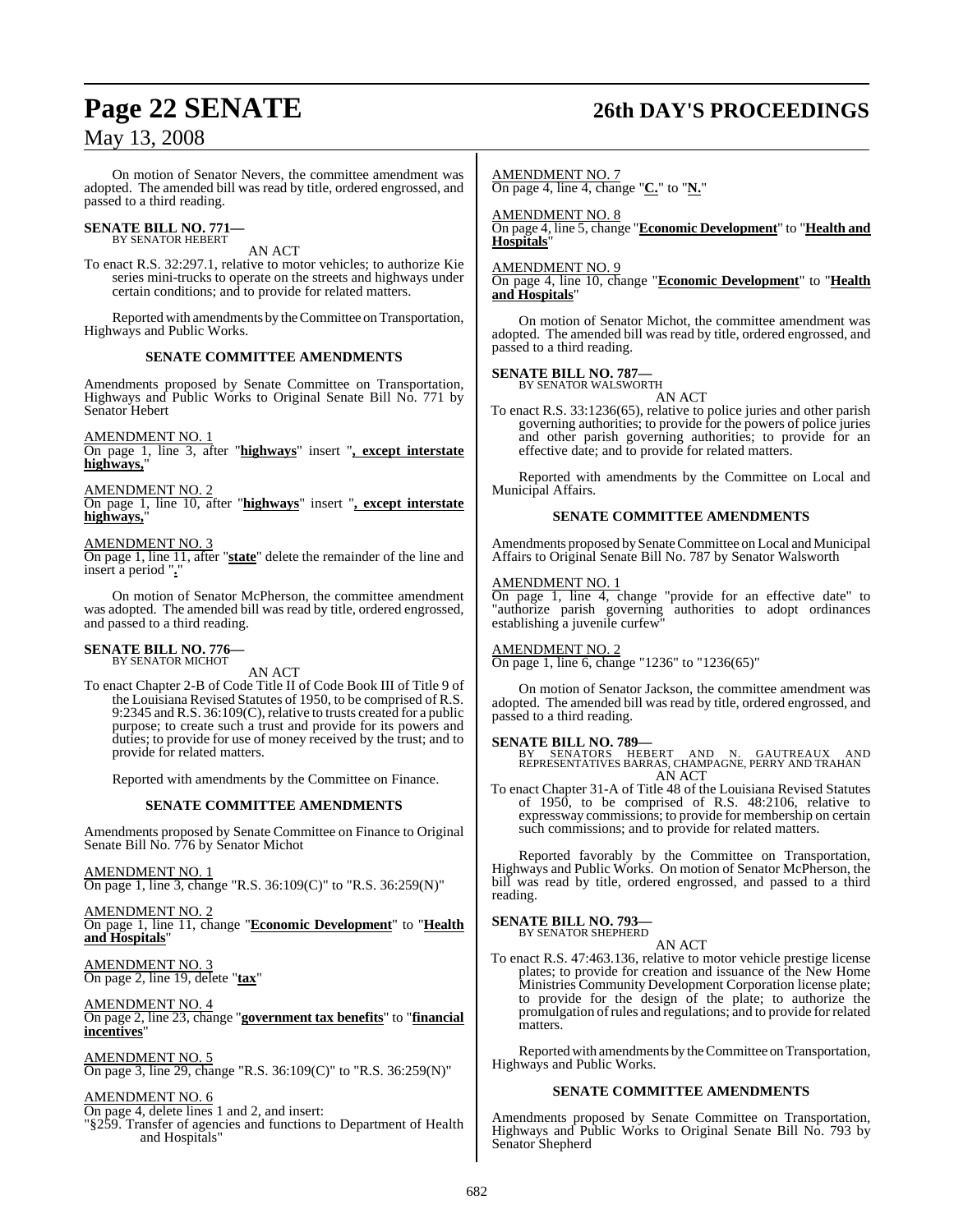# **26th DAY'S PROCEEDINGS Page 23 SENATE**

# May 13, 2008

#### AMENDMENT NO. 1

On page 1, at the beginning of line 2, after "To" insert "amend and reenact R.S. 47:463.24(A), 463.58(D), 463.121(E)(2), and 463.122(E)(2) and to"

#### AMENDMENT NO. 2

On page 1, line 3, change "Ministries Community Development" to "Full Gospel Ministries" and on line 4, delete "Corporation"

#### AMENDMENT NO. 3

On page 1, line 4, after "the plate;" insert: "to provide relative to the required number of applicants for prestige license plates for the Beacon Light Baptist Church and the Greater St. Stephens Ministries; to provide for the distribution of the proceeds collected from applicants for the Life Center Full Gospel Baptist Cathedral prestige license plate; to provide for issuance of prestige license plates for retired law enforcement officers to certain vehicles and motorcycles;"

#### AMENDMENT NO. 4

On page 1, line 7, after "Section 1." insert "R.S. 47:463.24(A), 463.58(D), 463.121(E)(2), and 463.122(E)(2) are hereby amended and reenacted and"

#### AMENDMENT NO. 5

On page 1, between lines 7 and 8, insert:

"§463.24. Special license plates for retired law officers

A. The secretary of the Department of Public Safety and Corrections shall establish special motor vehicle license plates which may be issued, upon application, to any citizen of Louisiana who is a retired law officer. **The license plates shall be restricted to passenger cars, pick-up trucks, motorcycles, vans, and recreational vehicles.**

\* \* \* §463.58. Special prestige license plates; Life Center Full Gospel Baptist Cathedral

\* \* \* D. The royalty fee of twenty-five dollars shall be collected by the department and shall be forwarded to the Life Economic Development Corporation **Life Center Full Gospel Baptist Cathedral**, a nonprofit corporation, to be used for educational programs.

\* \* \* §463.121. Special prestige license plates; Beacon Light Baptist Church

\* \* \* E. The secretary shall establish a prestige license plate for the organization in accordance with the provisions of this Section when all of the following conditions are met:

\* \* \* (2) The secretary has received a minimum of one thousand **five hundred** applications for the license plate. \* \* \*

§463.122. Special prestige license plates; Greater St. Stephens  $M$ inistries

\* \* \* E. The secretary shall establish a prestige license plate for the organization in accordance with the provisions of this Section when all of the following conditions are met:

\* \* \* (2) The secretary has received a minimum of one thousand **five hundred** applications for the license plate. \* \* \*"

#### AMENDMENT NO. 6

On page 1, line 8, change "**Ministries Community**" to "**Full Gospel Ministries**" and on line 9, delete "**Development Corporation**"

#### AMENDMENT NO. 7

On page 1, at the end of line 11, after "**Home**" insert "**Full Gospel**" and on line 12, delete "**Community Development Corporation**"

#### AMENDMENT NO. 8

On page 1, line 15, change "**Ministries Community**" to "**Full Gospel Ministries."**"

#### AMENDMENT NO. 9 On page 1, delete line 16

AMENDMENT NO. 10 On page 2, line 1, change "**Ministries Community Development Corporation**" to "**Full Gospel Ministries**"

#### AMENDMENT NO. 11

On page 2, line 3, change "**Ministries Community Development**" to "**Full Gospel Ministries**" and on line 4, delete "**Corporation**"

#### AMENDMENT NO. 12

On page 2, line 10, change "**Ministries Community Development Corporation**" to "**Full Gospel Ministries**" and at the end of line 10, delete "**the**"

#### AMENDMENT NO. 13

On page 2, delete line 11 and insert "**educational programs.**"

On motion of Senator McPherson, the committee amendment was adopted. The amended bill was read by title, ordered engrossed, and passed to a third reading.

#### **SENATE BILL NO. 796—**

BY SENATOR MCPHERSON AN ACT

To amend and reenact R.S.  $39:1367(E)(2)(a)(iii)$ , and to enact R.S.  $39:1367(E)(2)(b)(v)$ , relative to state debt; to provide that certain debt secured by statewide tax revenues or statewide special assessments be excluded from the definition of net state tax supported debt; to provide for an effective date; and to provide for related matters.

Reported favorably by the Committee on Finance. On motion of Senator Michot, the bill was read by title, ordered engrossed, and passed to a third reading.

#### **House Bills and Joint Resolutions on Second Reading Reported by Committees**

The following House Bills and Joint Resolutions reported by Committees were taken up and acted upon as follows:

**HOUSE BILL NO. 343—** BY REPRESENTATIVES PERRY AND ST. GERMAIN AND SENATOR DUPRE AN ACT

To amend and reenact R.S. 56:499.4, relative to night shrimping; to make corrections to the night shrimping line; and to provide for related matters.

Reported favorably by the Committee on Natural Resources. Under the provisions of Joint Rule No. 3 of the Rules of the Senate, the bill was read by title and referred to the Legislative Bureau.

#### **HOUSE BILL NO. 475—**

BY REPRESENTATIVES ST. GERMAIN AND GISCLAIR AN ACT

To amend and reenact R.S.  $56:10(B)(1)(e)$  and to enact R.S. 56:306(B)(6) and 306.1(B)(7), relative to sales of crabs outside the state of Louisiana; to provide for a wholesale out-of-state crab shipping license and a retail out-of-state crab shipping license; to provide for the cost of such licenses; to provide for deposit and use of revenues from the sale of such licenses; and to provide for related matters.

Reported with amendments by the Committee on Natural Resources.

#### **SENATE COMMITTEE AMENDMENTS**

Amendments proposed by Senate Committee on Natural Resources to Reengrossed House Bill No. 475 by Representative St. Germain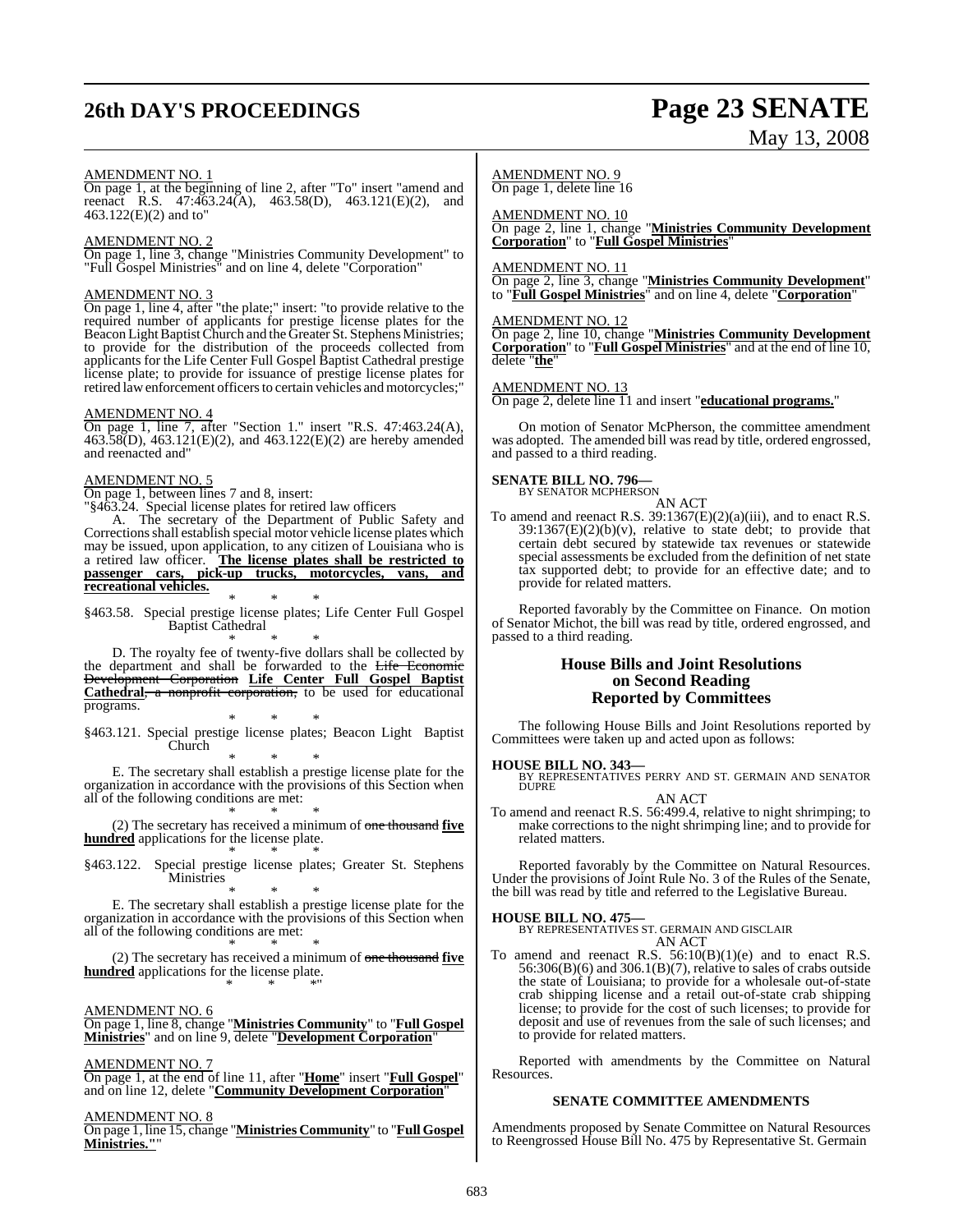# **Page 24 SENATE 26th DAY'S PROCEEDINGS**

#### AMENDMENT NO. 1

On page 3, delete lines 2 through 8, and insert "crab shipping licenses, ten percent shall be deposited to the Conservation Fund, and ninety percent shall be deposited to the Crab Promotion and Marketing Account of the Seafood Promotion and Marketing Fund, R.S.  $56:10(B)(1)(e)$ .

#### AMENDMENT NO. 2

On page 3, delete line 28, and insert "shipping licenses, ten"

## AMENDMENT NO. 3

On page 3, line 29, change "eighty" to "ninety"

#### AMENDMENT NO. 4

On page 4, line 2, after "R.S.  $56:10(B)(1)(e)$ ." delete the remainder of the line

#### AMENDMENT NO. 5

On page 4, delete lines 3 through 5

On motion of Senator Dupre, the committee amendment was adopted. Under the provisions of Joint Rule No. 3 of the Rules of the Senate, the amended bill was read by title and referred to the Legislative Bureau.

**HOUSE BILL NO. 694—** BY REPRESENTATIVE ST. GERMAIN AND SENATOR DUPRE AN ACT

To amend and reenact R.S. 56:116(D), relative to special hunting seasons; to provide for a special open deer hunting season; to provide for eligibility; and to provide for related matters.

Reported favorably by the Committee on Natural Resources. Under the provisions of Joint Rule No. 3 of the Rules of the Senate, the bill was read by title and referred to the Legislative Bureau.

#### **HOUSE BILL NO. 695—**

BY REPRESENTATIVE ST. GERMAIN AND SENATOR DUPRE AN ACT

To repeal R.S. 34:851.15(A)(2)(c), relative to personal watercraft; to remove the exemption for personal watercraft from provisions applicable to motorboats towing waterskis or similar contrivance.

Reported favorably by the Committee on Natural Resources. Under the provisions of Joint Rule No. 3 of the Rules of the Senate, the bill was read by title and referred to the Legislative Bureau.

**HOUSE BILL NO. 697—** BY REPRESENTATIVE ST. GERMAIN AND SENATOR DUPRE AN ACT

To amend and reenact R.S. 34:851.2(3) and 851.19, relative to vessels; to provide for definitions; to provide for operation of certain vessels; and to provide for related matters.

Reported favorably by the Committee on Natural Resources. Under the provisions of Joint Rule No. 3 of the Rules of the Senate, the bill was read by title and referred to the Legislative Bureau.

#### **HOUSE BILL NO. 698—**

BY REPRESENTATIVE ST. GERMAIN AND SENATOR DUPRE AN ACT

To amend and reenact R.S. 56:143(A), relative to hunting; to provide for the wearing of "hunter orange" during deer season; and to provide for related matters.

Reported favorably by the Committee on Natural Resources. Under the provisions of Joint Rule No. 3 of the Rules of the Senate, the bill was read by title and referred to the Legislative Bureau.

**HOUSE BILL NO. 701—** BY REPRESENTATIVE ST. GERMAIN AND SENATOR DUPRE AN ACT

To amend and reenact R.S. 56:8(26), (42), (57), (58), (66), (91), (110), and (112), 320(A), 325(C), 326.1, 327(A)(1)(introductory paragraph) and (2),  $332(M)$ ,  $411$ ,  $412$ , and  $413$ , to enact R.S.

56:8(109.1), and to repeal R.S. 56:327(A)(1)(a), (b), and (c), relative to game fish; to define what fish species are game fish; to define "commercial fishing"; to define "recreational fishing"; to define "aquaculture"; to define "domesticated fish"; to delineate what restrictions apply to game fish, to aquaculturally raised fish, to commercial fishing, and to recreational fishing; to provide relative to transportation of game fish fingerlings; and to provide for related matters.

Reported favorably by the Committee on Natural Resources. Under the provisions of Joint Rule No. 3 of the Rules of the Senate, the bill was read by title and referred to the Legislative Bureau.

#### **HOUSE BILL NO. 702—**

BY REPRESENTATIVES ST. GERMAIN AND DOVE AND SENATOR DUPRE AN ACT

To amend and reenact R.S. 56:322.1(A) and (H) and 322.2(B) and (D) and to repeal R.S. 56:322.1(D), relative to commercial taking of shad and skipjack; to remove provisions for a closed season; to provide relative to the prohibition for nighttime taking of commercial shad; to authorize the keeping of other commercial species of fish; and to provide for related matters.

Reported favorably by the Committee on Natural Resources. Under the provisions of Joint Rule No. 3 of the Rules of the Senate, the bill was read by title and referred to the Legislative Bureau.

## **HOUSE BILL NO. 1025—**

BY REPRESENTATIVE ST. GERMAIN AN ACT

To amend and reenact R.S.  $56:104(A)(2)$ ,  $(4)$ , and  $(7)$  and 302.1(B)(1) and (C)(2)(a), to enactR.S. 56:104(E), and to repeal R.S. 56:104(A)(6), relative to nonresident hunting and fishing licenses; to provide for one-day costs for each nonresident hunting or fishing license; and to provide for related matters.

Reported favorably by the Committee on Natural Resources. Under the provisions of Joint Rule No. 3 of the Rules of the Senate, the bill was read by title and referred to the Legislative Bureau.

### **Special Order of the Day**

The following Senate Bill on Third Reading and Final Passage, which was made Special Order of the Day No. 1, was taken up and acted upon as follows:

#### **SENATE BILL NO. 429—**

BY SENATOR SHEPHERD

AN ACT To amend and reenact R.S.  $13:477(24)$  and  $621.24$ , relative to judges; to provide relative to certain election procedures; to provide relative to certain elections and judicial vacancies in the Twenty-Fourth Judicial District Court; to provide certain terms, conditions, procedures and requirements; and to provide for related matters.

### **Floor Amendments Sent Up**

Senator Marionneaux sent up floor amendments which were read.

#### **SENATE FLOOR AMENDMENTS**

Amendments proposed by Senator Marionneaux on behalf of the Legislative Bureau to Engrossed Senate Bill No. 429 by Senator Shepherd

#### AMENDMENT NO. 1

On page 2, line 2, following "**section**" and before "**shall**" change "**6**" to "**six**"

On motion of Senator Marionneaux, the amendments were adopted.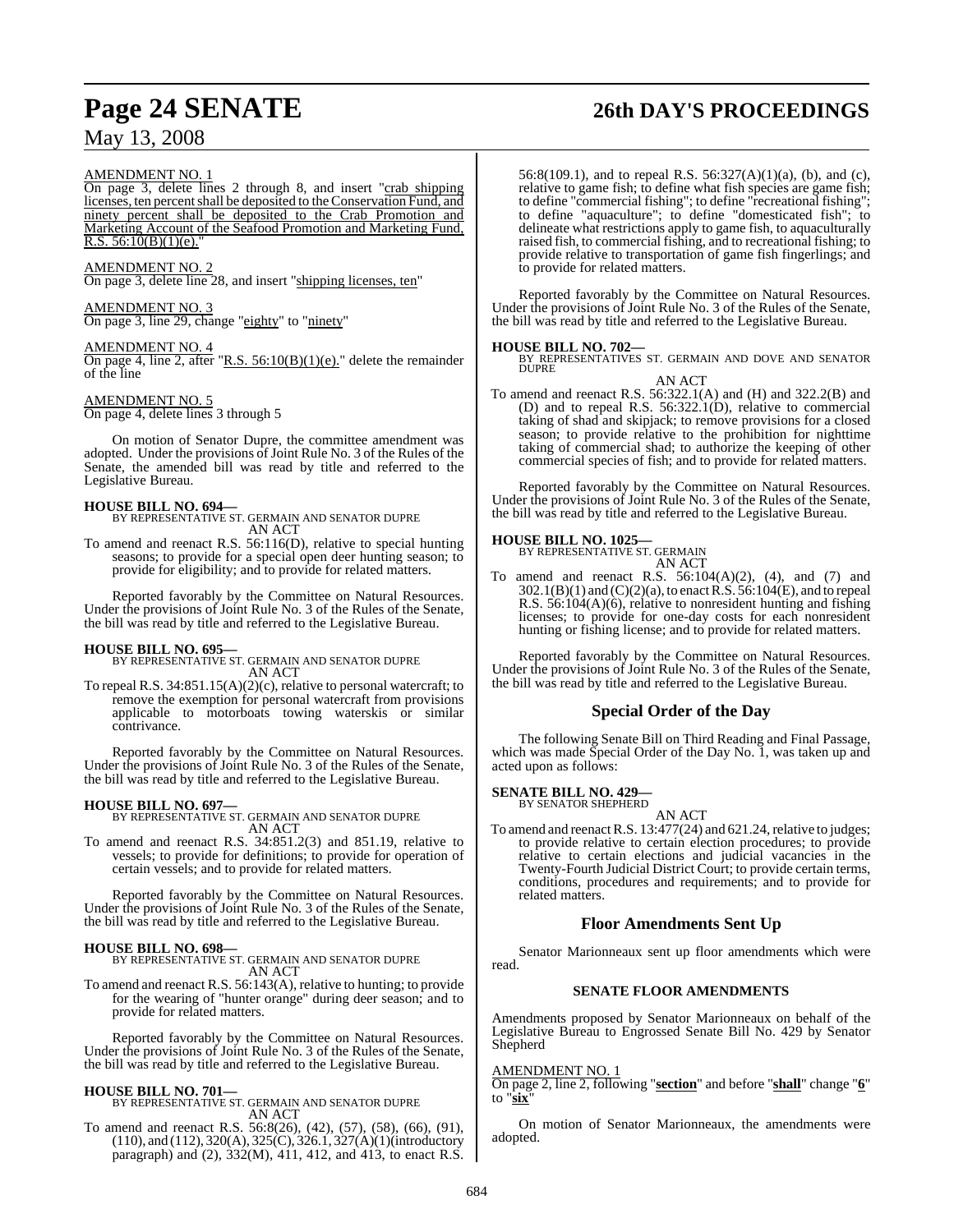# **26th DAY'S PROCEEDINGS Page 25 SENATE**

## **Floor Amendments Sent Up**

Senator Shepherd sent up floor amendments which were read.

#### **SENATE FLOOR AMENDMENTS**

Amendments proposed by Senator Shepherd to Engrossed Senate Bill No. 429 by Senator Shepherd

#### AMENDMENT NO. 1

On page 1, line 10, change "forty-two" to "forty"

On motion of Senator Shepherd, the amendments were adopted.

#### **Floor Amendments Sent Up**

Senator Shepherd sent up floor amendments which were read.

#### **SENATE FLOOR AMENDMENTS**

Amendments proposed bySenator Shepherd to Engrossed Senate Bill No. 429 by Senator Shepherd

AMENDMENT NO. 1 On page 1, line 2, delete "and 621.24"

AMENDMENT NO. 2 On page 1, delete lines 3 and 4 and insert "offices and divisionsin the Twenty-Fourth Judicial District Court; to provide certain terms,"

#### AMENDMENT NO. 3

On page 1, line 7, delete "and 621.24 are" and insert "is"

#### AMENDMENT NO. 4

On page 1, delete lines 16 and 17 and insert "**Divisions A, D, F, and N through January 1, 2009. After January 1, 2009, election section two shall consist of Divisions A, D, and N. Election section three shall consist of Divisions K and L. Election section four shall consist of Division H through January 1, 2009. After January 1, 2009, election section four shall consist of Divisions H and F. Election section five**"

AMENDMENT NO. 5 On page 2, delete "**C and P**" and insert "**C, I, and P**"

AMENDMENT NO. 6 On page 2, delete lines 5 through 12

Senator Shepherd moved adoption of the amendments.

Senator Martiny objected.

### **ROLL CALL**

The roll was called with the following result:

#### YEAS

|             | Murray   |
|-------------|----------|
| Gautreaux B | Ouinn    |
| Hebert      | Shepherd |
| Heitmeier   | Smith    |
| McPherson   | Thompson |
|             |          |
| <b>NAYS</b> |          |
|             | Dupre    |

Adley Erdey Mount Crowe Martiny<br>
Donahue Morrish Total - 15

Amedee Kostelka Nevers Cassidy Long Riser<br>Crowe Martiny Shaw

|  | Thompson |  |
|--|----------|--|
|  |          |  |

Walsworth

| poo |  |  |
|-----|--|--|
|     |  |  |
|     |  |  |
|     |  |  |
|     |  |  |
|     |  |  |
| ınt |  |  |

# May 13, 2008

#### ABSENT

Cheek Gray Marionneaux<br>
Duplessis Jackson Michot **Duplessis** Jackson<br>Gautreaux N LaFleur Gautreaux N Total - 8

The Chair declared the amendments were rejected.

#### **Floor Amendments Sent Up**

Senator Martiny sent up floor amendments which were read.

#### **SENATE FLOOR AMENDMENTS**

Amendments proposed by Senator Martiny to Engrossed Senate Bill No. 429 by Senator Shepherd

#### AMENDMENT NO. 1

On page 1, line 13, after "District." delete "**The**" and insert "**Pursuant to the Consent Decree in the matter entitled "Janice Clark, et al v. Edwin W. Edwards, et al," No. 86-435-A, United States District Court, Middle District of Louisiana, the**"

#### AMENDMENT NO. 2

On page 2 delete lines 7 through 12 and insert the following: "**B. The next vacancy in a judgeship that occurs after January 1, 2009, other than a vacancy in either Division C or Division P, shall be filled by election from election section five. Thereafter, the remaining judgships shall continue to be filled from the remaining election sections.**"

Senator Martiny moved adoption of the amendments.

Senator Shepherd objected.

### **ROLL CALL**

The roll was called with the following result:

#### YEAS

| Adley<br>Alario<br>Amedee<br>Cassidy<br>Cheek<br>Crowe<br>Donahue<br>Duplessis<br>Total - 23 | Dupre<br><b>Gautreaux N</b><br>Kostelka<br>Long<br>Martiny<br>McPherson<br>Morrish<br>Mount | Murray<br><b>Nevers</b><br>Riser<br>Shaw<br>Smith<br>Thompson<br>Walsworth |
|----------------------------------------------------------------------------------------------|---------------------------------------------------------------------------------------------|----------------------------------------------------------------------------|
|                                                                                              | <b>NAYS</b>                                                                                 |                                                                            |
| <b>Broome</b><br>Cravins<br>Dorsey<br>Total - 8                                              | Erdey<br>Gautreaux B<br>Hebert                                                              | Heitmeier<br>Shepherd                                                      |
|                                                                                              | <b>ABSENT</b>                                                                               |                                                                            |

Mr. President LaFleur Quinn<br>Gray Marionneaux Quinn Marionneaux<br>Michot Jackson Total - 7

The Chair declared the amendments were adopted.

The bill was read by title. Senator Shepherd moved the final passage of the amended bill.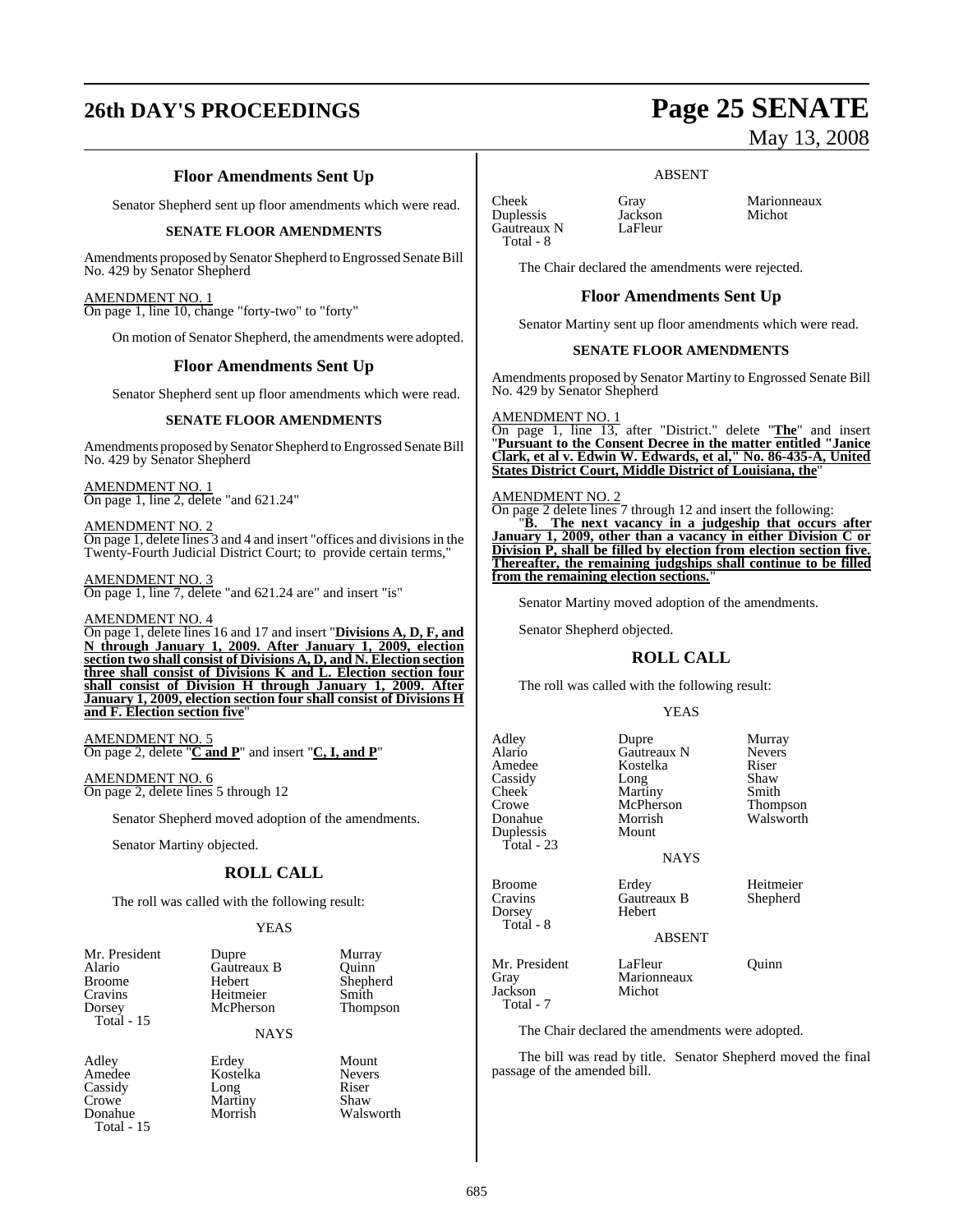## **ROLL CALL**

The roll was called with the following result:

#### YEAS

| Mr. President<br>Adley<br>Alario<br>Amedee<br><b>Broome</b><br>Cassidy<br>Cheek<br>Cravins<br>Crowe<br>Donahue<br>Dorsey<br>Duplessis<br>Total - $34$ | Dupre<br>Erdey<br>Gautreaux B<br>Gautreaux N<br>Hebert<br>Heitmeier<br>Jackson<br>Long<br>Martiny<br>McPherson<br>Michot<br>Morrish<br><b>NAYS</b> | Mount<br>Murray<br><b>Nevers</b><br>Ouinn<br>Riser<br>Shaw<br>Shepherd<br>Smith<br><b>Thompson</b><br>Walsworth |
|-------------------------------------------------------------------------------------------------------------------------------------------------------|----------------------------------------------------------------------------------------------------------------------------------------------------|-----------------------------------------------------------------------------------------------------------------|
| Kostelka<br>Total - 1                                                                                                                                 | ABSENT                                                                                                                                             |                                                                                                                 |

Gray LaFleur Marionneaux Total - 3

The Chair declared the amended bill was passed, ordered reengrossed, and sent to the House. Senator Shepherd moved to reconsider the vote by which the bill was passed and laid the motion on the table.

#### **Senator Broome in the Chair**

### **Senate Concurrent Resolutions on Second Reading Reported by Committees**

The following Senate Concurrent Resolutions reported by Committees were taken up and acted upon as follows:

**SENATE CONCURRENT RESOLUTION NO. 46—** BY SENATORS CHAISSON AND NEVERS AND REPRESENTATIVES TRAHAN AND TUCKER

A CONCURRENT RESOLUTION

To urge and request the Board of Regents, in developing and adopting a formula for Fiscal Year 2009-2010 and subsequent years for the equitable distribution of funds to the institutions of postsecondary education to consider specified factors, including but not limited to certain findings of the Workforce Investment Council, relative to budget recommendations for institutions and programs under the supervision and management of the Board of Supervisors of Community and Technical Colleges.

Reported with amendments by the Committee on Education.

#### **SENATE COMMITTEE AMENDMENTS**

Amendments proposed by Senate Committee on Education to Original Senate Concurrent Resolution No. 46 by Senator Chaisson

#### AMENDMENT NO. 1

On page 1, line 3, change "2009-2010" to "2008-2009"

#### AMENDMENT NO. 2

On page 2, at the beginning of line 13, change "2009-2010" to "2008-2009"

On motion of Senator Nevers, the committee amendment was adopted.

The resolution was read by title. Senator Chaisson moved to adopt the amended Senate Concurrent Resolution.

# **Page 26 SENATE 26th DAY'S PROCEEDINGS**

## **ROLL CALL**

The roll was called with the following result:

YEAS

| Mr. President | Dupre         | Morrish       |
|---------------|---------------|---------------|
| Adlev         | Erdey         | Mount         |
| Alario        | Gautreaux B   | Murray        |
| Amedee        | Gautreaux N   | <b>Nevers</b> |
| Broome        | Hebert        | Quinn         |
| Cassidy       | Heitmeier     | Riser         |
| Cheek         | Jackson       | Shaw          |
| Cravins       | Kostelka      | Shepherd      |
| Crowe         | Long          | Smith         |
| Donahue       | Marionneaux   | Walsworth     |
| Dorsey        | McPherson     |               |
| Duplessis     | Michot        |               |
| Total - 34    |               |               |
|               | <b>NAYS</b>   |               |
| Total - 0     |               |               |
|               | <b>ABSENT</b> |               |
| Gray          | Martiny       |               |
| LaFleur       | Thompson      |               |
| Total - 4     |               |               |

The Chair declared the Senate had adopted the amended Senate Concurrent Resolution and ordered it engrossed and sent to the House.

#### **SENATE CONCURRENT RESOLUTION NO. 51—** BY SENATOR CROWE

A CONCURRENT RESOLUTION

To memorialize the United States Congress to establish grant programs to assist the seafood industry in St. Tammany, St. Bernard, Orleans, and Plaquemines parishes in the State of Louisiana to mitigate the damages caused by the opening of the Bonnet Carre Spillway.

Reported favorably by the Committee on Natural Resources.

The resolution was read by title. Senator Crowe moved to adopt the Senate Concurrent Resolution.

### **ROLL CALL**

The roll was called with the following result:

#### YEAS

| Mr. President     | Dupre         | Morrish       |
|-------------------|---------------|---------------|
| Adlev             | Erdey         | Mount         |
| Alario            | Gautreaux B   | Murray        |
| Amedee            | Gautreaux N   | <b>Nevers</b> |
| Broome            | Hebert        | Ouinn         |
| Cassidy           | Heitmeier     | Riser         |
| Cheek             | Jackson       | Shaw          |
| Cravins           | Kostelka      | Shepherd      |
| Crowe             | Long          | Smith         |
| Donahue           | Marionneaux   | Thompson      |
| Dorsey            | McPherson     | Walsworth     |
| Duplessis         | Michot        |               |
| Total - 35        |               |               |
|                   | <b>NAYS</b>   |               |
| Total - 0         |               |               |
|                   | <b>ABSENT</b> |               |
| Gray<br>Total - 3 | LaFleur       | Martiny       |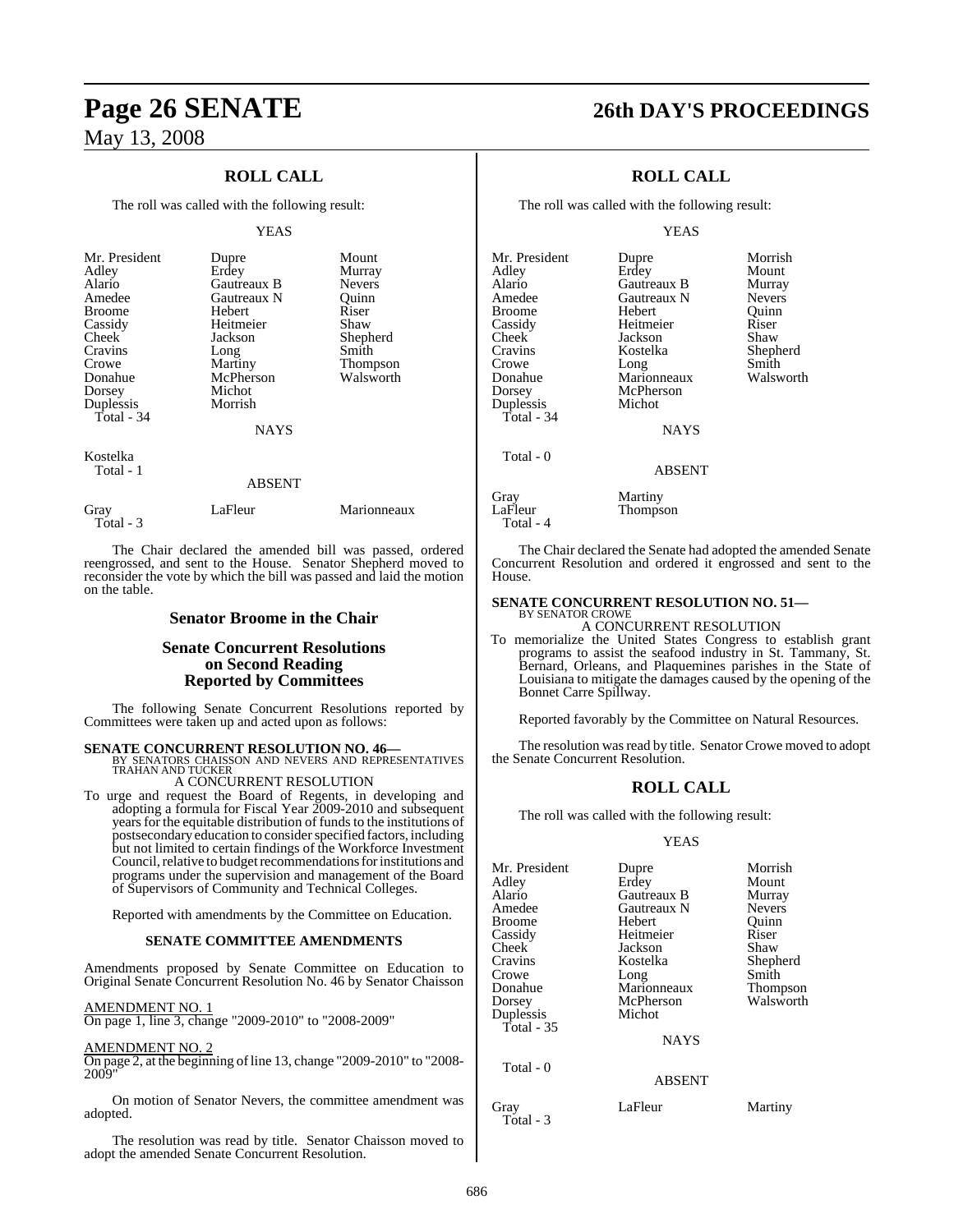# **26th DAY'S PROCEEDINGS Page 27 SENATE**

The Chair declared the Senate had adopted the Senate Concurrent Resolution and ordered it sent to the House.

#### **Senate Bills and Joint Resolutions on Third Reading and Final Passage**

The following Senate Bills and Joint Resolutions on Third Reading and Final Passage were taken up and acted upon as follows:

# **SENATE BILL NO. 139—** BY SENATOR QUINN

AN ACT

To amend and reenact R.S. 20:1(A)(2) and (D), relative to the exemption from seizure and sale of a homestead; to provide for an increase in the amount of the homestead exemption; to provide for a waiver of homestead exemption from seizure and sale; to provide for an effective date; and to provide for related matters.

On motion of Senator Quinn, the bill was read by title and returned to the Calendar, subject to call.

#### **SENATE BILL NO. 594—** BY SENATOR GRAY

AN ACT

To enact Code of Criminal Procedure Article 800.1, relative to the duties of clerks of court; to provide with respect to the collection and reporting of statistical information relating to peremptory challenges; and to provide for related matters.

On motion of Senator Broome, the bill was read by title and returned to the Calendar, subject to call.

# **SENATE BILL NO. 716—** BY SENATOR MARTINY

AN ACT

To amend and reenact Children's Code Article 412(J) and to enact Children's Code Article 412(K), relative to records; to provide for the confidentiality of certain records; to provide for the custodian of the records; and to provide for related matters.

On motion of Senator Martiny, the bill was read by title and returned to the Calendar, subject to call.

#### **SENATE BILL NO. 721—** BY SENATOR CHAISSON

AN ACT

To enact R.S. 13:3714(C), relative to courts, judicial procedure and evidence; to provide for the admissibility of blood alcohol concentration test results from a source other than the office of state police crime laboratory; to authorize judicial rulings on the admissibility of blood alcohol concentration test results when a challenge as to the authenticity, reliability, or accuracy of such results is raised in a timely manner; to provide for an effective date; and to provide for related matters.

The bill was read by title. Senator Chaisson moved the final passage of the bill.

### **ROLL CALL**

The roll was called with the following result:

#### **YEAS**

| Mr. President | Dupre       | Michot        |
|---------------|-------------|---------------|
| Adley         | Erdey       | Morrish       |
| Alario        | Gautreaux B | Mount         |
| Amedee        | Gautreaux N | Murray        |
| <b>Broome</b> | Hebert      | <b>Nevers</b> |
| Cassidy       | Heitmeier   | Ouinn         |
| Cheek         | Jackson     | Riser         |
| Cravins       | Kostelka    | Shaw          |

# May 13, 2008

| Crowe<br>Donahue<br>Dorsey<br>Duplessis<br>Total - 35 | Long<br>Marionneaux<br>Martiny<br>McPherson<br><b>NAYS</b> | Shepherd<br>Smith<br>Walsworth |
|-------------------------------------------------------|------------------------------------------------------------|--------------------------------|
| Total - 0                                             | <b>ABSENT</b>                                              |                                |
| Gray                                                  | LaFleur                                                    | Thompson                       |

Total - 3

The Chair declared the bill was passed and sent to the House. Senator Chaisson moved to reconsider the vote by which the bill was passed and laid the motion on the table.

#### **SENATE BILL NO. 798—**

BY SENATORS MCPHERSON AND THOMPSON AN ACT

To amend and reenact R.S. 3:3410.1(B), (C), and (D) and 3411(F), (G), (H), (I), and (J) and to enact  $R.S. 3:3410.1(E)$  and  $3411(K)$ and (L), relative to grain dealer licenses; to provide for surety bond requirements; to provide for a formula in determining the amount of the surety bond; to provide relative to the selfinsurance fund; and to provide for related matters.

On motion of Senator McPherson, the bill was read by title and returned to the Calendar, subject to call.

#### **SENATE BILL NO. 804—**

BY SENATOR MARIONNEAUX

AN ACT

To amend and reenact R.S. 27:28(F) and to enact R.S. 27:310(H), relative to the Louisiana Gaming Control Law; to provide for suitability; to provide for the revocation of a license or permit; and to provide for related matters.

On motion of Senator Marionneaux, the bill was read by title and returned to the Calendar, subject to call.

#### **Mr. President in the Chair**

**SENATE BILL NO. 43—** BY SENATOR MOUNT

AN ACT

To enact R.S. 40:2199.1, relative to health care facilities; to provide for alternative remedies against health care facilities for violations; to provide for rules and regulations; to provide for enforcement; and to provide for related matters.

The bill was read by title. Senator Mount moved the final passage of the bill.

#### **ROLL CALL**

The roll was called with the following result:

#### YEAS

| Mr. President | Dupre       | Morri |
|---------------|-------------|-------|
| Adley         | Erdey       | Mour  |
| Alario        | Gautreaux B | Murra |
| Amedee        | Gautreaux N | Never |
| <b>Broome</b> | Hebert      | Ouini |
| Cassidy       | Heitmeier   | Riser |
| Cheek         | Jackson     | Shaw  |
| Cravins       | Long        | Shepl |
| Crowe         | Marionneaux | Smith |
| Donahue       | Martiny     | Thom  |
| Dorsey        | McPherson   | Walsy |
| Duplessis     | Michot      |       |
| Total - 35    |             |       |

upre Morrish<br>1981 - Mount Mount<br>Murray autreaux B Murray<br>autreaux N Nevers Quinn<br>Riser eitmeier Riser<br>
ckson Shaw ong Shepherd<br>Iarionneaux Smith Exerci<mark>ny Thompson</mark><br>IcPherson Walsworth Walsworth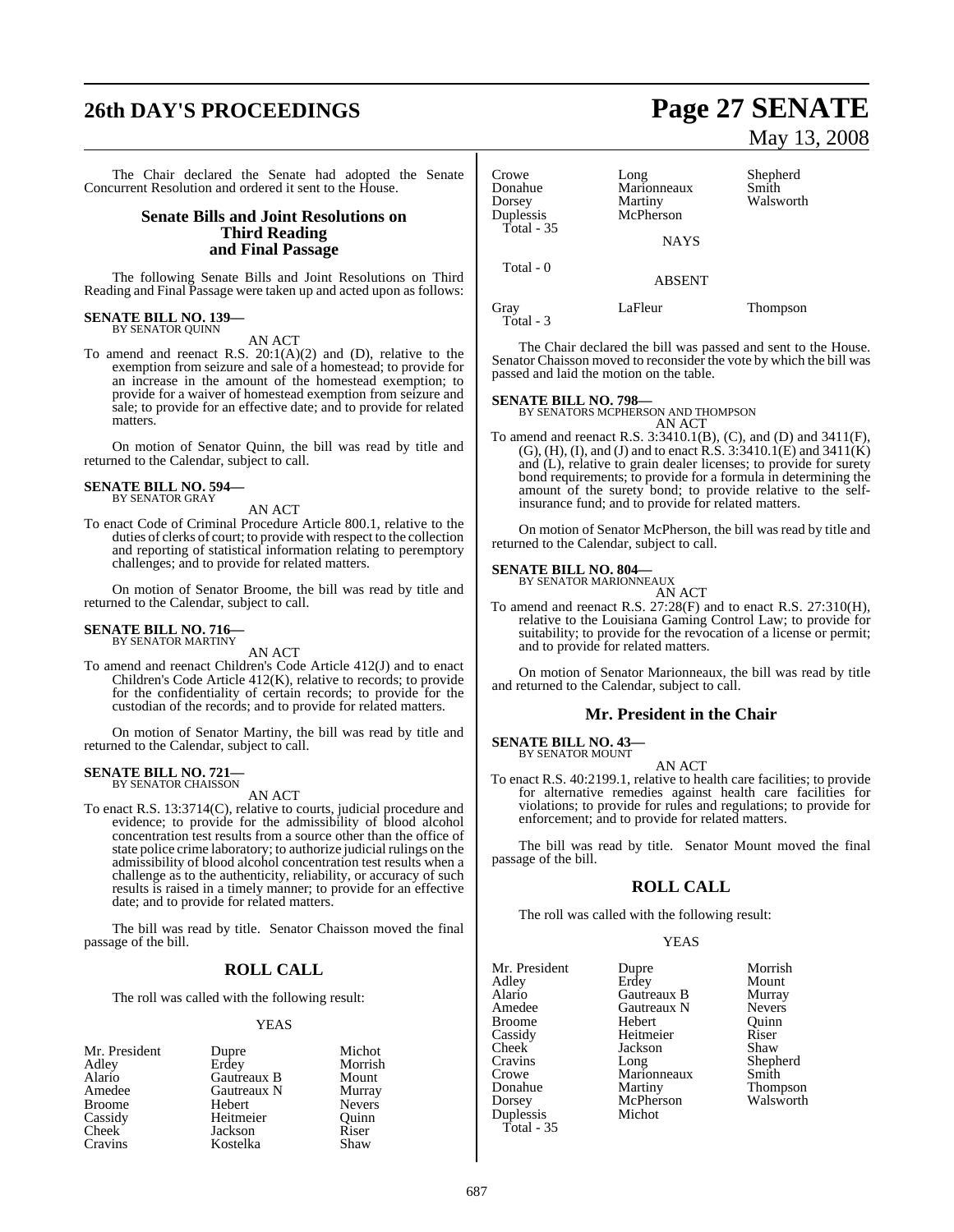#### **NAYS**

Total - 0

ABSENT

| га |  |  |
|----|--|--|
| v. |  |  |

Kostelka LaFleur

The Chair declared the bill was passed and sent to the House. Senator Mount moved to reconsider the vote by which the bill was passed and laid the motion on the table.

# **SENATE BILL NO. 221—** BY SENATOR QUINN

AN ACT

To amend and reenact R.S. 18:541 and 542, relative to the hours of voting; to provide for the time for opening of the polls; to provide for termination of voting; and to provide for related matters.

On motion of Senator Quinn, the bill was read by title and returned to the Calendar, subject to call.

#### **SENATE BILL NO. 229—** BY SENATOR MOUNT

AN ACT

To amend and reenact R.S. 40:2009.11(B)(2)(b), (B)(3), and (F)(2), R.S.  $40:2199(B)(2)(b)$  and  $(B)(3)$ , and  $(F)(1)$  and  $(2)$ , and to enact R.S.  $40:2199(F)(3)$  and (4), relative to health care facilities violations and penalties; to provide for violations; to provide for penalties; to provide for the Health Care Facility Fund and for its uses; and to provide for related matters.

## **Floor Amendments Sent Up**

Senator Marionneaux sent up floor amendments which were read.

#### **SENATE FLOOR AMENDMENTS**

Amendments proposed by Senator Marionneaux on behalf of the Legislative Bureau to Engrossed Senate Bill No. 229 by Senator Mount

#### AMENDMENT NO. 1

On page 1, line 3, following "(F)" delete remainder of the line and insert ", relative to"

#### AMENDMENT NO. 2

On page 1, delete lines 9 through 10 in their entirety and insert "and  $(B)(3)$ , and  $(F)$  are hereby amended and reenacted to read as follows:

On motion of Senator Marionneaux, the amendments were adopted.

### **Floor Amendments Sent Up**

Senator Mount sent up floor amendments which were read.

#### **SENATE FLOOR AMENDMENTS**

Amendments proposed by Senator Mount to Engrossed Senate Bill No. 229 by Senator Mount

AMENDMENT NO. 1

On page 3, line 3, after "**Services**" delete the remainder of the line

AMENDMENT NO. 2 On page 3, line 4, delete "**health care facilities**"

AMENDMENT NO. 3

On page 4, between lines 21 and 22 insert the following: "**(d) Programs designed to improve the quality of care in** health care facilities.

# **Page 28 SENATE 26th DAY'S PROCEEDINGS**

On motion of Senator Mount, the amendments were adopted.

The bill was read by title. Senator Mount moved the final passage of the amended bill.

## **ROLL CALL**

The roll was called with the following result:

#### YEAS

| Mr. President<br>Adley<br>Alario<br>Amedee<br><b>Broome</b><br>Cassidy<br>Cheek<br>Cravins<br>Crowe<br>Donahue<br>Dorsey<br>Duplessis<br>Total - 34 | Dupre<br>Erdey<br>Gautreaux B<br>Gautreaux N<br>Hebert<br>Heitmeier<br>Jackson<br>Kostelka<br>Long<br>Marionneaux<br>McPherson<br>Michot<br><b>NAYS</b> | Morrish<br>Mount<br>Murray<br><b>Nevers</b><br>Ouinn<br>Riser<br>Shaw<br>Smith<br>Thompson<br>Walsworth |
|-----------------------------------------------------------------------------------------------------------------------------------------------------|---------------------------------------------------------------------------------------------------------------------------------------------------------|---------------------------------------------------------------------------------------------------------|
|                                                                                                                                                     |                                                                                                                                                         |                                                                                                         |
| Total - 0                                                                                                                                           | <b>ABSENT</b>                                                                                                                                           |                                                                                                         |

Gray Martiny LaFleur Shepherd Total - 4

The Chair declared the amended bill was passed, ordered reengrossed, and sent to the House. Senator Mount moved to reconsider the vote by which the bill was passed and laid the motion on the table.

#### **SENATE BILL NO. 333—**

BY SENATOR QUINN

AN ACT To amend and reenact R.S. 18:503, relative to the Louisiana Election Code; to provide relative to withdrawal and disqualification of candidates; to provide for notice of withdrawal and disqualification; to require posting of notice of such withdrawal and disqualification; to provide for an effective date; and to provide for related matters.

## **Floor Amendments Sent Up**

Senator Marionneaux sent up floor amendments which were read.

#### **SENATE FLOOR AMENDMENTS**

Amendments proposed by Senator Marionneaux on behalf of the Legislative Bureau to Engrossed Senate Bill No. 333 by Senator Quinn

#### AMENDMENT NO. 1

On page 2, line 2, following "**used**" and before "**,**" insert "**shall**"

On motion of Senator Marionneaux, the amendments were adopted.

The bill was read by title. Senator Quinn moved the final passage of the amended bill.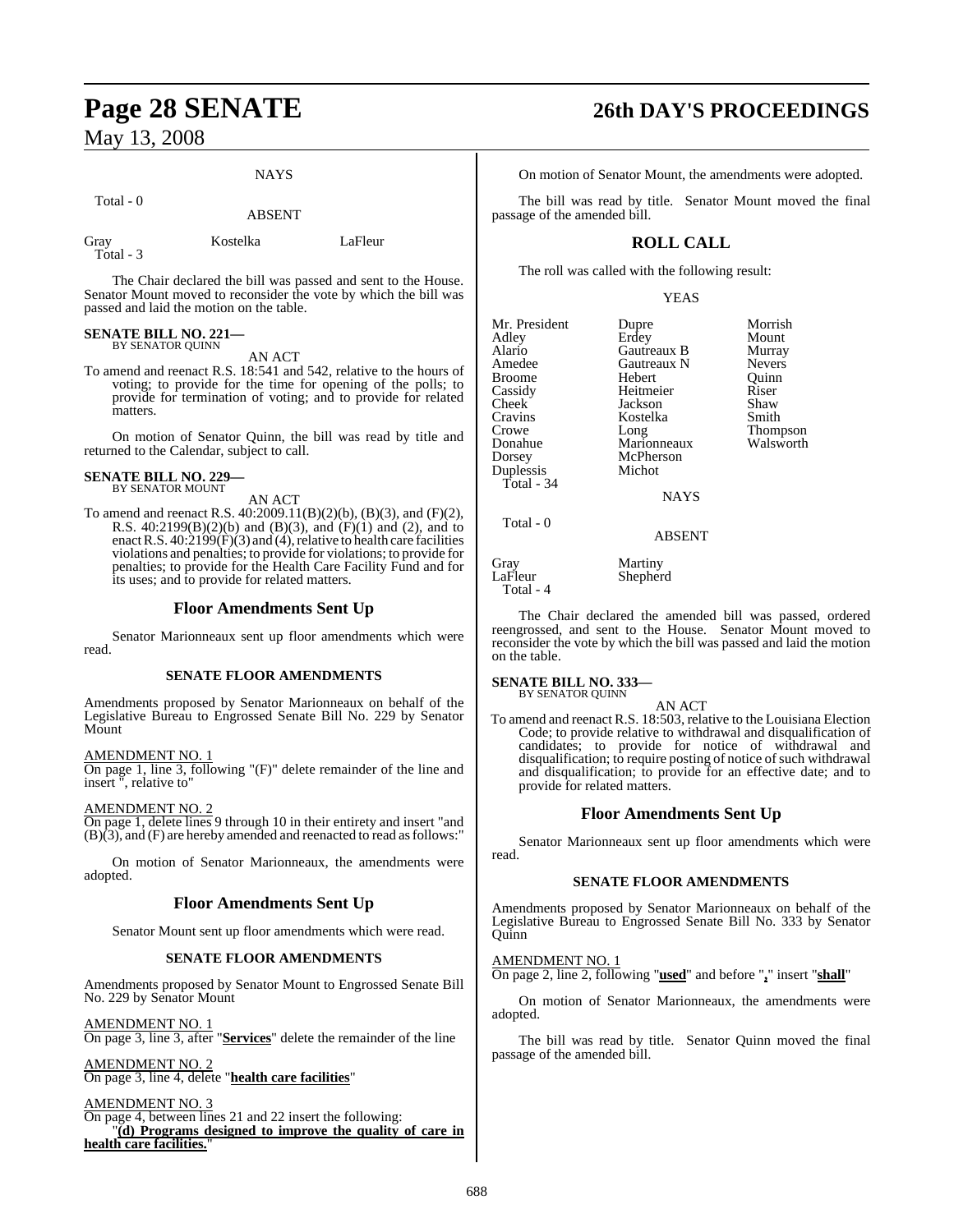# **26th DAY'S PROCEEDINGS Page 29 SENATE**

# May 13, 2008

## **ROLL CALL**

The roll was called with the following result:

#### YEAS

| Mr. President<br>Adley<br>Alario<br>Amedee<br><b>Broome</b><br>Cassidy<br>Cheek<br>Cravins<br>Crowe<br>Donahue<br>Dorsey | Dupre<br>Erdey<br>Gautreaux B<br>Gautreaux N<br>Hebert<br>Heitmeier<br>Jackson<br>Kostelka<br>Long<br>Marionneaux<br>McPherson<br>Michot | Morrish<br>Mount<br>Murray<br><b>Nevers</b><br>Ouinn<br>Riser<br>Shaw<br>Smith<br>Thompson<br>Walsworth |
|--------------------------------------------------------------------------------------------------------------------------|------------------------------------------------------------------------------------------------------------------------------------------|---------------------------------------------------------------------------------------------------------|
| Duplessis<br>Total - $34$                                                                                                | <b>NAYS</b>                                                                                                                              |                                                                                                         |
| Total - 0                                                                                                                |                                                                                                                                          |                                                                                                         |

Shepherd

#### ABSENT

Gray Martiny<br>LaFleur Shenher

Total - 4

The Chair declared the amended bill was passed, ordered reengrossed, and sent to the House. Senator Quinn moved to reconsider the vote by which the bill was passed and laid the motion on the table.

# **SENATE BILL NO. 535—** BY SENATORS CASSIDY AND NEVERS

AN ACT

To amend and reenact R.S. 22:215.5 and to redesignate R.S. 22:669 as R.S. 22:215.26, relative to health insurance; to provide for health insurance coverage for mental illness; to require coverage for treatment for drugs and alcoholism under the same coverages and terms as those which are provided for the treatment of other illnesses upon the enactment of an income tax credit equal to the cost of premiums related to providing such coverage; to provide for an independent actuarial analysis of the effect of mandated coverage of mental health and substance abuse services; to exempt certain individual and limited benefit policies from mandated coverage; and to provide for related matters.

## **Floor Amendments Sent Up**

Senator Marionneaux sent up floor amendments which were read.

#### **SENATE FLOOR AMENDMENTS**

Amendments proposed by Senator Marionneaux on behalf of the Legislative Bureau to Engrossed Senate Bill No. 535 by Senator Cassidy

AMENDMENT NO. 1 On page 3, line 6, change "**(a)**" to "**(i)**"

AMENDMENT NO. 2 On page 3, line 7, change "**(i)**" to "**(aa)**"

AMENDMENT NO. 3 On page 3, line 7, following "**year**" change "**.**" to "**,**"

AMENDMENT NO. 4 On page 3, line 8, change "**(ii)**" to "**(bb)**"

AMENDMENT NO. 5 On page 3, line 10, change "**(iii)**" to "**(ccc)**" AMENDMENT NO. 6 On page 3, line 12, change "**(b)**" to "**(ii)**"

AMENDMENT NO. 7 On page 3, line 13, change "**(i)**" to "**(aa)**"

AMENDMENT NO. 8 On page 3, line 14, change "**(ii)**" to "**(bb)**"

AMENDMENT NO. 9

On page 3, line 22, following "**Paragraph**" and before "**of**" change "**A(2)**" to "**(A)(2)**"

AMENDMENT NO. 10 On page 4, line 11, following "**Paragraph**" and before "**of**" change "**A(2)**" to "**(A)(2)**"

AMENDMENT NO. 11 On page 4, line 19, following "**(C)**" and before "**Shield**" change "**The BlueCross/Blue**" to "**Blue Cross Blue**"

AMENDMENT NO. 12  $\frac{1}{2}$ On page 4, delete lines 21 and 22 in their entirety and insert "**(e) The Cecil J. Picard Center for Child Development at the University of Louisiana Lafayette**"

AMENDMENT NO. 13 On page 5, following line 22, insert "**Section2. The Louisiana State Law Institute is hereby directed to redesignate R.S. 22:669 as R.S. 22:215.26.**"

On motion of Senator Marionneaux, the amendments were adopted.

## **Floor Amendments Sent Up**

Senator Cassidy sent up floor amendments which were read.

#### **SENATE FLOOR AMENDMENTS**

Amendments proposed by Senator Cassidy to Engrossed Senate Bill No. 535 by Senator Cassidy

AMENDMENT NO. 1 On page 1, line 2, after "22:215.5" insert a comma "," and delete the remainder of the line in its entirety.

#### AMENDMENT NO. 2

On page 5, delete lines 17 through 22 in their entirety and insert in lieu thereof the following:

"B. **D.(1)** Any **Except as provided in Paragraph (2) of this Subsection, any** insurer who, on October 1, 1982 **2008**, has group, blanket, or association health insurance policiesin force shall convert such existing policies to conform to the provisions of this Section on or before the renewal dates thereof.

**(2) The provisions of Paragraph (A)(2) of this Section shall become effective, as provided in Subsection B of this Section, to every group, blanket, or association health insurance policy issued, delivered, or renewed on or after January 1, 2010.**"

On motion of Senator Cassidy, the amendments were adopted.

### **Floor Amendments Sent Up**

Senator Cassidy sent up floor amendments which were read.

#### **SENATE FLOOR AMENDMENTS**

Amendments proposed by Senator Cassidy to Engrossed Senate Bill No. 535 by Senator Cassidy

AMENDMENT NO. 1 On page 3, line 22, delete "**Paragraph A(2)**" and insert "**Paragraphs**  $A(2)$  and  $A(3)$ "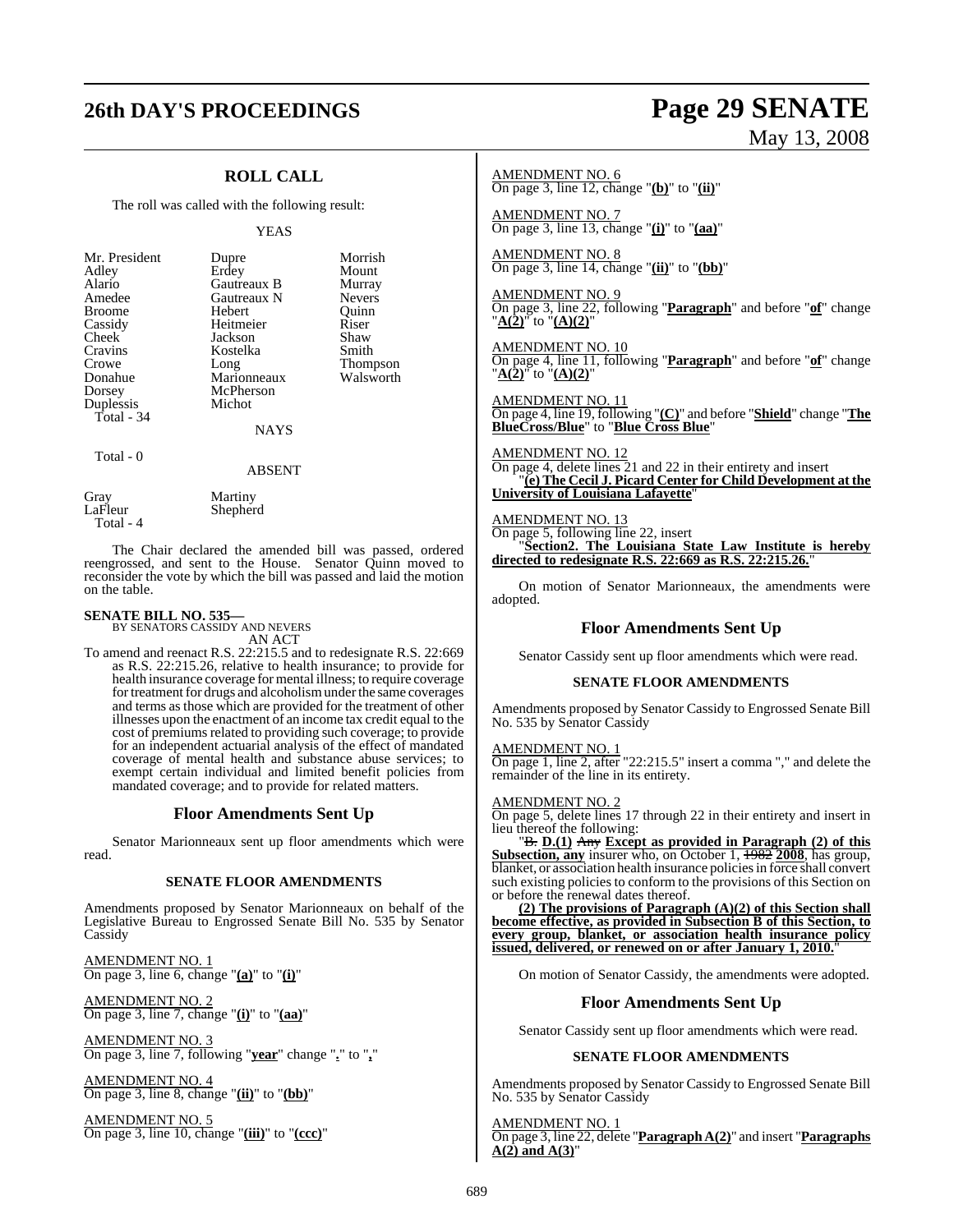On motion of Senator Cassidy, the amendments were adopted.

#### **Floor Amendments Sent Up**

Senator Cassidy sent up floor amendments which were read.

#### **SENATE FLOOR AMENDMENTS**

Amendments proposed by Senator Cassidy to Engrossed Senate Bill No. 535 by Senator Cassidy

#### AMENDMENT NO. 1

On page 3, delete lines 22 through 26 and insert

"**B.(1) The provisions of Paragraph A (2) of this Section shall become effective only upon a means of finance that may include the creation of a special fund in the state treasury to reimburse health insurance issuersfor additional premium to be charged for the required benefits and after an amount from the state general fund equal to the additional premium to be charged for such benefits is deposited with the state treasurer for such fund. However, such amount annually deposited into the special fund shall be no more than one and one-half percent of the total premium charged for such policies.**"

#### AMENDMENT NO. 2

On page 4, line 13 following "**premium,**" delete "**an employer may choose not to provide the required benefits.**" and insert "**that plan shall no longer be required to provide such benefits. In no event shall any employer be charged a premium for benefits arising from Paragraph A (2) of this Section. Such premium shall only be payable from the special fund provided for by Paragraph B (1) of this Section.**"

On motion of Senator Cassidy, the amendments were adopted.

The bill was read by title. Senator Cassidy moved the final passage of the amended bill.

### **ROLL CALL**

The roll was called with the following result:

#### YEAS

| Mr. President<br><b>Broome</b><br>Cassidy<br>Erdey<br>Gautreaux B<br>Total $-13$          | Jackson<br>Long<br>Marionneaux<br>McPherson<br>Murray<br><b>NAYS</b>                                        | Nevers<br>Quinn<br>Shaw                                                           |
|-------------------------------------------------------------------------------------------|-------------------------------------------------------------------------------------------------------------|-----------------------------------------------------------------------------------|
| Adley<br>Alario<br>Amedee<br>Cheek<br>Cravins<br>Crowe<br>Donahue<br>Dorsey<br>Total - 24 | Duplessis<br>Dupre<br>Gautreaux N<br>Hebert<br>Heitmeier<br>Kostelka<br>LaFleur<br>Martiny<br><b>ABSENT</b> | Michot<br>Morrish<br>Mount<br>Riser<br>Shepherd<br>Smith<br>Thompson<br>Walsworth |
| Gray<br>Total - 1                                                                         |                                                                                                             |                                                                                   |

The Chair declared the amended bill failed to pass.

#### **Notice of Reconsideration**

Senator Cassidy, pursuant to Senate Rule Number 11.12, gave notice that before the expiration of the Morning Hour of the next succeeding legislative day of the Senate, he would move to reconsider the vote by which the bill failed to pass.

# **Page 30 SENATE 26th DAY'S PROCEEDINGS**

#### **SENATE BILL NO. 765—**

BY SENATOR MICHOT AN ACT

To amend and reenact R.S. 46:979, relative to Medicaid; to provide for maximizing Medicaid funding; to provide for department responsibility; and to provide for related matters.

The bill was read by title. Senator Michot moved the final passage of the bill.

## **ROLL CALL**

The roll was called with the following result:

#### YEAS

| Mr. President<br>Adley<br>Alario<br>Amedee<br><b>Broome</b><br>Cassidy<br>Cheek<br>Cravins<br>Crowe<br>Dorsey<br>Duplessis<br>Dupre<br>Total - $35$ | Erdey<br>Gautreaux B<br>Gautreaux N<br>Hebert<br>Heitmeier<br>Jackson<br>Kostelka<br>LaFleur<br>Long<br>Marionneaux<br>Martiny<br>McPherson<br><b>NAYS</b> | Michot<br>Morrish<br>Mount<br>Murray<br><b>Nevers</b><br>Ouinn<br>Riser<br>Shaw<br>Smith<br><b>Thompson</b><br>Walsworth |
|-----------------------------------------------------------------------------------------------------------------------------------------------------|------------------------------------------------------------------------------------------------------------------------------------------------------------|--------------------------------------------------------------------------------------------------------------------------|
| Total - 0                                                                                                                                           | <b>ABSENT</b>                                                                                                                                              |                                                                                                                          |

Donahue Gray Shepherd Total - 3

The Chair declared the bill was passed and sent to the House. Senator Michot moved to reconsider the vote by which the bill was passed and laid the motion on the table.

**SENATE BILL NO. 777** BY SENATOR MICHOT

AN ACT

To amend and reenact R.S. 45:844.55(D)(2), relative to telecommunications; to provide for enforcement; to provide for cost allocation and affiliate transaction rules; and to provide for related matters.

#### **Floor Amendments Sent Up**

Senator Marionneaux sent up floor amendments which were read.

#### **SENATE FLOOR AMENDMENTS**

Amendments proposed by Senator Marionneaux on behalf of the Legislative Bureau to Engrossed Senate Bill No. 777 by Senator Michot

#### AMENDMENT NO. 1

On page 2, line 2, following "**provided in**" and before "**With**" change "**R.S. 45:844.55(D)(3).**" to "**Paragraph 3 of this Subsection.**"

On motion of Senator Marionneaux, the amendments were adopted.

#### **Floor Amendments Sent Up**

Senator Michot sent up floor amendments which were read.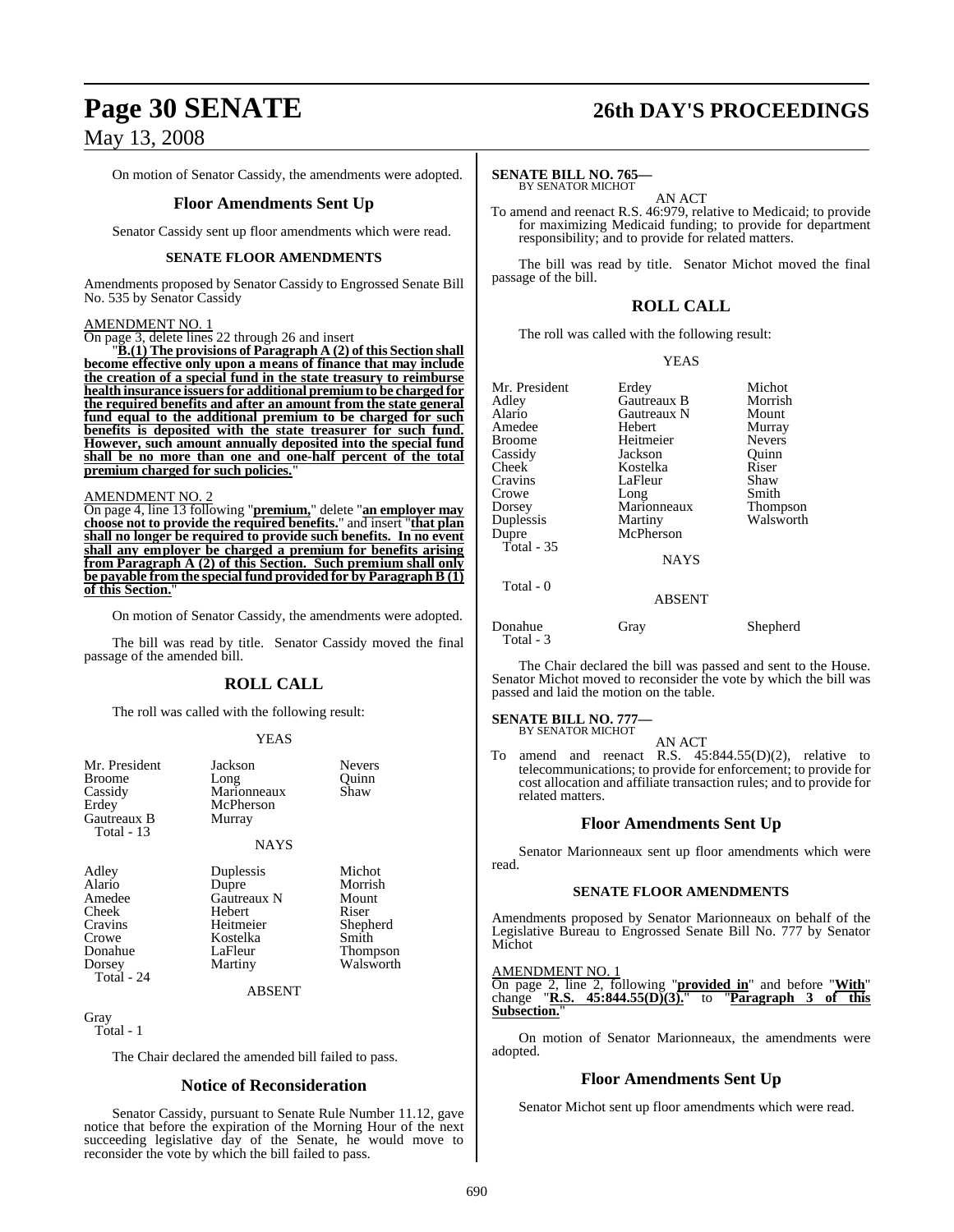# **26th DAY'S PROCEEDINGS Page 31 SENATE**

#### **SENATE FLOOR AMENDMENTS**

Amendments proposed by Senator Michot to Engrossed Senate Bill No. 777 by Senator Michot

#### AMENDMENT NO. 1

On page 2, line 3, after "**herein,**" delete the remainder of the line and delete lines 4 and 5 and insert the following: "**the Louisiana Public Service Commission shall have no jurisdiction over advanced services and cable television services. When the Louisiana Public Service Commission performs the enforcement of other covered services as provided herein, the Louisiana Public Service Commission shall follow the procedures below:**

**(a) The Louisiana Public Service Commission staff shall conduct an initial audit of a local government's compliance with the cost allocation and affiliate transaction rules following the first year of operations, and thereafter shall have the authority to conduct a periodic compliance audit as deemed appropriate based on its review of a local government's annual surveillance report and attest engagement. In connection with this annual audit, the local government is required to provide the commission staff with any backup information required and to respond to data requests and other requests for information propounded by the commission staff, which may include special counsel and outside consultants. The local government is to make its books and records available to the commission staff to facilitate the completion of such audit.**

**(b) Notice of the issuance of the compliance audit report shall be published in the official commission bulletin. Any interested person, group of persons, or other entity shall have an opportunity to comment on the compliance audit report and a hearing, if deemed necessary, will be conducted prior to the commission staff's issuance of a final compliance audit report. The commission shall consider the compliance audit report and may accept the audit report as written, make modifications and order changes or other actions where it is deemed appropriate.**

**(c) Each compliance audit conducted by the commission staff shall result in a final compliance audit report containing the results of the investigation. That report must contain specific findings and recommendations concerning whether local government is providing covered services in compliance with the cost allocation and affiliate transaction rules.**

**(d) Any interested party may seek judicial review of a determination of compliance or noncompliance made by the Louisiana Public Service Commission under Subparagraph (c) of this Paragraph. Such judicial review shall be sought pursuant to the terms of La. R.S. 45:1192. The petition for judicial review shall be filed in the Nineteenth Judicial District Court, and the local government shall be made defendant. The challenged compliance audit report of the Louisiana Public Service Commission shall be presumed valid and correct, and the standard of review shall be confined to the record of the prior proceedings before the commission and the issue of whether the Louisiana Public Service Commission acted arbitrarily and capriciously in the issuance of the challenged compliance audit report.** If the court sustains or upholds the challenged compliance **audit report, the original petitioner for judicial review may seek a request for consideration of the district court determination directly to the Louisiana Supreme Court.**"

On motion of Senator Michot, the amendments were adopted.

The bill was read by title. Senator Michot moved the final passage of the amended bill.

### **ROLL CALL**

The roll was called with the following result:

#### YEAS

Michot<br>Morrish

| Mr. President |  |
|---------------|--|
| Adley         |  |
| Alario        |  |

Dupre McPherson<br>Erdev Michot Gautreaux B

Amedee Gautreaux N Mount Broome Hebert Murray Cassidy Heitmeier Nevers Cheek Jackson Quinn Cravins Kostelka Riser Crowe LaFleur Shaw<br>
Donahue Long Smith Donahue Long Smith Dorsey Marionneaux Thompson Duplessis Martiny Walsworth Total - 36 NAYS Total - 0 ABSENT

Gray Shepherd Total - 2

The Chair declared the amended bill was passed, ordered reengrossed, and sent to the House. Senator Michot moved to reconsider the vote by which the bill was passed and laid the motion on the table.

#### **Rules Suspended**

Senator Mount asked for and obtained a suspension of the rules for the purpose of reverting to the Morning Hour.

#### **Messages from the House**

The following Messages from the House were received and read as follows:

#### **Message from the House**

#### **CONCURRING IN SENATE CONCURRENT RESOLUTIONS**

#### May 13, 2008

To the Honorable President and Members of the Senate:

I am directed to inform your honorable body that the House of Representatives has finally concurred in the following Senate Concurrent Resolutions:

#### **SENATE CONCURRENT RESOLUTION NO. 10—** BY SENATOR MCPHERSON

A CONCURRENT RESOLUTION

To urge and request the Wildlife and Fisheries Commission to promulgate rules allowing a WMA hunting permit exemption for small game hunters during the first nine days of the regular squirrel season.

Reported without amendments.

# **SENATE CONCURRENT RESOLUTION NO. 7—** BY SENATOR MOUNT

A CONCURRENT RESOLUTION

To urge and request the Department of Social Services to explore best practices in the field of family child day care homes and to study creating a licensing system and a quality rating system for family child day care homes.

Reported without amendments.

# **SENATE CONCURRENT RESOLUTION NO. 67—** BY SENATOR CASSIDY

A CONCURRENT RESOLUTION

To recognize October 1, 2008, as World Peace Day in the state of Louisiana.

Reported without amendments.

# May 13, 2008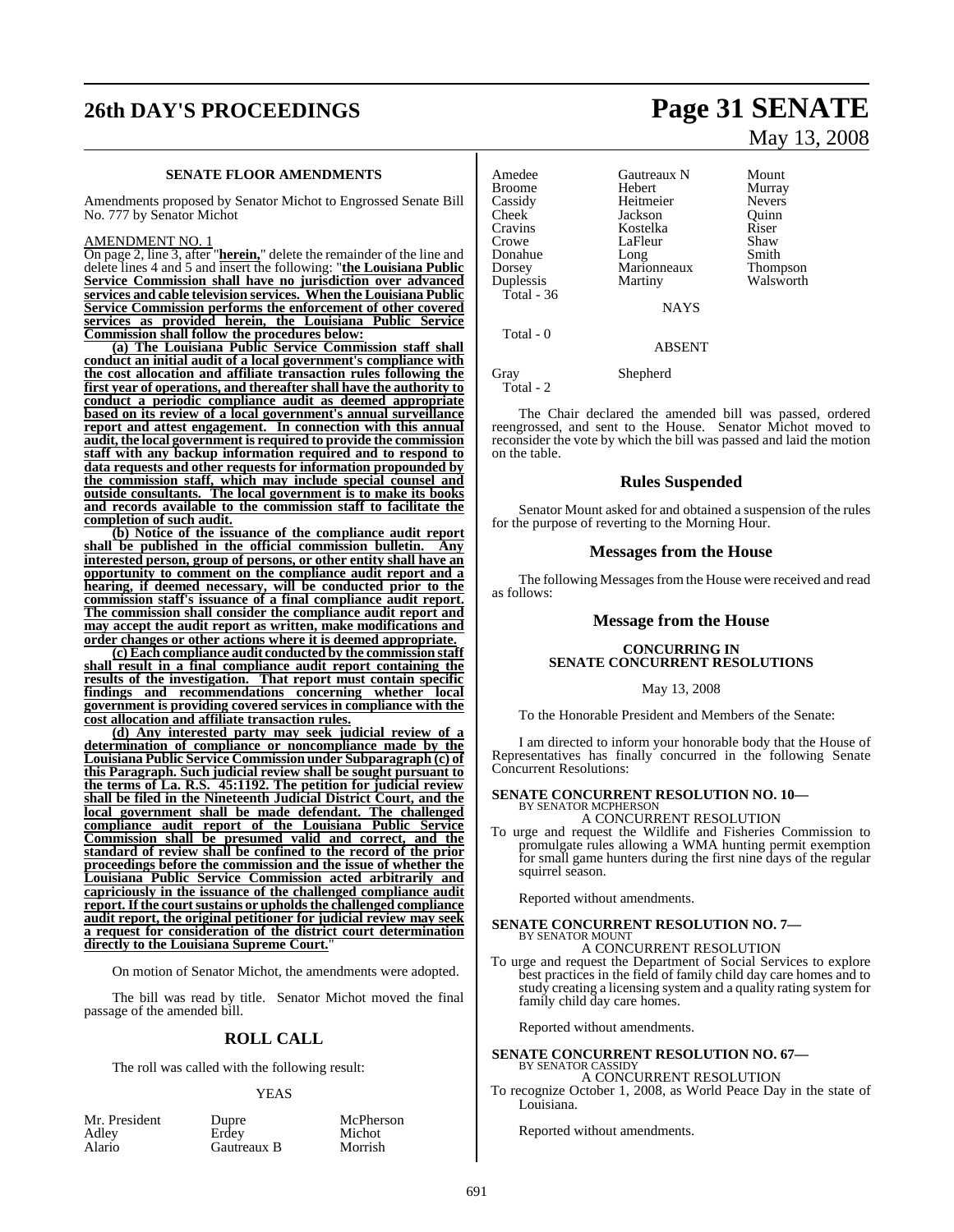#### **SENATE CONCURRENT RESOLUTION NO. 68—**

BY SENATOR CHAISSON A CONCURRENT RESOLUTION To memorialize the Congress of the United States to provide funding for the Louisiana University of Medical Sciences, Inc., College of Primary Care Medicine.

Reported without amendments.

Respectfully submitted, ALFRED W. SPEER Clerk of the House of Representatives

#### **Introduction of Resolutions, Senate and Concurrent**

Senator Broome asked for and obtained a suspension of the rules for the purpose of introducing and reading the following Resolutions, Senate and Concurrent, a first and second time and acting upon them as follows:

#### **SENATE RESOLUTION NO. 64—** BY SENATOR BROOME

A RESOLUTION

To commend Chief Daniel H. Wallis upon his retirement after twenty-eight years of service with the Zachary Fire Department.

On motion of Senator Broome, the resolution was read by title and adopted.

#### **SENATE RESOLUTION NO. 65—** BY SENATOR BROOME

A RESOLUTION To designate May 13, 2008, as "Southern University Day at the Senate."

On motion of Senator Broome, the resolution was read by title and adopted.

#### **SENATE RESOLUTION NO. 66—** BY SENATOR LONG

A RESOLUTION

To commend the players and coaches of the Calvin High School Lady Cougars softball team on winning the Class C High School softball State Championship.

On motion of Senator Long, the resolution was read by title and adopted.

#### **SENATE RESOLUTION NO. 67—** BY SENATOR LONG

A RESOLUTION

To commend and congratulate Mike McConathy, head coach of the Northwestern State Basketball Team, on being voted the state's Major College Coach of the Year for the 2007-2008 season.

On motion of Senator Long, the resolution was read by title and adopted.

#### **SENATE RESOLUTION NO. 68—** BY SENATOR LONG

A RESOLUTION

To express the sincere condolences of the Senate of the Legislature of Louisiana upon the death of George M. Alexander.

On motion of Senator Long, the resolution was read by title and adopted.

# **SENATE RESOLUTION NO. 69—** BY SENATOR MARTINY

A RESOLUTION

To recognize Thursday, May 15, 2008, as Louisiana Society of Professional Surveyors Day at the Louisiana State Capitol.

On motion of Senator Martiny, the resolution was read by title and adopted.

# **Page 32 SENATE 26th DAY'S PROCEEDINGS**

#### **SENATE CONCURRENT RESOLUTION NO. 72—** BY SENATOR CROWE

A CONCURRENT RESOLUTION

To commend and congratulate Pope John Paul II High School on winning the Class 2A Girls High School State Softball Championship.

The resolution was read by title. Senator Crowe moved to adopt the Senate Concurrent Resolution.

## **ROLL CALL**

The roll was called with the following result:

#### YEAS

Mr. President Dupre Morrish<br>
Adley Erdey Mount Adley Erdey<br>Alario Hebert Alario Hebert Murray **Broome** Cassidy Kostelka Riser Cheek LaFleur<br>Cravins Long Crowe Marionneaux Smith<br>
Donahue Martiny Thom Donahue Martiny Thompson<br>
Dorsey McPherson Walsworth Duplessis Total - 35

Total - 0

Heitmeier Nevers<br>Lackson Ouinn Shepherd

NAYS

McPherson<br>Michot

#### ABSENT

Gautreaux B Gautreaux N Gray Total - 3

The Chair declared the Senate had adopted the Senate Concurrent Resolution and ordered it sent to the House.

### **Messages from the House**

The following Messages from the House were received and read as follows:

### **Message from the House**

#### **ASKING CONCURRENCE IN HOUSE BILLS AND JOINT RESOLUTIONS**

May 13, 2008

To the Honorable President and Members of the Senate:

I am directed to inform your honorable body that the House of Representatives has finally passed and asks your concurrence in the following House Bills and Joint Resolutions:

## **HOUSE BILL NO. 1359— (Substitute for HouseBill No. 162 by Representative Girod Jackson)** BY REPRESENTATIVE GIROD JACKSON

AN ACT To amend and reenact R.S. 15:542(F), relative to sex offender registration and notification requirements; to authorize certain persons convicted of carnal knowledge of a juvenile to petition the court to waive sex offender registration and notification provisions; to provide for procedures; to provide for eligibility; to provide for a contradictory hearing; and to provide for related matters.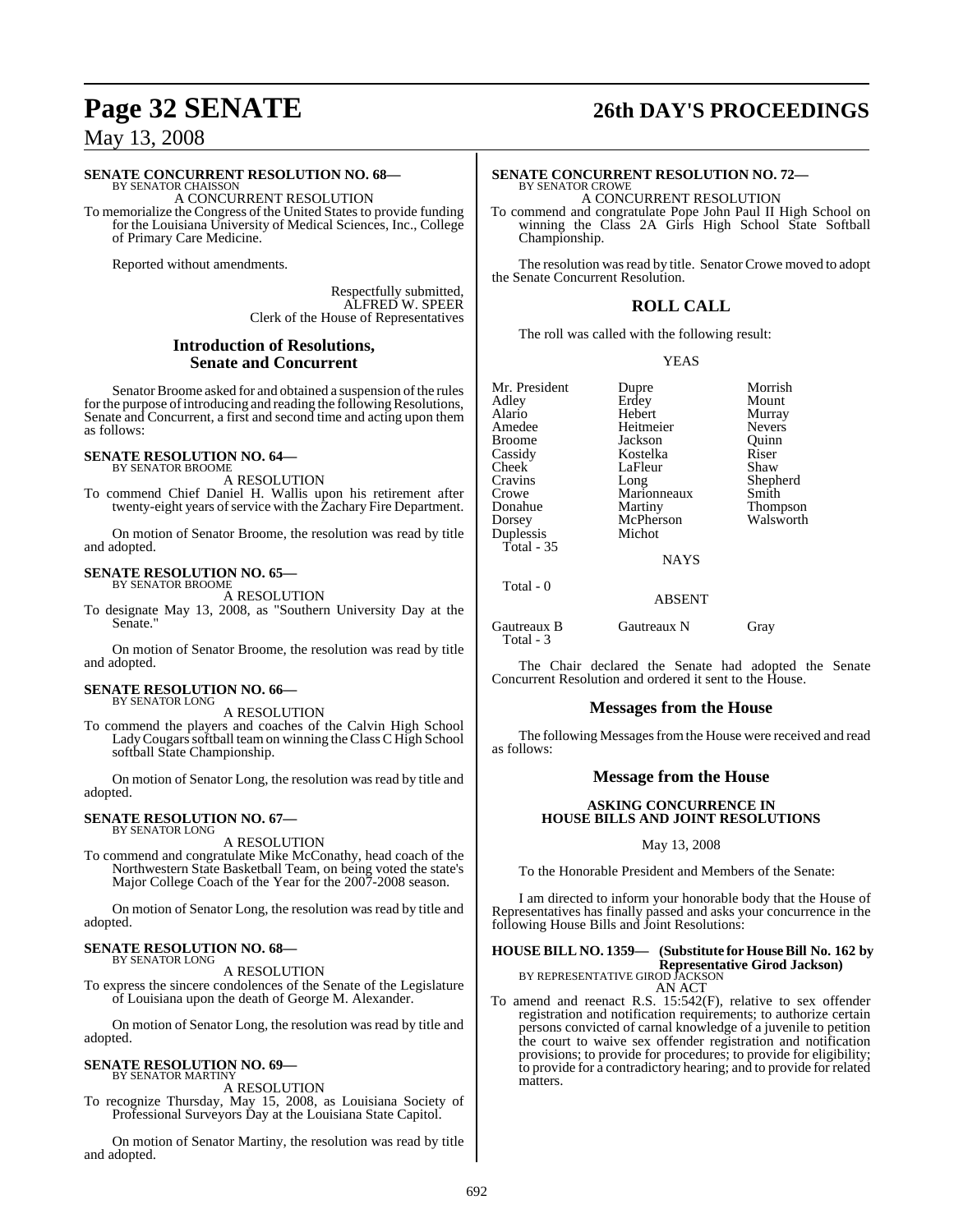# **26th DAY'S PROCEEDINGS Page 33 SENATE**

# May 13, 2008

**HOUSE BILL NO. 211—** BY REPRESENTATIVES CHANDLER, HOWARD, FANNIN, AND ARNOLD

AN ACT

To amend and reenact R.S. 40:1730.24(A), relative to fees charged for building code regulations by third-party providers; to provide for local governmental entities to set maximum fees on inspections when those entities contract with a third-party provider; and to provide for related matters.

# **HOUSE BILL NO. 594—** BY REPRESENTATIVE ROSALIND JONES

AN ACT

To amend and reenact R.S. 48:1309(A) and (B) and to enact R.S. 48:1309(D), relative to Ouachita Parish; to provide relative to road lighting districts within the parish; to provide relative to the method of assessment of service charges or rates of service charges within such districts; to provide relative to the collection of such charges; and to provide for related matters.

#### **HOUSE BILL NO. 595—**

BY REPRESENTATIVE ST. GERMAIN AN ACT

To amend and reenact R.S. 40:1503(K)(2), relative to West Baton Rouge Parish; to provide relative to the West Baton Rouge Fire Protection District No. 1; to provide relative to the officers of Fire Subdistrict No. 2 of such district; and to provide for related matters.

#### **HOUSE BILL NO. 597—**

BY REPRESENTATIVE MONTOUCET AN ACT

To amend and reenact R.S. 33:4574.1.1(A)(1), relative to Acadia Parish; to increase the maximum rate of the hotel occupancy tax that the Acadia Parish Convention and Visitors Bureau is authorized to levy; and to provide for related matters.

**HOUSE BILL NO. 772—** BY REPRESENTATIVE MICHAEL JACKSON AN ACT

To enact R.S. 33:9097.4, relative to East Baton Rouge Parish; to create the Melrose Place Crime Prevention District within the parish; to provide relative to the purpose, governance, powers, and duties of the district; to provide for the imposition of a parcel fee and for the use thereof; and to provide for related matters.

**HOUSE BILL NO. 1149—** BY REPRESENTATIVES MICHAEL JACKSON, ARMES, AUBERT, AUSTIN BADON, CARTER, CHAMPAGNE, RITCHIE, PATRICIA SMITH, AND TRAHAN

AN ACT

To enact R.S. 17:85.13, relative to naming a stadium; to authorize the parish school board in certain parishes to name a stadium in honor of a former principal; to provide limitations; and to provide for related matters.

> Respectfully submitted, ALFRED W. SPEER Clerk of the House of Representatives

## **House Bills and Joint Resolutions**

Senator Mount asked for and obtained a suspension of the rules to take up at this time the following House Bills and Joint Resolutions just received from the House which were taken up, read a first and second time by their titles and acted upon as follows:

**HOUSE BILL NO. 211—** BY REPRESENTATIVES CHANDLER, HOWARD, FANNIN, AND ARNOLD

#### AN ACT

To amend and reenact R.S. 40:1730.24(A), relative to fees charged for building code regulations by third-party providers; to provide for local governmental entities to set maximum fees on inspections when those entities contract with a third-party provider; and to provide for related matters.

The bill was read by title and referred by the President to the Committee on Commerce, Consumer Protection, and International Affairs.

**HOUSE BILL NO. 594—** BY REPRESENTATIVE ROSALIND JONES AN ACT

To amend and reenact R.S. 48:1309(A) and (B) and to enact R.S. 48:1309(D), relative to Ouachita Parish; to provide relative to road lighting districts within the parish; to provide relative to the method of assessment of service charges or rates of service charges within such districts; to provide relative to the collection of such charges; and to provide for related matters.

The bill was read by title and referred by the President to the Committee on Local and Municipal Affairs.

#### **HOUSE BILL NO. 595—**

BY REPRESENTATIVE ST. GERMAIN AN ACT

To amend and reenact R.S. 40:1503(K)(2), relative to West Baton Rouge Parish; to provide relative to the West Baton Rouge Fire Protection District No. 1; to provide relative to the officers of Fire Subdistrict No. 2 of such district; and to provide for related matters.

The bill was read by title and referred by the President to the Committee on Local and Municipal Affairs.

#### **HOUSE BILL NO. 597—**

BY REPRESENTATIVE MONTOUCET AN ACT

To amend and reenact R.S. 33:4574.1.1(A)(1), relative to Acadia Parish; to increase the maximum rate of the hotel occupancy tax that the Acadia Parish Convention and Visitors Bureau is authorized to levy; and to provide for related matters.

The bill was read by title and referred by the President to the Committee on Local and Municipal Affairs.

**HOUSE BILL NO. 772—** BY REPRESENTATIVE MICHAEL JACKSON AN ACT

To enact R.S. 33:9097.4, relative to East Baton Rouge Parish; to create the Melrose Place Crime Prevention District within the parish; to provide relative to the purpose, governance, powers, and duties of the district; to provide for the imposition of a parcel fee and for the use thereof; and to provide for related matters.

The bill was read by title and referred by the President to the Committee on Local and Municipal Affairs.

**HOUSE BILL NO. 1149—** BY REPRESENTATIVES MICHAEL JACKSON, ARMES, AUBERT, AUSTIN BADON, CARTER, CHAMPAGNE, RITCHIE, PATRICIA SMITH, AND TRAHAN

## AN ACT

To enact R.S. 17:85.13, relative to naming a stadium; to authorize the parish school board in certain parishes to name a stadium in honor of a former principal; to provide limitations; and to provide for related matters.

The bill was read by title and referred by the President to the Committee on Education.

# **HOUSE BILL NO. 1359— (Substitute for House Bill No. 162 by Representative Girod Jackson**)<br>BY REPRESENTATIVE GIROD JACKSON<br>AN ACT

To amend and reenact R.S. 15:542(F), relative to sex offender registration and notification requirements; to authorize certain persons convicted of carnal knowledge of a juvenile to petition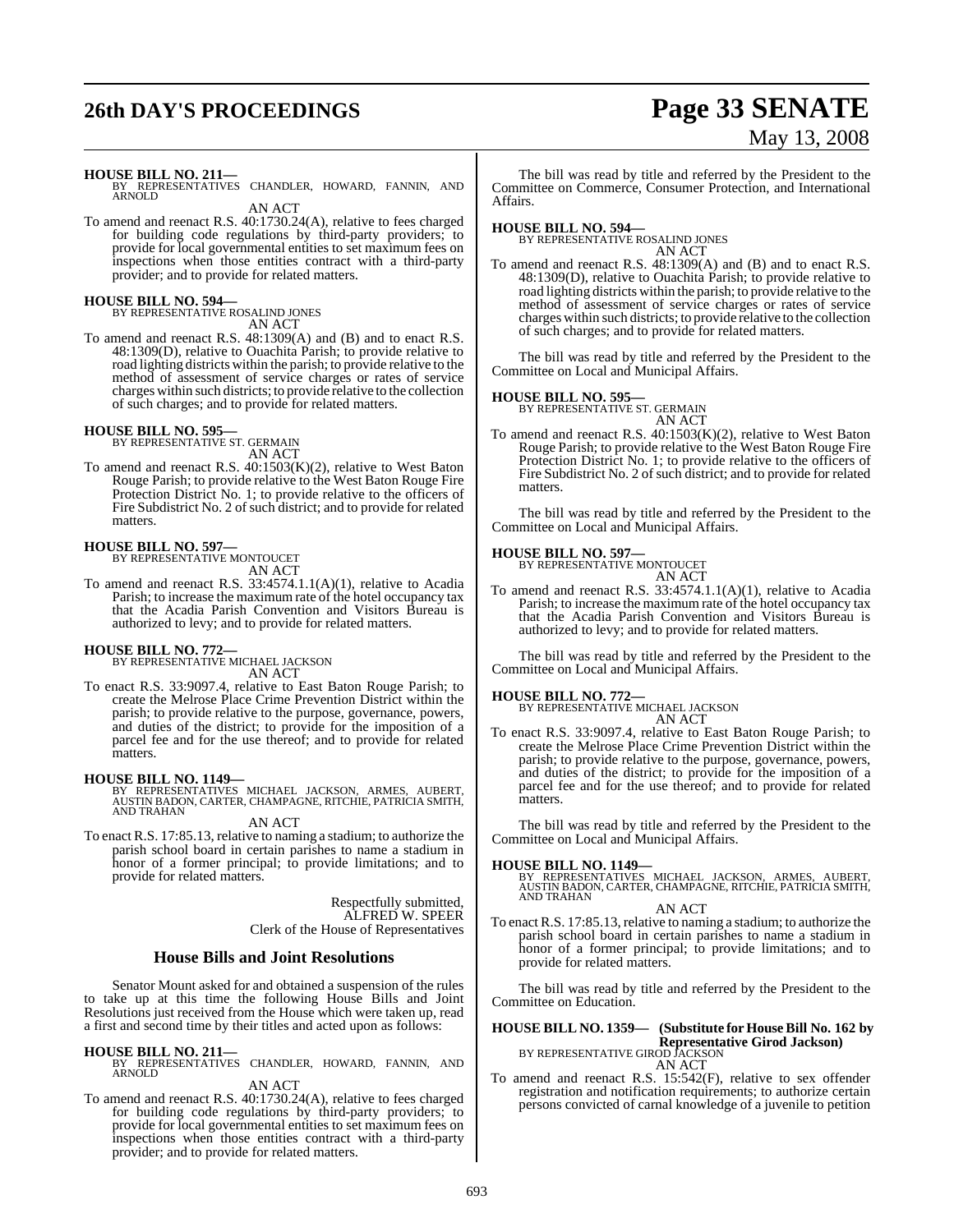# **Page 34 SENATE 26th DAY'S PROCEEDINGS**

## May 13, 2008

the court to waive sex offender registration and notification provisions; to provide for procedures; to provide for eligibility; to provide for a contradictory hearing; and to provide for related matters.

The bill was read by title and referred by the President to the Committee on Judiciary C.

#### **Reports of Committees**

The following reports of committees were received and read:

#### **REPORT OF COMMITTEE ON**

### **JUDICIARY A**

Senator Julie Quinn, Chairman on behalf of the Committee on Judiciary A, submitted the following report:

May 13, 2008

To the President and Members of the Senate:

I am directed by your Committee on Judiciary A to submit the following report:

# **SENATE BILL NO. 46—**<br>BY SENATOR QUINN

AN ACT

To amend and reenact R.S. 13:61(E), relative to courts and judicial procedure; to require the Judicial Council and Louisiana State Law Institute to make certain recommendations on the feasibility of creating family courts or domestic relations sections in certain judicial districts; and to provide for related matters.

Reported with amendments.

# **SENATE BILL NO. 110—** BY SENATOR N. GAUTREAUX AN ACT

To amend and reenact R.S.  $27:364(A)(1)(b)(vi)$ , and R.S. 46:236.15(D)(1)(a), relative to support; to provide for the intercept of casino winnings for the payment of child support and overpayments to the department; and to provide for related matters.

Reported with amendments.

#### **SENATE BILL NO. 186—** BY SENATOR MARIONNEAUX

AN ACT

To amend and reenact Civil Code Articles 3492 and 3493, relative to liberative prescription; to increase the prescription period for certain delictual actions from one year to two years; and to provide for related matters.

Reported with amendments.

#### **SENATE BILL NO. 277—** BY SENATOR CROWE

AN ACT

To amend and reenact Code of Civil Procedure Art. 151(B) and to enact Code of Criminal Procedure Art. 671(A)(7), relative to recusation of judges; to provide grounds for recusation of judges; to provide for an effective date; and to provide for related matters.

Reported with amendments.

#### **SENATE BILL NO. 416—** BY SENATOR MURRAY

AN ACT

To amend and reenact Chapter 5 of Title 12 of the Louisiana Revised Statutes of 1950, to be comprised of R.S. 12:501 through 520, and to repeal Chapter 1 of Code Title X of Code Book I of the Civil Code, relative to unincorporated associations; to define certain terms; to provide that unincorporated associations can acquire, encumber, and transfer interests in movable and immovable property; to provide that statements of authority be filed where an unincorporated association transfers immovable property; to limit the liability of members of an unincorporated association in contract and in tort; to provide that unincorporated associations have capacity to sue and be sued; to provide for the disposition of property of an inactive unincorporated association; to provide a procedure for the appointment of an agent for service of process of an unincorporated association; to provide a procedure for the involuntary dissolution of an unincorporated association; and to provide for related matters.

Reported with amendments.

#### **SENATE BILL NO. 699—**

BY SENATOR QUINN

AN ACT To amend and reenact Children's Code Articles 1106(A) and (C), and R.S.  $40:34(B)(1)(h)$  and (D), and to enact R.S.  $40:34(F)$ , relative to vital records forms; to provide for the recordation of acknowledgment by authentic act for children born in Louisiana and judgments of filiation; to provide for voluntary acknowledgments to be signed by both parents; to provide for amendments to birth records; to designate the office of vital records as the central repository for all paternity acknowledgments and adjudications; and to provide for related matters.

Reported favorably.

Respectfully submitted, JULIE QUINN Chairman

#### **REPORT OF COMMITTEE ON**

### **JUDICIARY C**

Senator Lee "Jody" Amedee, Chairman on behalf of the Committee on Judiciary C, submitted the following report:

#### May 13, 2008

To the President and Members of the Senate:

I am directed by your Committee on Judiciary C to submit the following report:

#### **SENATE BILL NO. 461—**

BY SENATOR GRAY

AN ACT To amend and reenact Code of Criminal Procedure Art. 795, relative to challenges in jury trials; to provide relative to time for challenges and method; to provide relative to peremptory challenges based on race or gender and restrictions; and to provide for related matters.

Reported with amendments.

#### **SENATE BILL NO. 474—** BY SENATOR GRAY

AN ACT

To amend and reenact Code of Criminal Procedure Article 648(A)(introductory paragraph), (A)(2), and (B)(3)(introductory paragraph) and to repeal Code of Criminal Procedure Article  $648(A)(2)(b)$  and  $(B)(2)$ , relative to mental capacity to proceed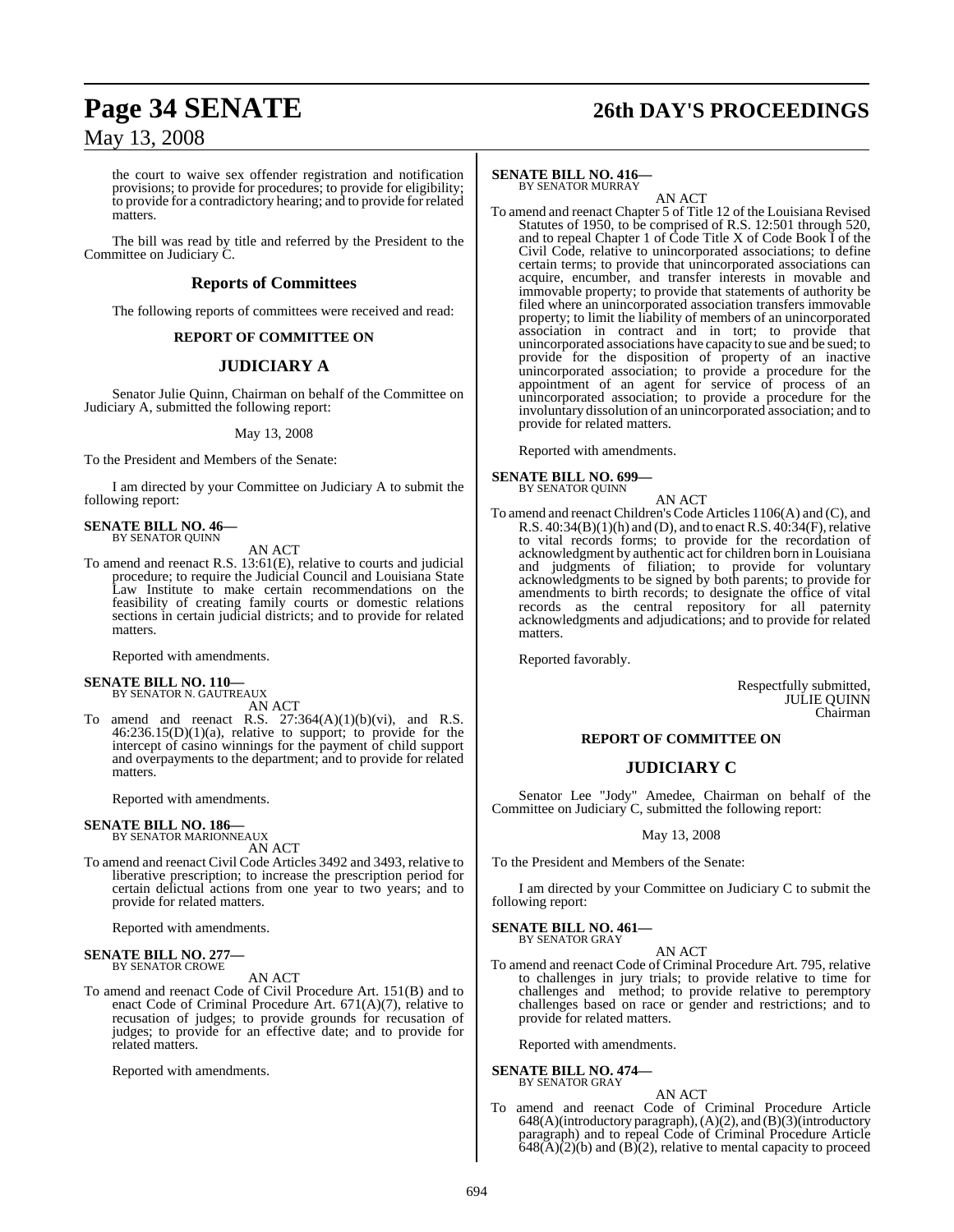# **26th DAY'S PROCEEDINGS Page 35 SENATE**

# May 13, 2008

to trial in criminal cases; to provide for procedure after determination of mental capacity; to require that certain criteria be satisfied; and to provide for related matters.

Reported with amendments.

#### **SENATE BILL NO. 705—** BY SENATOR THOMPSON

AN ACT

To amend and reenact R.S. 14:43.1(C)(2), 43.2(C)(2), 43.3(C)(2), 78.1(D)(2), 81.1(E)(2), and 81.2(E)(1), relative to certain sex offenses; to provide relative to criminal penalties for certain sex offenses when the victim is under the age of thirteen years; to provide for an effective date; and to provide for related matters.

Reported favorably.

#### **SENATE BILL NO. 775—** BY SENATOR NEVERS

AN ACT

To amend and reenact R.S. 40:967(B)(3), relative to controlled dangerous substance; to provide regarding the production or manufacturing of methamphetamine; to provide for certain criteria; to provide for penalties; and to provide for related matters.

Reported with amendments.

#### **SENATE BILL NO. 801—** BY SENATOR NEVERS

AN ACT

To amend and reenact R.S. 9:3198(A)(2), and to enact Code of Civil Procedure Art. 2332.1, relative to property disclosure document; to provide for disclosure of information relative to the production or manufacturing of methamphetamine; to provide for exceptions; and to provide for related matters.

Reported with amendments.

**HOUSE BILL NO. 33—** BY REPRESENTATIVES GREENE AND NORTON AN ACT

To enact R.S. 14:108.1(D)(5) and (6), relative to aggravated flight from an officer; to provide with respect to circumstances where human life is endangered; and to provide for related matters.

Reported favorably.

**HOUSE BILL NO. 45—**<br>BY REPRESENTATIVES LEGER, ABRAMSON, ARNOLD, BALDONE, BILLIOT, BURFORD, HENRY BURNS, CARMODY, CARTER,<br>CHAMPAGNE, CONNICK, GISCLAIR, HARDY, HARRISON, HAZEL,<br>HENRY, HINES, HONEY, HOWARD, GIROD JACKSON, LE

#### AN ACT

To amend and reenact R.S. 14:129.1, relative to intimidating, impeding, or injuring witnesses or officers of the court; to prohibit the intimidation, impeding, or injuring of an immediate family member of a witness or officer of the court; to provide for definitions; to amend the criminal penalties for such offense; and to provide for related matters.

Reported favorably.

#### **HOUSE BILL NO. 96—**

BY REPRESENTATIVESWHITE, ABRAMSON, AUSTIN BADON, BOBBY BADON, BALDONE, BILLIOT, BURFORD, HENRY BURNS, TIM BURNS, BURRELL, CHAMPAGNE, CHANDLER, CHANEY, CONNICK, CROMER,<br>DIXON, DOVE, ELLINGTON, GISCLAIR, GREENE, ELBERT GUILLORY,<br>MICKEY GUILLORY, GUINN, HARDY, HARRISON, HAZEL, HENRY,<br>HINES, HOFFMANN, HOWARD, KATZ, LABRUZZO, LAMBERT, LEG AN ACT

To enact R.S. 14:62.8, relative to home invasion; to create the crime

of home invasion; to provide for penalties; and to provide for related matters.

Reported favorably.

#### **HOUSE BILL NO. 121—** BY REPRESENTATIVES BALDONE AND WOOTON AN ACT

To amend and reenact R.S. 15:571.3(B)(3), relative to diminution of sentence for good behavior; to provide with respect to the maximum number of days an inmate may receive as "good time"; and to provide for related matters.

Reported favorably.

#### **HOUSE BILL NO. 148—**

BY REPRESENTATIVES HAZEL, LORUSSO, LEGER, AND LIGI AN ACT

To enact R.S. 14:93(A)(3), relative to cruelty to juveniles; to add intentionally or criminally negligently allowing any child under the age of seventeen years by any person over the age of seventeen years to be present during the manufacturing, distribution, or purchasing or attempted manufacturing, distribution, or purchasing of a controlled dangerous substance in violation of the Uniform Controlled Dangerous Substances Law as an element of the crime of cruelty to juveniles; and to provide for related matters.

Reported favorably.

#### **HOUSE BILL NO. 185—**

BY REPRESENTATIVE BALDONE AN ACT

To amend and reenact R.S. 14:31(B) and 32(C), relative to homicide; to provide with respect to the criminal penalties for manslaughter and negligent homicide; to amend the criminal penalty provisions applicable when the victim is under the age of ten years; and to provide for related matters.

Reported favorably.

#### **HOUSE BILL NO. 377—**

BY REPRESENTATIVE LEGER AN ACT

To amend and reenact R.S.  $15:542(C)(1)(m)$  and to enact R.S.  $15:541(23)$  through (26) and  $542.1.5($ G), relative to sex offender registration and notification; to require the Bureau of Criminal Identification and Information to provide for the capability of allowing social networking web sites to compare its users to online identifiers on the State Sex Offender and Child Predator Registry; to require entities operating social networking web sites to provide information to the bureau; to provide for the screening of its registered users; to provide for a defense to claims of liability; to provide for definitions; and to provide for related matters.

Reported favorably.

#### **HOUSE BILL NO. 642—**

BY REPRESENTATIVES SCHRODER AND NORTON AN ACT

To amend and reenact R.S. 14:43.1(C)(2), 43.2(C)(2), 43.3(C)(2), 78.1(D)(2), 81.1(E)(2), and 81.2(E)(1), relative to criminal penalties for certain sex offenses; to amend the criminal penalties for certain sex offenses when the victim is under the age of thirteen years; and to provide for related matters.

Reported favorably.

## **HOUSE BILL NO. 643—** BY REPRESENTATIVES SCHRODER AND NORTON AN ACT

To amend and reenact R.S. 14:98(F)(2), relative to operating a vehicle while intoxicated; to provide with respect to the crime of operating a vehicle while intoxicated; to provide with respect to the ten-year cleansing period for purposes of determining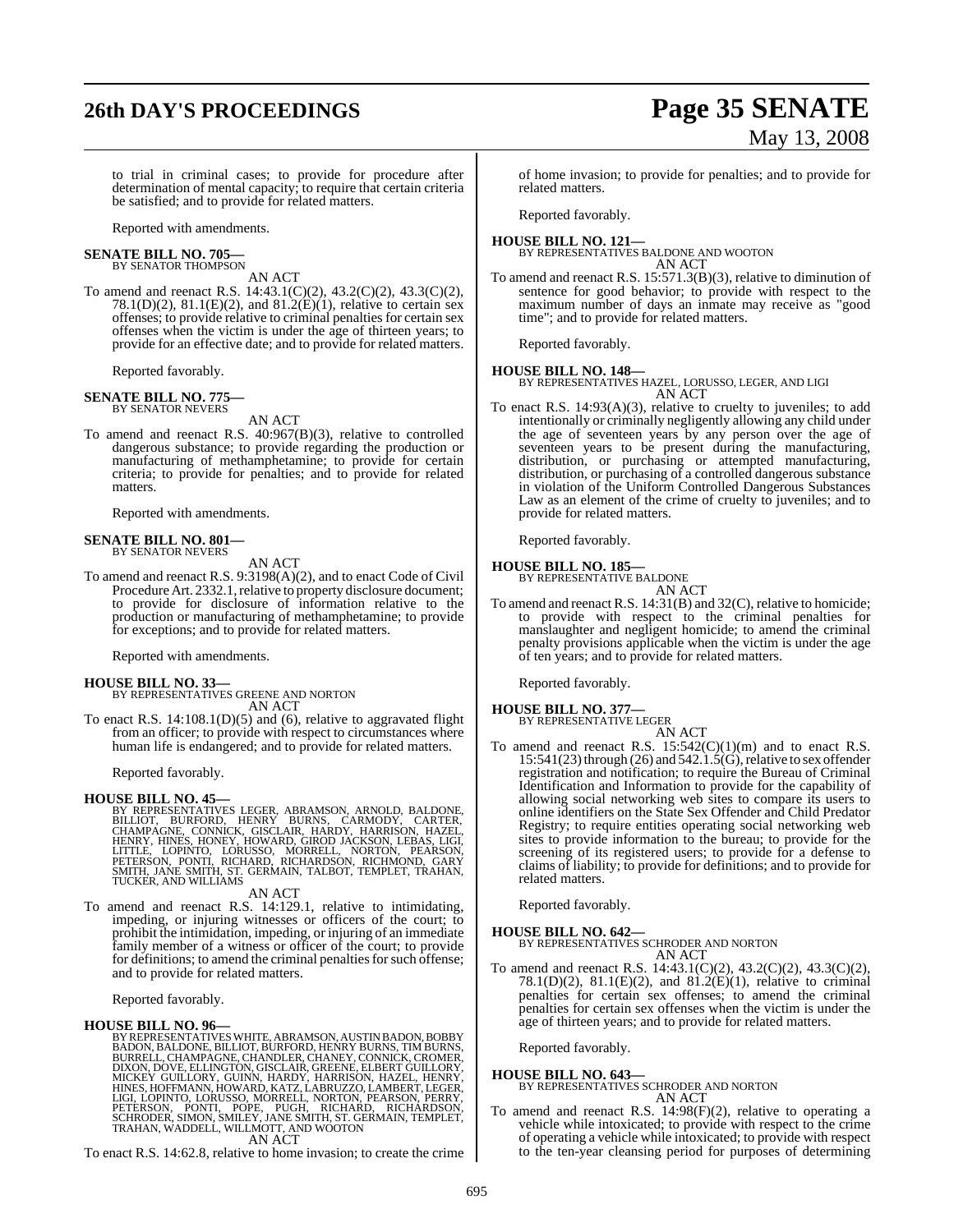# **Page 36 SENATE 26th DAY'S PROCEEDINGS**

when a person has a prior offense; and to provide for related matters.

Reported favorably.

#### **HOUSE BILL NO. 770—** BY REPRESENTATIVE GREENE

AN ACT

To amend and reenact R.S. 14:81.3(A) and (F) and R.S. 15:537(A), relative to the crime of computer-aided solicitation of a minor; to provide for the elements of the crime; to provide with respect to where the offense occurred; to provide that persons convicted of computer-aided solicitation of a minor shall not be eligible for diminution of sentence for good behavior; and to provide for related matters.

Reported favorably.

Respectfully submitted, LEE "JODY" AMEDEE Chairman

#### **REPORT OF COMMITTEE ON**

#### **JUDICIARY B**

Senator Daniel R. Martiny, Chairman on behalf of the Committee on Judiciary B, submitted the following report:

#### May 13, 2008

To the President and Members of the Senate:

I am directed by your Committee on Judiciary B to submit the following report:

#### **SENATE BILL NO. 108—** BY SENATOR MORRISH

AN ACT

To amend and reenact R.S.40:2852, relative to pretrial diversion programs; to provide relative to housing and the administration of such programs and housing by the Department of Public Safety and Corrections; and to provide for related matters.

Reported with amendments.

#### **SENATE BILL NO. 230—** BY SENATOR MOUNT

AN ACT

To enact R.S. 33:2338, relative to mutual aid; to authorize the Louisiana Association of Chiefs of Police Emergency Response Task Force to provide mutual aid; to provide for definitions; to provide for liability; to provide for certain criteria; and to provide for related matters.

Reported with amendments.

#### **SENATE BILL NO. 400—** BY SENATOR GRAY

AN ACT

To enact Children's Code Article 857(C), relative to parole of juveniles; to provide for the eligibility for consideration for parole of a juvenile convicted as an adult upon reaching his thirty-first birthday; and to provide for related matters.

Reported with amendments.

#### **SENATE BILL NO. 717—** BY SENATOR MARTINY

AN ACT

To amend and reenact R.S. 15:535(A), (C), and (D) and Children's Code Article 908.1, relative to the sexual offender law; to provide for blood and salvia testing under certain circumstances; to provide for certain criteria; to provide for follow-up tests under certain circumstances; and to provide for related matters.

Reported favorably.

#### **SENATE BILL NO. 773—** BY SENATOR MARTINY

AN ACT

To amend and reenact R.S.  $26:80(A)(3)$  and  $280(A)(3)$ , relative to alcohol permits; to provide for the issuance of alcohol permits to certain facilities which are leased for the purpose of conducting charitable games of chance; to provide for permits for dealers in beverages of low alcoholic content to certain facilities which are leased for the purposes of conducting charitable games of chance; to provide for related matters.

Reported with amendments.

**SENATE BILL NO. 797** 

BY SENATOR MCPHERSON

AN ACT

To amend and reenact R.S. 27:27.3, relative to the Louisiana Gaming Control Law; to provide for advertisement; and to provide for related matters.

Reported with amendments.

# **SENATE BILL NO. 799—**<br>BY SENATOR MCPHERSON

AN ACT

To enact R.S. 40:2401.1, relative to law enforcement; to provide for the prohibition of quotas; to provide for exceptions; to provide for an effective date; and to provide for related matters.

Reported favorably.

**HOUSE BILL NO. 268—** BY REPRESENTATIVES ELBERT GUILLORY, LAFONTA, MARCHAND, AND RICHMOND

- AN ACT
- To amend and reenact R.S. 15:711(G) and 1111(I), relative to work release programs; to provide for the eligibility of inmates convicted of certain offenses involving controlled dangerous substances to participate in work release programs; and to provide for related matters.

Reported favorably.

**HOUSE BILL NO. 286—**<br>BY REPRESENTATIVES MORRELL, ABRAMSON, ARNOLD, AUBERT,<br>BALDONE, BILLIOT, HENRY BURNS, CHANDLER, CONNICK, DIXON,<br>FANNIN, GISCLAIR, HARDY, HARRISON, HENRY, HINES, HOFFMANN,<br>HOWARD, SAM JONES, KATZ, LEGER

- AN ACT
- To amend and reenact R.S. 14:102.5(C) and (D) and to repeal R.S. 14:102.5(E), relative to dogfighting; to provide for penalties; and to provide for related matters.

Reported favorably.

HOUSE BILL NO. 334—<br>
BY REPRESENTATIVES ELBERT GUILLORY, AUBERT, AUSTIN<br>
BADON, BOBBY BADON, BARROW, BILLIOT, BURRELL, CORTEZ,<br>
DIXON, FRANKLIN, GALLOT, GISCLAIR, GREENE, MICKEY<br>
GUILLORY, HARDY, HAZEL, HENDERSON, HONEY, H

To enact Part XVIII of Chapter 7 of Title 15 of the Louisiana Revised Statutes of 1950, to be comprised of R.S. 15:1199.1 through 1199.16, relative to inmate workforce development; to enact the Inmate Rehabilitation and Workforce Development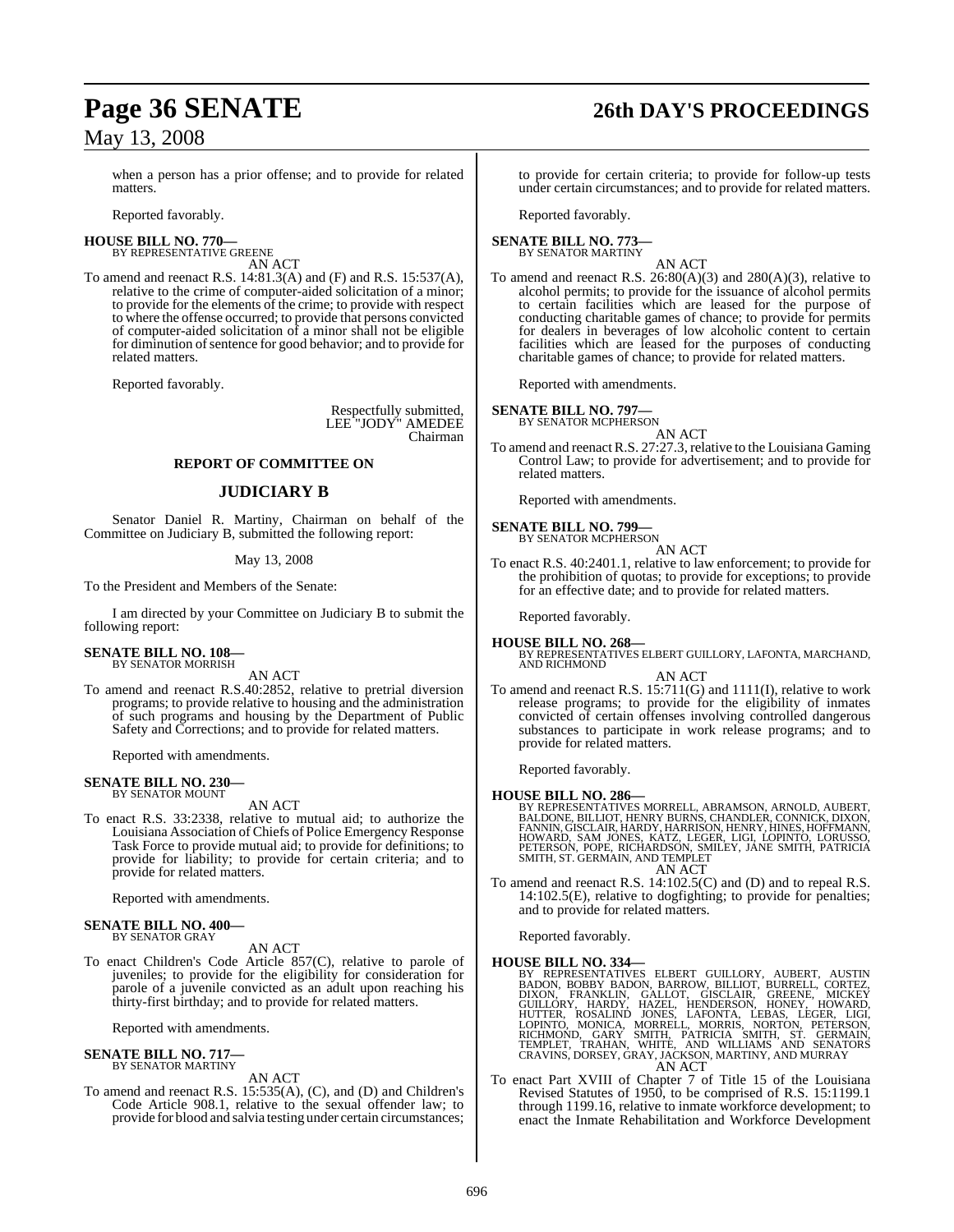# **26th DAY'S PROCEEDINGS Page 37 SENATE**

Act; to provide for the development and administration of the inmate rehabilitation and workforce development program; to provide for definitions; to provide for legislative findings; to create the inmate rehabilitation and workforce development advisory council; to provide for the membership of the council; to provide for the powers and duties of the council; to authorize the receipt of per diem by certain members of the council; to provide for the purposes of the program; to provide for the components of the program; to provide for applicability; to provide for inmate eligibility for participation in the program; to provide for selection of eligible inmates; to provide for the duration of the program; to provide criteria for removal from the program; to provide for rulemaking; to provide for annual reporting; to provide for the powers, duties, and responsibilities of the Department of Public Safety and Corrections regarding the implementation and administration of the program; to authorize and provide for workforce development work release programs; to provide for the collection and distribution of inmate wages; to provide for substance abuse counseling and treatment; to provide for mandatory and random drug testing of inmates; and to provide for related matters.

Reported favorably.

Respectfully submitted, DANIEL R. MARTINY Chairman

#### **Motion to Make Special Order**

Senator Martiny asked for and obtained a suspension of the rules for the purpose of making House Bill No. 280, which is on Third Reading and Final Passage, Special Order of the Day No. 1 on Wednesday, May 14, 2008, immediately following the Morning Hour.

#### **Privilege Report of the Committee on Senate and Governmental Affairs**

#### **ENROLLMENTS**

Senator Kostelka, Chairman on behalf of the Committee on Senate and Governmental Affairs, submitted the following report:

#### May 13, 2008

To the President and Members of the Senate:

I am directed by your Committee on Senate and Governmental Affairs to submit the following report:

The following Senate Bill has been properly enrolled:

**SENATE BILL NO. 114—**<br>BY SENATOR MARTINY AND REPRESENTATIVES ARNOLD, AUSTIN<br>BADON, BOBBY BADON, BALDONE, BARROW, BURRELL, CONNICK,<br>CORTEZ, DIXON, FRANKLIN, GISCLAIR, GREENE, ELBERT<br>GUILLORY, HARDY, HENDERSON, HINES, HONEY

#### AN ACT

To amend and reenact R.S. 15:152(C) and to enact R.S. 15:147(E), relative to the Louisiana Public Defender Act; to amend provisions of the Louisiana Public Defender Act; to provide with respect to the salary of the state public defender; to provide for the employment status of certain employees; and to provide for related matters.

> Respectfully submitted, ROBERT W. "BOB" KOSTELKA Chairman

# May 13, 2008

The foregoing Senate Bill was signed by the President of the Senate.

#### **Message to the Governor**

#### **SIGNED SENATE BILLS**

May 13, 2008

To the Honorable Governor of the State of Louisiana:

The President of the Senate and the Speaker of the House of Representatives have signed the following Senate Bill:

**SENATE BILL NO. 114—**<br>BY SENATOR MARTINY AND REPRESENTATIVES ARNOLD, AUSTIN<br>BADON, BOBBY BADON, BALDONE, BARROW, BURRELL, CONNICK,<br>CORTEZ, DIXON, FRANKLIN, GISCLAIR, GREENE, ELBERT<br>GUILLORY, HARDY, HENDERSON, HINES, HONEY

AN ACT

To amend and reenact R.S. 15:152(C) and to enact R.S. 15:147(E), relative to the Louisiana Public Defender Act; to amend provisions of the Louisiana Public Defender Act; to provide with respect to the salary of the state public defender; to provide for the employment status of certain employees; and to provide for related matters.

and they are hereby presented for executive approval.

Respectfully submitted, GLENN A. KOEPP Secretary of the Senate

#### **Privilege Report of the Committee on Senate and Governmental Affairs**

## **ENROLLMENTS**

Senator Kostelka, Chairman on behalf of the Committee on Senate and Governmental Affairs, submitted the following report:

May 13, 2008

To the President and Members of the Senate:

I am directed by your Committee on Senate and Governmental Affairs to submit the following report:

The following Senate Concurrent Resolution has been properly enrolled:

**SENATE CONCURRENT RESOLUTION NO. 66—BY SENATOR MARTINY AND REPRESENTATIVES LIGI AND WILLMOTT** A CONCURRENT RESOLUTION

To commend Vivian Jane Gautreaux Breaux on her receipt of the Regina Matrum Award from the Archdiocese of New Orleans.

> Respectfully submitted, ROBERT W. "BOB" KOSTELKA Chairman

The foregoing Senate Concurrent Resolution was signed by the President of the Senate.

### **ATTENDANCE ROLL CALL**

#### PRESENT

Mr. President Erdey Morrish<br>Adley Gautreaux B Mount

Gautreaux B